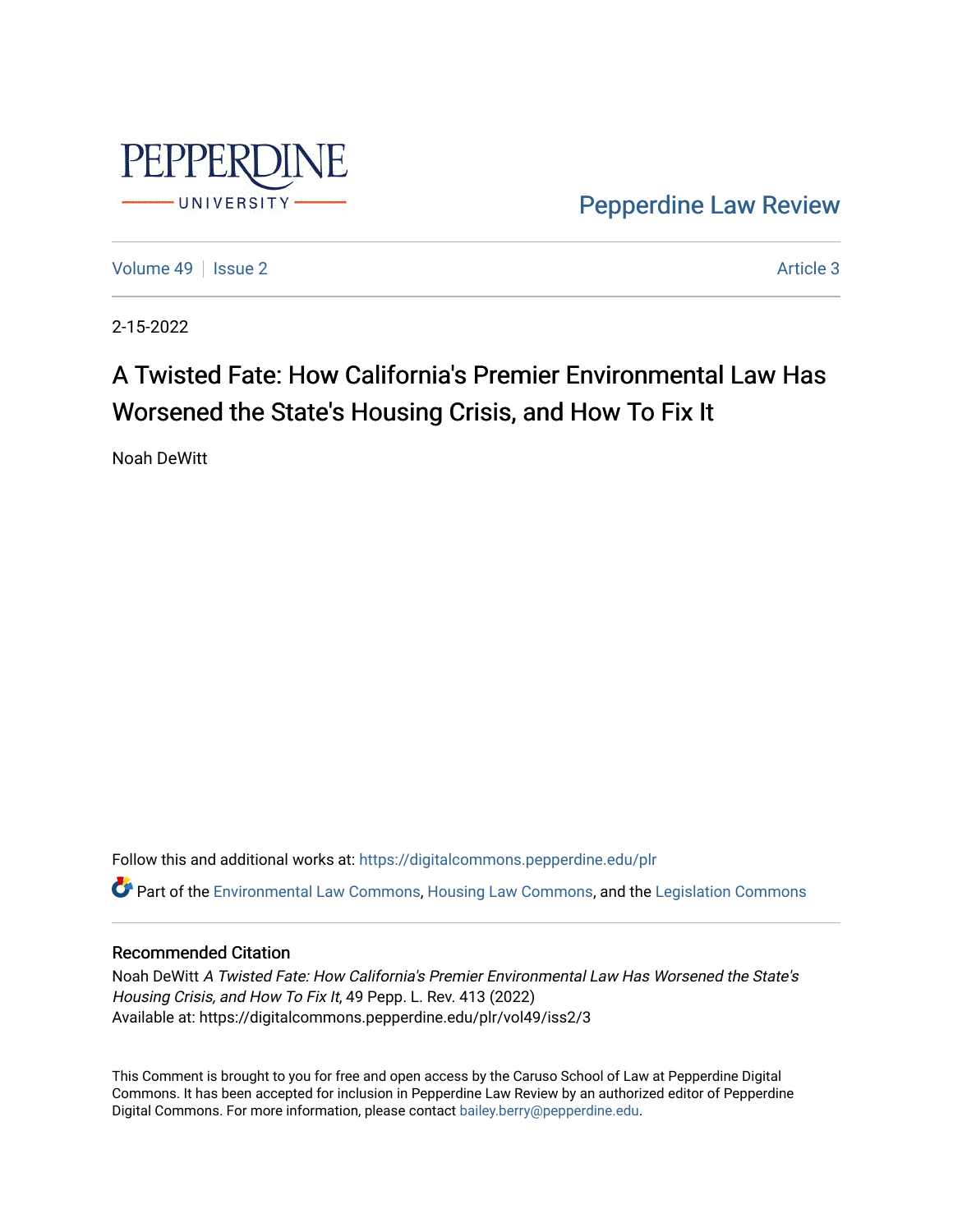# **A Twisted Fate: How California's Premier Environmental Law Has Worsened the State's Housing Crisis, and How To Fix It**

#### *Abstract*

*California, the iconic Golden State, holds the infamous record for the largest population of people experiencing homelessness in the United States. These record-setting numbers have been steadily on the rise for decades and are due in large part to the state's severe housing shortage, which is currently just under one million housing units. From those directly experiencing homelessness to those living in the country's most expensive zip codes, the compounding economic and social impacts of the crisis touch every Californian. The extent of the crisis is not lost on California's leaders, but despite countless initiatives on both the state and local levels to mitigate the shortage, no one can seem to build housing fast enough.*

*One major roadblock to building more housing is the California Environmental Quality Act (CEQA). The Act was enacted in 1970 as a pioneering law to protect the environment from adverse developmental impacts. However, today, those opposing multifamily development have turned what was supposed to be a legislative tool for environmental protection into a convoluted tool to oppose multifamily housing development. CEQA has long been identified as a challenge to development, but after decades of seemingly miniscule reforms for a substantial problem, it is time for California to shift its perspective and seek solutions outside itself. This Comment will detail some of California's greatest missteps in the history of CEQA. It will then consider what California could learn from three other states facing similar housing shortages and how these states have reformed their own environmental laws similar to CEQA. Lastly, this Comment will encourage California to shift its perspective on the types of development reforms that are subject to CEQA reform by including all types of housing in future reforms.*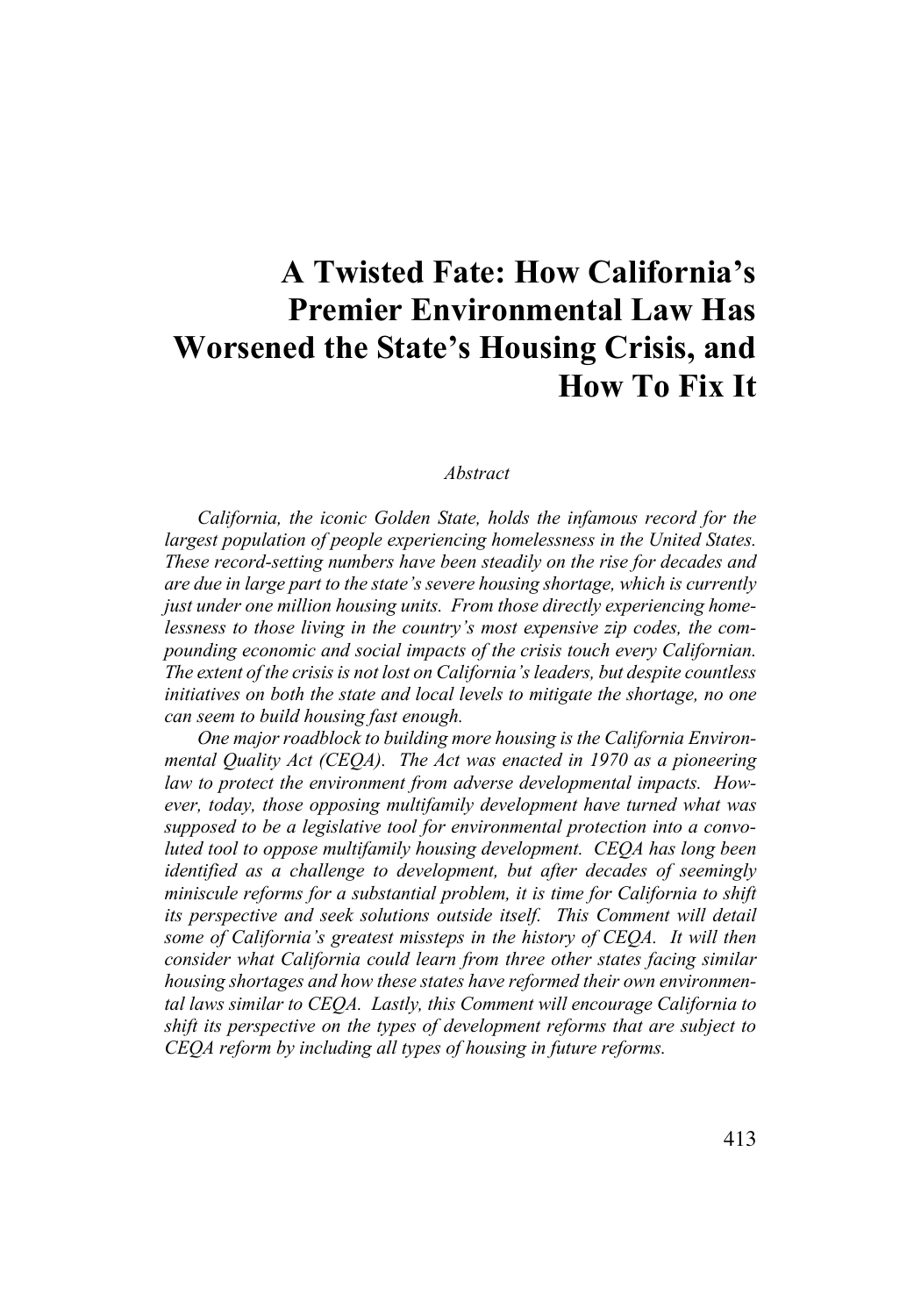# TABLE OF CONTENTS

| A. Reviving the Economy, Inadvertently Killing the Earth.  420<br>C. Charting its own path-CEQA's Unique Feature from<br>1. Enabling Municipalities To Abuse CEQA  429<br>2. Enabling Individual Citizens To Abuse CEQA  431<br>3. Enabling Citizens Groups To Abuse CEQA—The Rise<br>B. Fatal Flaws-"Successful" Legislative Efforts 445<br>C. Has the Legislature Found a CEQA Backdoor? The False<br>D. Municipalities Taking Matters into Their Own Hands  450<br>1. Lessons from Massachusetts in Accelerating and<br>2. Lessons from Minnesota—Removing the Public<br>3. Lessons from New York-Sometimes It Pays To Be a |  |
|--------------------------------------------------------------------------------------------------------------------------------------------------------------------------------------------------------------------------------------------------------------------------------------------------------------------------------------------------------------------------------------------------------------------------------------------------------------------------------------------------------------------------------------------------------------------------------------------------------------------------------|--|
|                                                                                                                                                                                                                                                                                                                                                                                                                                                                                                                                                                                                                                |  |
|                                                                                                                                                                                                                                                                                                                                                                                                                                                                                                                                                                                                                                |  |
|                                                                                                                                                                                                                                                                                                                                                                                                                                                                                                                                                                                                                                |  |
|                                                                                                                                                                                                                                                                                                                                                                                                                                                                                                                                                                                                                                |  |
|                                                                                                                                                                                                                                                                                                                                                                                                                                                                                                                                                                                                                                |  |
|                                                                                                                                                                                                                                                                                                                                                                                                                                                                                                                                                                                                                                |  |
|                                                                                                                                                                                                                                                                                                                                                                                                                                                                                                                                                                                                                                |  |
|                                                                                                                                                                                                                                                                                                                                                                                                                                                                                                                                                                                                                                |  |
|                                                                                                                                                                                                                                                                                                                                                                                                                                                                                                                                                                                                                                |  |
|                                                                                                                                                                                                                                                                                                                                                                                                                                                                                                                                                                                                                                |  |
|                                                                                                                                                                                                                                                                                                                                                                                                                                                                                                                                                                                                                                |  |
|                                                                                                                                                                                                                                                                                                                                                                                                                                                                                                                                                                                                                                |  |
|                                                                                                                                                                                                                                                                                                                                                                                                                                                                                                                                                                                                                                |  |
|                                                                                                                                                                                                                                                                                                                                                                                                                                                                                                                                                                                                                                |  |
|                                                                                                                                                                                                                                                                                                                                                                                                                                                                                                                                                                                                                                |  |
|                                                                                                                                                                                                                                                                                                                                                                                                                                                                                                                                                                                                                                |  |
|                                                                                                                                                                                                                                                                                                                                                                                                                                                                                                                                                                                                                                |  |
|                                                                                                                                                                                                                                                                                                                                                                                                                                                                                                                                                                                                                                |  |
|                                                                                                                                                                                                                                                                                                                                                                                                                                                                                                                                                                                                                                |  |
|                                                                                                                                                                                                                                                                                                                                                                                                                                                                                                                                                                                                                                |  |
|                                                                                                                                                                                                                                                                                                                                                                                                                                                                                                                                                                                                                                |  |
|                                                                                                                                                                                                                                                                                                                                                                                                                                                                                                                                                                                                                                |  |
|                                                                                                                                                                                                                                                                                                                                                                                                                                                                                                                                                                                                                                |  |
|                                                                                                                                                                                                                                                                                                                                                                                                                                                                                                                                                                                                                                |  |
|                                                                                                                                                                                                                                                                                                                                                                                                                                                                                                                                                                                                                                |  |
|                                                                                                                                                                                                                                                                                                                                                                                                                                                                                                                                                                                                                                |  |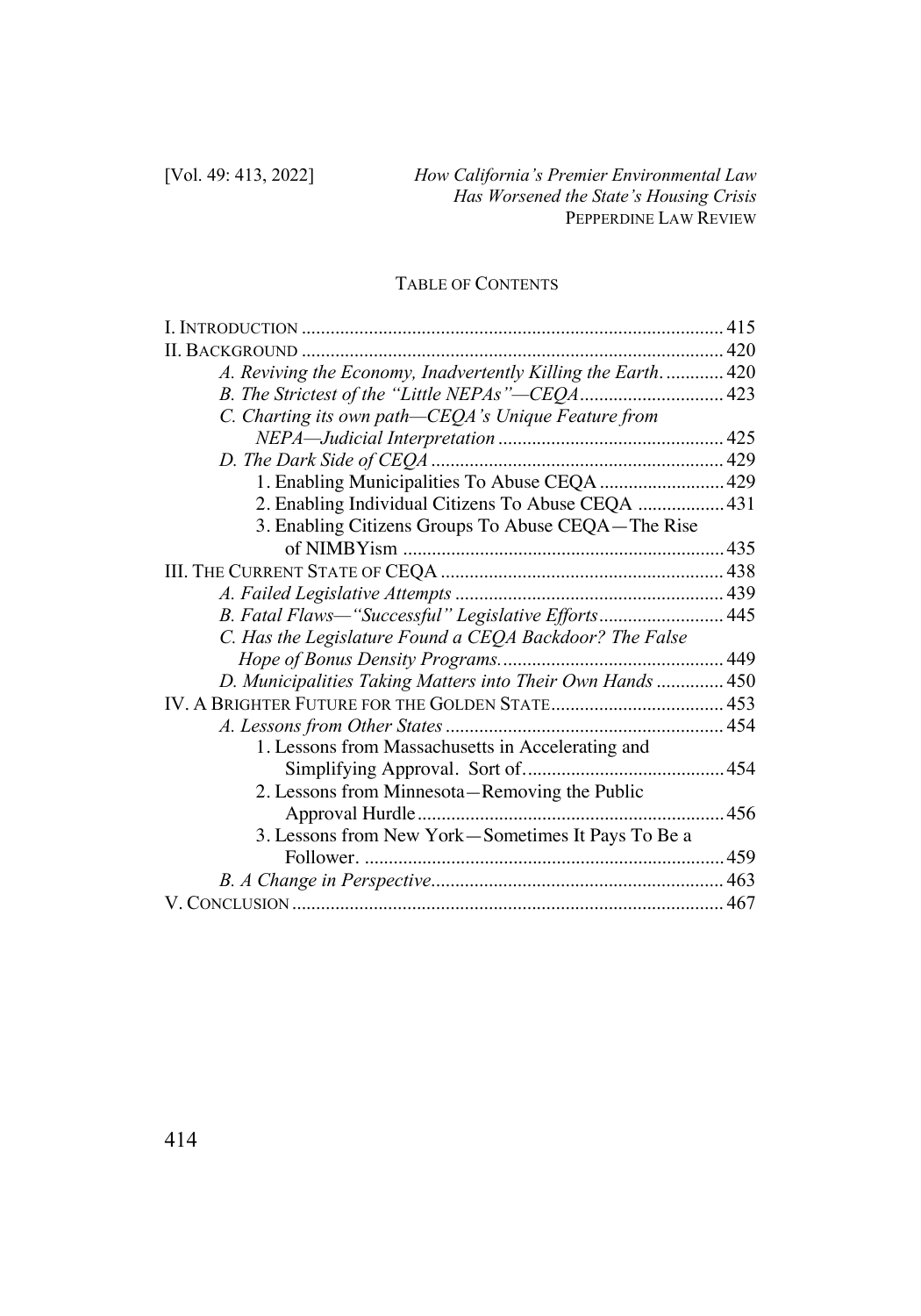#### I. INTRODUCTION

In Summer 2020, construction was completed on the five-billion-dollar, 298-acre SoFi Stadium in Inglewood, California, near the heart of Los Angeles.<sup>1</sup> Taking only four years to turn from a real estate developer's<sup>2</sup> dream into a reality, the 3.1-million-square-foot stadium will serve as an epicenter for NFL fans to cheer on their favorite football team.<sup>3</sup> As a home to both the Los Angeles Rams and Chargers, the stadium is expected to host at least twenty NFL games each year.<sup>4</sup>

Only a few months after the monolithic stadium's completion, the same city approved the development plans for a second stadium to be located almost directly across the street from SoFi Stadium.<sup>5</sup> This second development, with estimated construction costs of 1.8 billion dollars, is scheduled to begin construction in 2021 so that it can host its first Clippers NBA basketball game by 2024.6 While many Los Angeles residents are understandably excited for the new developments, that sentiment is not shared across the board.7 Some

3. *See* Nathan Fenno & Sam Farmer, *A Turbulent Path: How Stan Kroenke and the NFL Turned SoFi Stadium into a \$5-billion Reality*, L.A. TIMES (Sept. 4, 2020, 6:00 AM), https://www.latimes.com/sports/story/2020-09-04/stan-kroenke-nfl-owners-coronavirus-workerssofi-stadium-rams-chargers; *SoFi Stadium, Los Angeles Chargers and Los Angeles Rams Host Official Ribbon-Cutting Ceremony Ahead of Inaugural Event*, CHARGERS (Sept. 8, 2020, 10:17 AM), https://www.chargers.com/news/sofi-stadium-ribbon-cutting-ceremony.

4. *See* Fenno & Farmer, *supra* note 3*.* 

6. *See id.*

<sup>1.</sup> *See* Sam Lubell, *Commentary: How SoFi Stadium Makes a Revolutionary Design Promise: A Place for All To Play*, L.A. TIMES (Sept. 2, 2020, 7:00 AM), https://www.latimes.com/entertainmentarts/story/2020-09-02/sofi-stadium-architecture-park.

<sup>2.</sup> *See* Tom Hoffarth, *Stan Kroenke: A Condensed Guide*, L.A. BUS.J. (Mar. 16, 2020), https://labusinessjournal.com/news/2020/mar/16/business-person-year-2020-stan-kroenke-guide/. Stan Kroenke—the owner of the Los Angeles Rams football team—was the man with the vision for the stadium. *Id.* By 2016, Kroenke already had decades of experience as a commercial real estate developer, and he is currently "one of the largest landowners in the United States." *Id.*

<sup>5</sup>*. See* Andrew Greif, *Clippers Given Final Approval To Buy Land Needed for Arena in Inglewood*, L.A. TIMES (Sept. 8, 2020, 4:43 PM), https://www.latimes.com/sports/clippers/story/2020-09- 08/clippers-arena-given-final-approval-from-inglewood-for-land (stating that "Inglewood's City Council unanimously approved the sale of 13 parcels of publicly owned land to the developers of [a] proposed arena" for the Los Angeles Clippers).

<sup>7.</sup> *See* Jonny Coleman, *The Struggle Against a Stadium's Construction Became a Battle for the Soul of Los Angeles*, THE APPEAL (Sept. 10, 2020), https://theappeal.org/sofi-stadium-gentrificationdisplacement-lennox-inglewood-tenants-union/ (explaining how the stadium's development is impacting "residents of historically Black and Latinx neighborhoods" by pushing them "out of their homes"); *see also* Bill Shaikin, *Amid Super Bowl Excitement in Inglewood, Local Businesses Fear They May Soon Be Crowded Out*, L.A. TIMES (Jan. 31, 2019, 12:05 PM), https://www.latimes.com/sports/super-bowl/la-sp-super-bowl-inglewood-20190131-story.html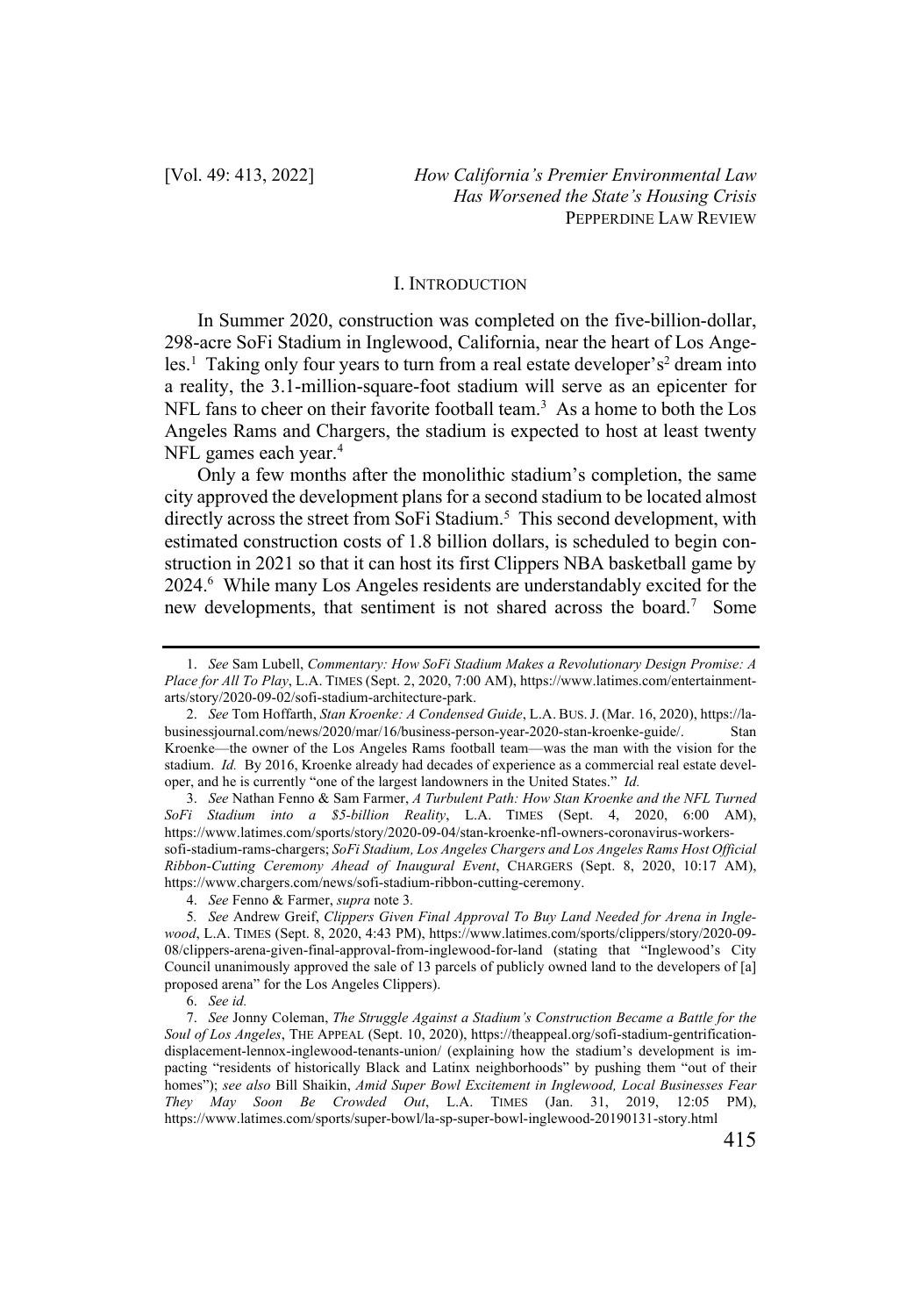Inglewood residents living in close proximity to the developments have expressed their concerns over issues resulting from the projects, such as gentrification and the need for the city to build more affordable housing, not another sports stadium.<sup>8</sup> Despite these concerns and the ardent refusal of some private landowners to sell their property, Inglewood's City Council has done their best to successfully mute the local residents' critiques and fast-track the project's approvals.<sup>9</sup>

Meanwhile, within only a few miles of the Inglewood developments, there is a very different development story being written relating to affordable housing.<sup>10</sup> Unlike the large stadiums, the relatively miniscule affordable housing projects in Los Angeles have run into seemingly insurmountable roadblocks.11 All these roadblocks exist despite the fact that Los Angeles desperately needs more housing stock—arguably much more than it needs new stadiums.12 To address the financial roadblock of increasing housing stock, Los Angeles residents voted in 2016 to pass Proposition HHH, which set aside 1.2 billion dollars for "the development of up to 10,000 [new] supportive housing units for individuals and families experiencing homelessness."<sup>13</sup>

In passing HHH, Los Angeles thought that it had cleared one of the

<sup>(</sup>discussing local residents' concerns that the new stadiums could crowd older businesses out of the area); *Homes Before Arenas*, UPLIFT INGLEWOOD COAL., https://www.upliftinglewood.org/homesbeforearenas (expressing the feeling among some Inglewood residents that the city needs to address its issues of housing affordability before building new stadiums) (last visited Nov. 5, 2021).

<sup>8.</sup> *See* Coleman, *supra* note 7.

<sup>9.</sup> *See* Jason Henry, *Inglewood Will Use Eminent Domain To Acquire Land Needed for Clippers' Arena*, ORANGE CNTY. REG. (JAN. 25, 2021, 12:50 PM), https://www.ocregister.com/2021/01/25/inglewood-will-use-eminent-domain-to-acquire-land-needed-for-la-clippers-arena/ (stating that "Inglewood plans to use eminent domain to secure 11 properties needed for the proposed Los Angeles Clippers basketball arena project"); *see also* Brittany Martin, *Inglewood Expected To Use Eminent Domain To Clear Way for Clippers Arena*, L.A. MAG. (Jan. 26, 2021), https://www.lamag.com/citythinkblog/eminent-domain-inglewood-clippers/ (describing some Inglewood residents' hesitancy towards the new stadium given the other seemingly more pertinent needs of the city, like low-income housing).

<sup>10.</sup> *See infra* notes 11–13 and accompanying text.

<sup>11.</sup> *See* Doug Smith, *This L.A. Project Shows that Homeless Housing Can Be Done Quickly and Cheaply*, L.A. TIMES (Jan. 18, 2021, 5:00 AM), https://www.latimes.com/homeless-housing/story/2021-01-18/los-angeles-homeless-housing-project-vignes-street (detailing that one recently erected homeless housing building in Los Angeles costs \$48 million and provides 232 beds).

<sup>12.</sup> *See* Noah Buhayar & Christopher Cannon, *How California Became America's Housing Market Nightmare*, BLOOMBERG (Nov. 6, 2019), https://www.bloomberg.com/graphics/2019-california-housing-crisis/ (detailing Los Angeles's housing shortage).

<sup>13.</sup> *The High Cost of Homeless Housing: Review of Proposition HHH*, L.A. OFF. OF THE CONTROLLER (Oct. 8, 2019), https://lacontroller.org/audits-and-reports/high-cost-of-homeless-housing-hhh/.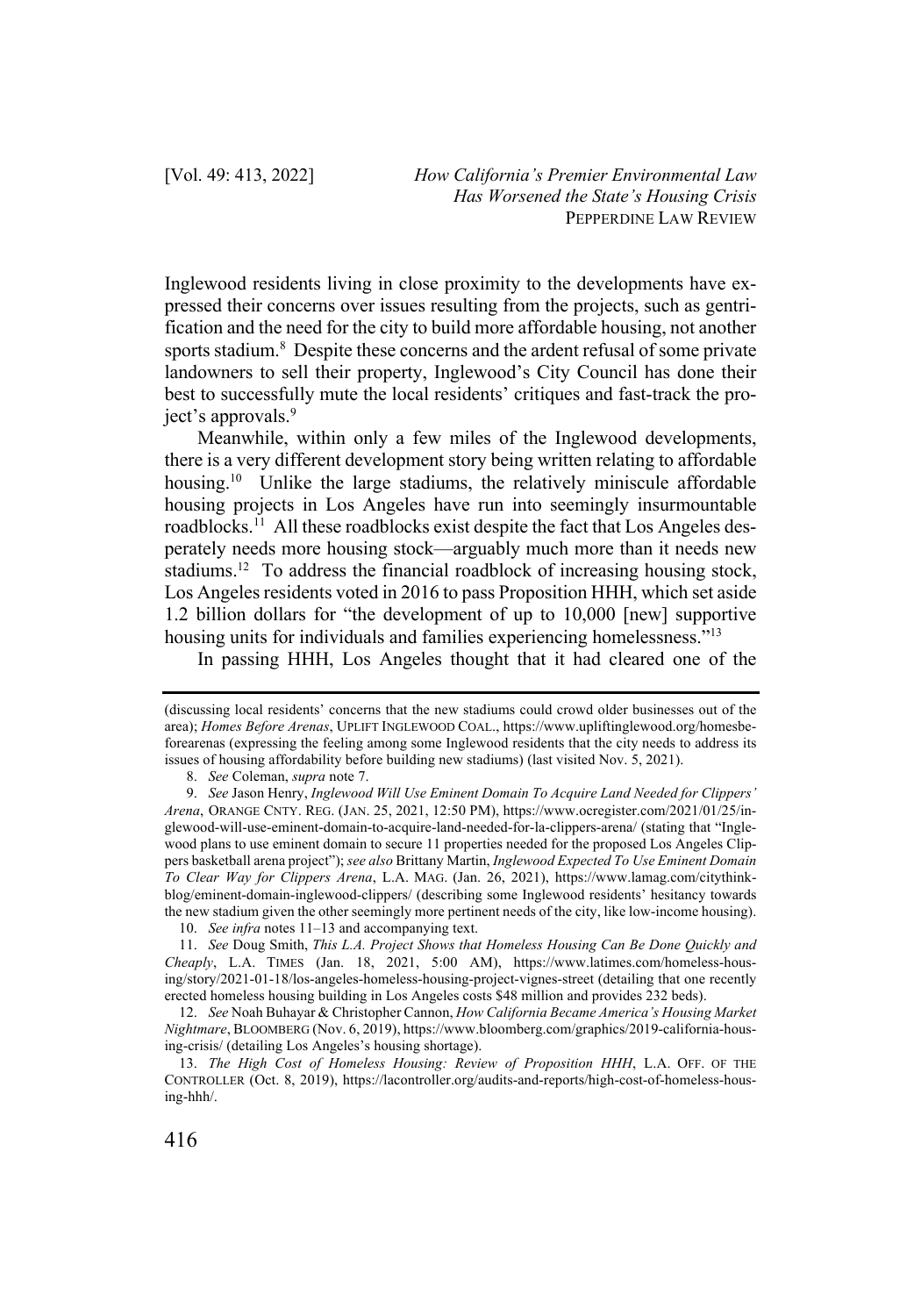greatest burdens to its housing crisis—funding and public support.<sup>14</sup> However, almost immediately after development efforts began, more roadblocks emerged.<sup>15</sup> These remaining roadblocks effectively muted the excitement from HHH's passage: in 2020, almost four years after the landmark housing bill, only *one single* housing complex had opened, consisting of just sixty-two units.16 In fact, the city now projects that instead of reaching its initial 10,000 housing unit goal, Los Angeles will barely reach half that amount.<sup>17</sup> The major barrier that affordable housing proponents now face is the political opposition of angry, development-reticent citizens who are effectively stalling what could have been a turning point in the history of Los Angeles.<sup>18</sup> And unlike the case of the two Inglewood stadiums, local politicians have yet to intervene in any meaningful way to mute the affordable housing critics and speed up the projects.<sup>19</sup>

While the above example focuses on only one city, Los Angeles effectively serves as a microcosm of what is happening across the state of California, where most, if not all, of the state's urban regions face similar housing development challenges.<sup>20</sup> Many of these large cities continue to fast-track

17. *See* Smith, *supra* note 16.

<sup>14.</sup> *See* Jason McGahan, *Will a Measure To Help L.A.'s Homeless Become a Historic Public Housing Debacle?*, L.A. MAG. (Mar. 8, 2019), https://www.lamag.com/citythinkblog/proposition-hhh-debacle/. Since HHH is a tax increase on the general population, it required "a two-thirds supermajority to pass." *Id.* At the time of HHH's passing, Los Angeles City Council President Herb Wesson called HHH potentially "the most important thing that all of us do in our lives." *Id.*

<sup>15.</sup> *See id.* (epitomizing the stagnation that followed the passage of Proposition HHH: "Not a single HHH [homeless housing] unit was completed by the end of 2018").

<sup>16.</sup> Sandhya Kambhampati, Swetha Kannan & Iris Lee, *What Happened to L.A.'s \$1 Billion for Homeless Housing*, L.A. TIMES (Jan. 29, 2020), https://www.latimes.com/projects/la-homeless-housing-hhh-tracker/; *see* Dough Smith, *It Took Three Years of Blown Deadlines, but L.A. Opens Its First Homeless Housing Project*, L.A. TIMES (Jan. 7, 2020, 5:00 AM), https://www.latimes.com/california/story/2020-01-07/homeless-housing-project-proposition-hhh-bond-measure.

<sup>18.</sup> *See* TIMES ED. BD., *Editorial: Don't Let NIMBYs—Or Weak-Kneed Politicians—Stand in the Way of Homeless Housing*, L.A. TIMES (Feb. 27, 2018, 4:15 AM), https://www.latimes.com/opinion/editorials/la-ed-permanent-supportive-housing-homeless-project-20180227-htmlstory.html [hereinafter *Don't Let NIMBYs*]; *see also infra* notes 138–42 and accompanying text (explaining the term NIMBY in further detail).

<sup>19.</sup> *Compare supra* note 9 and accompanying text (showing that Inglewood's City Council has taken steps to ensure quick approval of the stadium projects by "muting" the critiques of local residents), *with Don't Let NIMBYs*, *supra* note 18 (stating that City Council members in Los Angeles "have been extremely reluctant over the years to challenge the fierce opposition of their most vocal constituents on the issue of homelessness").

<sup>20.</sup> *See, e.g.*, Adam Brinklow, *Housing Shortages and NIMBYism Driving Homeless Crisis, Says New Report*, CURBED S.F. (Apr. 11, 2019, 9:43 AM), https://sf.curbed.com/2019/4/11/18306180/homeless-affordable-housing-shortage-nimby-bay-area-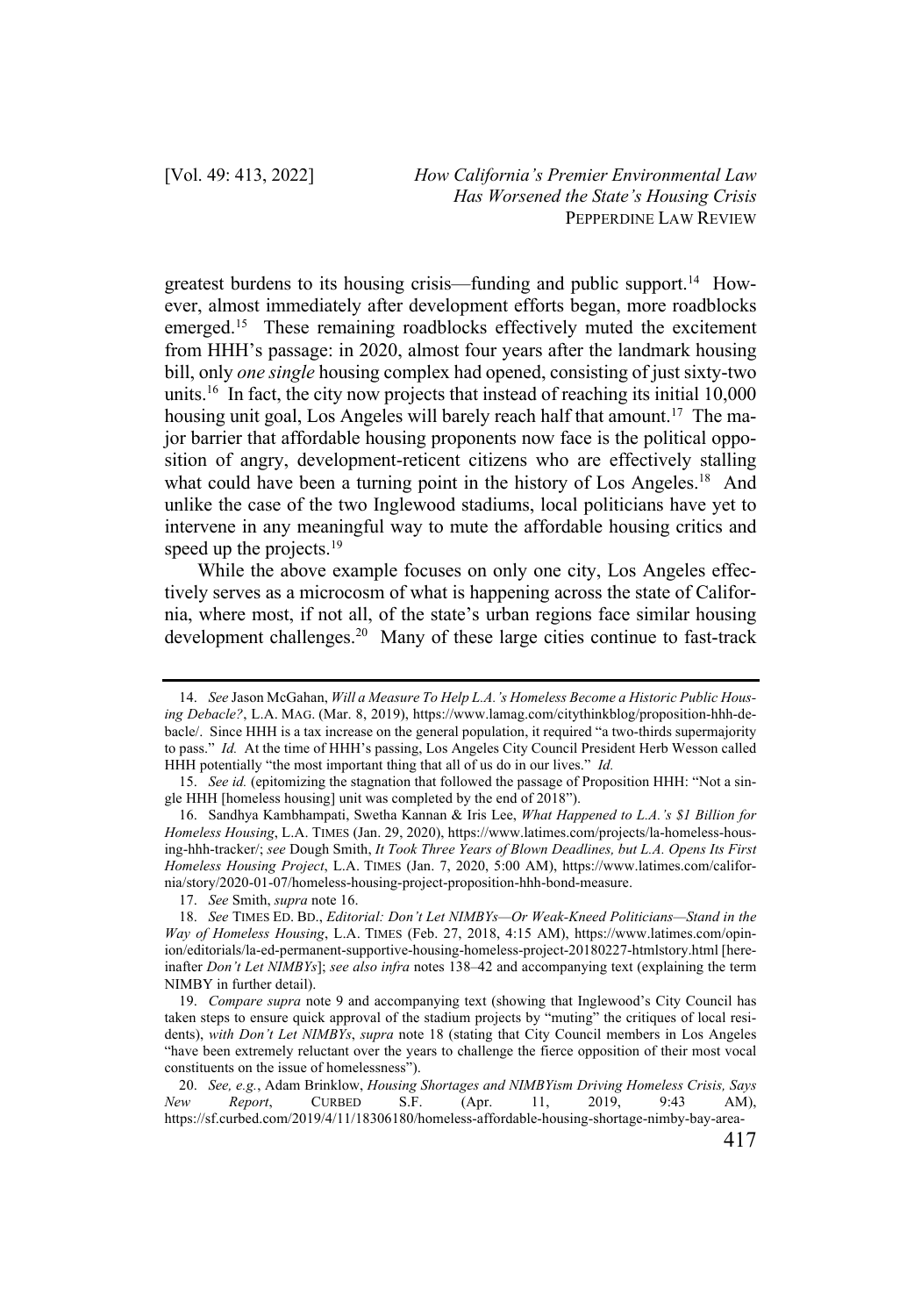multi-billion-dollar projects, such as sports stadiums, all while public opposition from a vocal minority successfully derails any efforts to build more of what is desperately needed—affordable housing.<sup>21</sup> This issue persists despite the fact that California faces one of the largest housing shortages in the country22—recent studies estimate that California's housing deficit is around 820,000 units.<sup>23</sup> So far, any hope for a brighter horizon appears bleak, especially if Los Angeles's efforts through HHH serve as a case study of what occurs in other California cities.24

The failures from Proposition HHH have helped expose the reality that solving the issue of funding is not the end-all solution to building more housing.25 Rather, a more subversive roadblock exists, preventing California from making sufficient headway in the area of housing development.<sup>26</sup> This roadblock lies at the heart of California's premier environmental law: the California Environmental Quality Act (CEQA).27 Generally speaking, "CEQA provides a process through which public agencies, the public, and project developers can evaluate a project, understand its environmental impacts, and develop measures to reduce these impacts."<sup>28</sup> However, over the past few decades, those opposing new multifamily developments have turned what was supposed to be a tool for environmental regulation into one that prevents

economic-institute ("Homelessness across the nine Bay Area counties is getting worse not only due to a dearth of development[] but because most counties neglect affordable housing while allowing NIMBY interests to scare off potential solutions."); Joseph Perkins, *NIMBYs, No-Growthers Worsen Housing Crunch*, ORANGE CTY. REG. (May 15, 2015, 12:00 AM), https://www.ocregister.com/2015/05/15/nimbys-no-growthers-worsen-housing-crunch/ (detailing how NIMBY opposition harms the housing market in Orange County).

<sup>21.</sup> *See infra* note 74 and accompanying text (explaining how California has traditionally found a way to grant CEQA exemptions for the construction of sports stadiums but not for the erection of affordable housing units).

<sup>22.</sup> *See* Chase Stone, *Easements, Exchanges, and Equity: Models for California's Climate and Housing Crisis*, 26 HASTINGS ENV'T. L.J. 289, 296 (2020) (finding that "[a]bout one-fourth of the United States' homeless population lives in California").

<sup>23.</sup> *See* FREDDIE MAC, THE HOUSING SUPPLY SHORTAGE: STATE OF THE STATES 1–7 (2020), http://www.freddiemac.com/fmac-resources/research/pdf/202002-Insight-12.pdf [hereinafter THE HOUSING SUPPLY SHORTAGE] (providing details surrounding California's housing shortage and comparing it to that of other states).

<sup>24.</sup> *See supra* notes 13–17 and accompanying text.

<sup>25.</sup> *See supra* notes 15–17 and accompanying text.

<sup>26.</sup> *See* discussion *infra* Section II.D.

<sup>27.</sup> *See* discussion *infra* Section II.B.

<sup>28.</sup> *CEQA Frequently Asked Questions*, PLAN. & CONSERVATION LEAGUE, https://www.pcl.org/campaigns/ceqa/ceqa-faqs/ (last visited Nov. 5, 2021).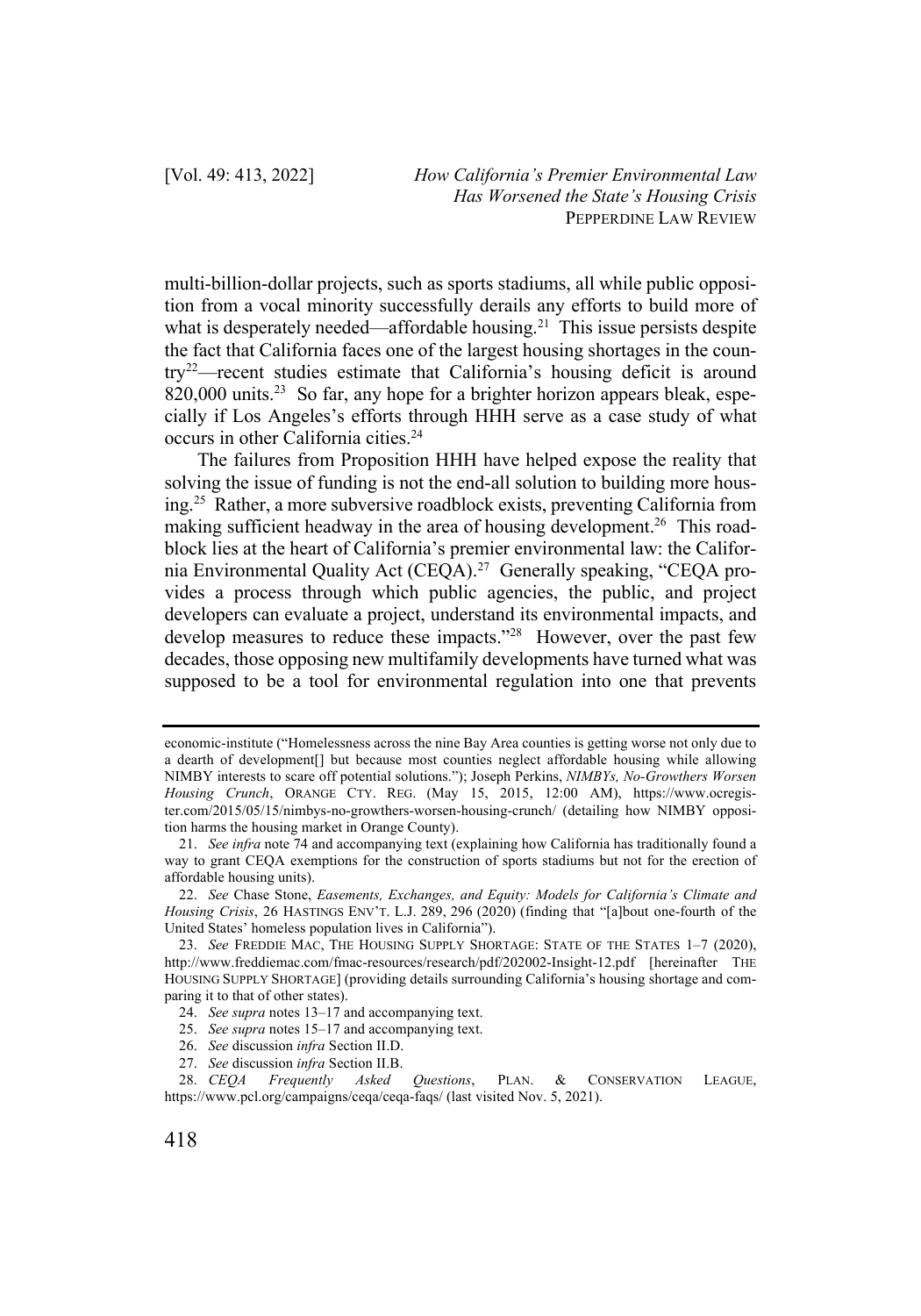California from ever building the requisite housing stock.<sup>29</sup> When holistically considered, the use of CEQA as an anti-development tool serves to harm the environment, not help it.<sup>30</sup> This Comment highlights these issues and proposes four main legislative changes to CEQA that will remove it as a barrier to development and hopefully allow California to get back on track to meet its housing needs.31

Part II of this Comment details the historical background that laid the groundwork for the modern CEQA law and provides a broad overview of CEQA and how the law operationally fulfills its purpose.<sup>32</sup> Part II also discusses some of the ways in which CEQA has become a tool for developmentreticent community members to impede the development of multifamily housing projects.<sup>33</sup> Part III analyzes various recent CEQA reform efforts.<sup>34</sup> It discusses why some of the proposed reforms fail to get through the legislature and how even some of the enacted reforms are often so critically flawed that they fail to make meaningful changes.<sup>35</sup> In light of these legislative failures, Part III also looks to how California courts have prevented local municipalities from enacting such meaningful CEQA reform themselves.<sup>36</sup> Part IV then

<sup>29.</sup> *See infra* notes 153–54 and accompanying text.

<sup>30.</sup> *See infra* note 153 and accompanying text (highlighting how CEQA is now used to harm the environment); *infra* notes 55–58 and accompanying text (describing the original legislative intent of CEQA).

<sup>31.</sup> *See* discussion *infra* Parts II, III, IV (stating general issues with CEQA and proposing potential solutions). Given that CEQA is fundamentally positioned near the center of California's polarizing housing policy discussions, to date many scholars have shared their critiques and proposed reforms to CEQA. *See, e.g.*, Sean Stuart Varner, *The California Environmental Quality Act (CEQA) After Two Decades: Relevant Problems and Ideas for Necessary Reform*, 19 PEPP. L. REV. 1447 (1992) (providing legislative history on the enaction of CEQA and detailing the reform efforts in the Act's first twenty years of existence); Annelise Bertrand, *Proxy War: The Role of Recent CEQA Exemptions in Fixing California's Housing Crisis*, 53 COLUM.J.L. & SOC. PROBS. 413 (2020) (critiquing three recent reforms to CEQA through Senate Bill 35, Assembly Bill 73, and Senate Bill 540 and discussing part of the problem with prevailing wage requirements); Jennifer Hernandez, *California Environmental Quality Act Lawsuits and California's Housing Crisis*, 24 HASTINGS ENV'T L.J. 21 (2018) (highlighting the barriers that CEQA creates for developers and how some of its current uses are antithetical to helping the environment). This Comment employs much of this past work as a foundation to frame the broad issues surrounding CEQA and to highlight the impasse that legislators have appeared to reach on the issue. *See infra* Part III. Then, this Comment picks up where much of the prior work has left off by analyzing three other states that have reformed their CEQA-equivalent statutes and bringing economic real estate research to bear on future policy decisions. *See infra* Part IV.

<sup>32.</sup> *See* discussion *infra* Part II.

<sup>33.</sup> *See infra* Section II.D.1.

<sup>34.</sup> *See infra* Part III.

<sup>35.</sup> *See* discussion *infra* Sections III.A, III.B, III.C.

<sup>36.</sup> *See infra* Section III.D.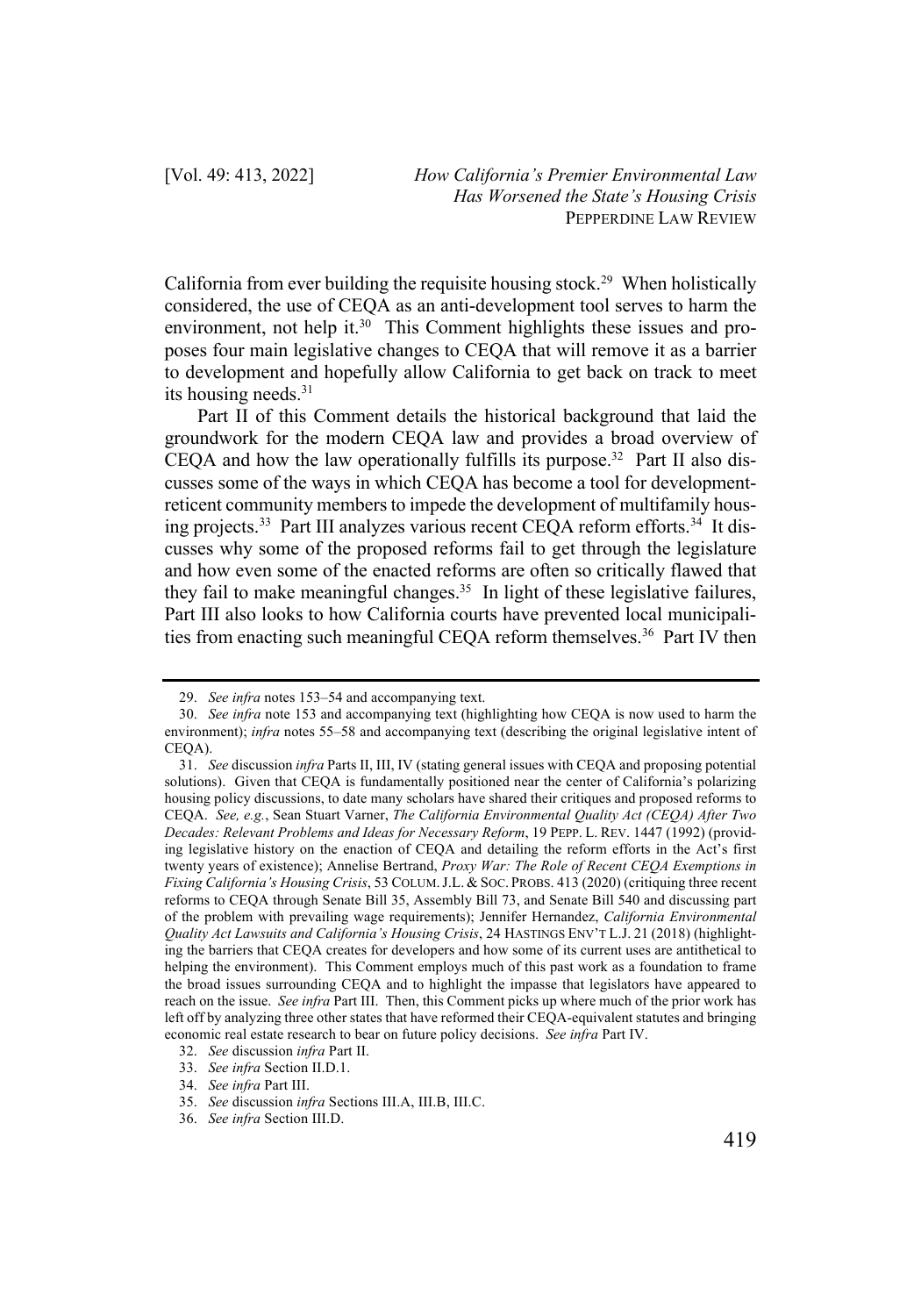looks to three states with little-NEPA laws that are also facing housing shortages—Massachusetts, Minnesota, and New York—and suggests how California could learn from these states' little-NEPA reform efforts.37 This Part further suggests that California must shift its perspective on the types of developments that are impacted by CEQA reforms by including *all* forms of multifamily housing in its reforms, including mid- to high-income housing.<sup>38</sup> Part V concludes<sup>39</sup>

#### II. BACKGROUND

#### *A. Reviving the Economy, Inadvertently Killing the Earth.*

*"Clean air, clean water, open spaces—these should once again be the birthright of every American."*  $\equiv$ Richard Nixon<sup>40</sup>

To fully understand CEQA and its implications, it is necessary to consider the historical events leading up to its legislative enactment.<sup>41</sup> In 1932, the United States was in the midst of one of its darkest moments—the Great Depression.<sup>42</sup> At its bleakest, about fifteen million people were unemployed during the Depression, representing more than 20% of the United States population.<sup>43</sup> Hoping to guide the economy out of its dire straits, President Roosevelt implemented the Works Progress Administration (WPA).<sup>44</sup> At its core, the WPA's purpose was to provide each unemployed individual with a job, and

<sup>37.</sup> *See* discussion *infra* Section IV.A.

<sup>38.</sup> *See infra* Section IV.B.

<sup>39.</sup> *See infra* Part V.

<sup>40.</sup> Richard Nixon, President of the United States of America, State of the Union Address (Jan. 22, 1970).

<sup>41.</sup> *See infra* notes 42–60 and accompanying text.

<sup>42.</sup> *See* Christina D. Romer & Richard H. Pells, *Great Depression: Causes of the Decline*, BRITANNICA, https://www.britannica.com/event/Great-Depression/Causes-of-the-decline (Nov. 30, 2020).

<sup>43.</sup> *Great Depression History*, HISTORY, https://www.history.com/topics/great-depression/greatdepression-history (last visited Nov. 5, 2021). This period of time accounted for the highest unemployment rate that the United States has ever experienced. *See* Kimberly Amadeo, *Unemployment Rate by Year Since 1929 Compared to Inflation and GDP*, THE BALANCE, https://www.thebalance.com/unemployment-rate-by-year-3305506 (Mar. 16, 2020).

<sup>44.</sup> *Works Progress Administration*, BRITANNICA, https://www.britannica.com/topic/Works-Progress-Administration (July 7, 2020).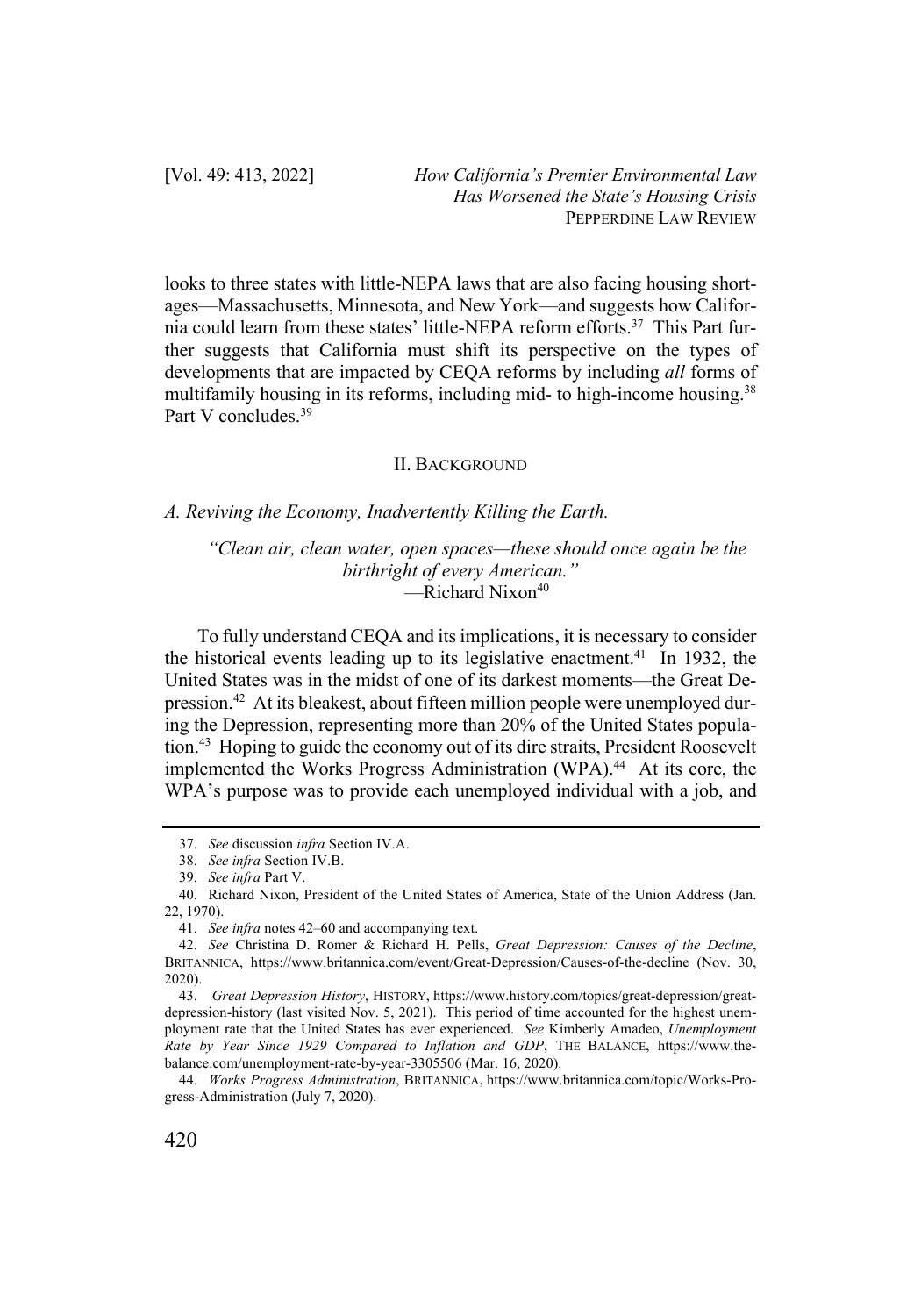the program served its purpose so well that by 1943 it was no longer needed.<sup>45</sup> In total, WPA projects "produced more than 650,000 miles . . . of roads; 125,000 public buildings; 75,000 bridges; 8,000 parks; and 800 airports."46

While the WPA officially ended in 1943, its ideals continued to influence the creation of future massive public projects.<sup>47</sup> As the United States stepped into the 1960s and the dust began to settle from the excitement of the WPA, many began to wonder what kind of toll such an aggressive development posture was taking on the environment.<sup>48</sup> In response to this mounting public environmental concern, "[o]n January 1, 1970, President Nixon signed the National Environmental Policy Act (NEPA)" into law.49 The first of its kind, NEPA is referred to as the federal environmental law "Magna Carta"<sup>50</sup> and sought to "revers[e] a national environmental decline," which ironically was "caused in disproportionate amount by the federal government itself."51 NEPA requires that, prior to a federal agency commencing a project that may have a "significant effect on the 'quality of the human environment,'" the acting government agency must file a comprehensive environmental assessment.<sup>52</sup> The project can then only move forward if it is fully compliant with

<sup>45.</sup> *See id.* (stating that by 1943 unemployment was "virtual[ly] eliminat[ed] . . . by a wartime economy," and "the WPA was terminated").

<sup>46.</sup> *Id.*

<sup>47.</sup> *See, e.g.*, Lee Lacy, *Dwight D. Eisenhower and the Birth of the Interstate Highway System*, U.S. ARMY (Feb. 20, 2018), https://www.army.mil/article/198095/dwight\_d\_eisenhower\_and\_the\_birth\_of\_the\_interstate\_highway\_system (explaining that, between 1956 and the early 1990s, the federal government funded the construction of "nearly 45,000 miles of interstate highway"); U.S. DEP'T OF THE INTERIOR, THE HISTORY OF LARGE FEDERAL DAMS: PLANNING, DESIGN, AND CONSTRUCTION IN THE ERA OF BIG DAMS 183, 280, 347, 463, 305 (2005), https://www.usbr.gov/history/HistoryofLargeDams/LargeFederalDams.pdf (listing numerous dams that were built by the federal government in the 1950s and 1960s, including the Garrison, Glen Canyon, Shasta, and Oroville Dams).

<sup>48.</sup> *See* U.S. DEP'T OF THE INTERIOR, *supra* note 47, at 399–403 (explaining how the tone began to change in the 1960s as people began to wonder what the environmental risks were of building such massive dams); *see also* Varner, *supra* note 31, at 1448 (stating that by 1970 there was "growing concerns for protecting the environment").

<sup>49.</sup> Varner, *supra* note 31, at 1448; *see* National Environmental Policy Act of 1969, 42 U.S.C.A. §§ 4371–4374 (West) (providing the statutory language of NEPA).

<sup>50.</sup> *Welcome*, NEPA.GOV, https://ceq.doe.gov/ (last visited Nov. 5, 2021). The 1970s are considered "environmental law's formal commencement," as over fifteen important environment-related laws were passed, beginning with NEPA. RICHARD J. LAZARUS, THE MAKING OF ENVIRONMENTAL LAW 48, 70 (2004).

<sup>51.</sup> Michael C. Blumm, *The National Environmental Policy Act at Twenty: A Preface*, 20 ENV'T L. 447, 448 (1990).

<sup>52.</sup> Varner, *supra* note 31, at 1450 (quoting 42 U.S.C. § 4332(2)(C)).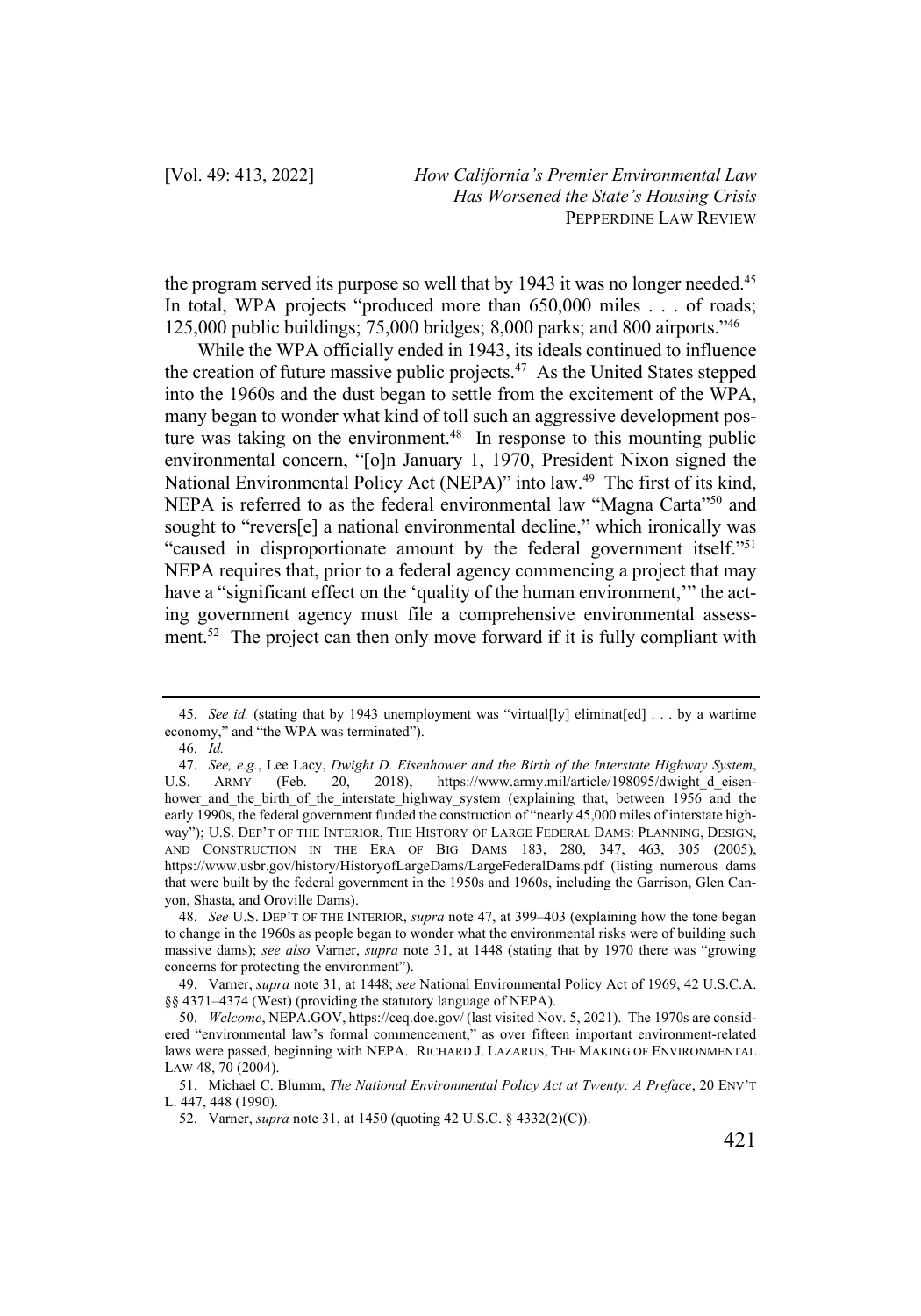## NEPA's guidelines.<sup>53</sup>

In the years following NEPA's enactment, state legislators in sixteen states recognized the need for their own state-specific versions of NEPA, and thus, enacted their own "little NEPAs."54 Perhaps the strictest of all little NEPAs is the California Environmental Quality Act (CEQA).<sup>55</sup> Enacted only eight months after NEPA by California Governor Ronald Reagan, CEQA "require[d] state and local agencies to identify the significant environmental impacts of their actions and to avoid or mitigate those impacts, if feasible."56 Unlike NEPA, which focuses solely on the projects enacted by federal agencies that could have significant environmental effects,<sup>57</sup> CEQA goes a step further and enforces environmental regulations on "private individuals, corporations, and public agencies" so long as their actions could "affect the quality of the environment."58 The oversight of projects triggering CEQA enforcement is carried out by a local lead governmental agency, who determines first if "the proposed activity is subject to CEQA at all," then "[s]econd . . . whether the activity qualifies for one of the many [CEQA] exemptions."59 If no

56. *Frequently Asked Questions About CEQA*, CA NAT. RES. AGENCY, http://files.resources.ca.gov/ceqa/more/faq.html (last visited Sept. 26, 2021).

<sup>53.</sup> Varner, *supra* note 31, at 1450.

<sup>54.</sup> *See States and Local Jurisdictions with NEPA-like Environmental Planning Requirements*, NEPA.GOV, https://ceq.doe.gov/laws-regulations/states.html (last visited Oct. 9, 2021) (showing that the states that have created their own "environmental review requirements" are California, Connecticut, Georgia, Hawaii, Indiana, Maryland, Massachusetts, Minnesota, Montana, New Jersey, New York, North Carolina, South Dakota, Virginia, Washington, and Wisconsin; Washington D.C. and Puerto Rico have similar requirements); *see also First Annual "Little NEPA" Conference: State-Level Environmental Impact Assessment*, ENV'T L. INST. (April 2005), https://www.eli.org/news/first-annual-little-nepa-conference-state-level-environmental-impact-assessment (noting that state "programs for preparing environmental impact assessments of proposed governmental and private actions" are "often called 'little NEPAs'").

<sup>55.</sup> *See* Bertrand, *supra* note 31, at 413 (asserting that CEQA "is one of the strongest state-level environmental statutes in the United States").

<sup>57.</sup> *See supra* note 52 and accompanying text.

<sup>58.</sup> CAL. PUB. RES. CODE § 21000(g) (West 1979); *see also* Application for Leave To File Amicus Curiae Brief of Cal. Bldg. Indus. Ass'n in Support of Defendants and Respondents Stanislaus Cnty. at 17–18, Protecting Our Water & Env't Res. v. City of Stanislaus, 472 P.3d 459 (Cal. 2020) (No. S251709) [hereinafter Amicus Curiae Brief for Respondents] ("California's land use and environmental review process is quite different than in other states—not necessarily because of anything in CEQA itself, but rather because of the choices local agencies in California may make about how to design their own permitting processes.").

<sup>59.</sup> Union of Med. Marijuana Patients, Inc. v. City of San Diego, 446 P.3d 317, 323 (Cal. 2019). For the sake of efficiency, this Comment does not fully cover the detailed "three-tiered decision tree." *See id.* at 323–25 (providing a full explanation of the CEQA "three-tiered decision tree").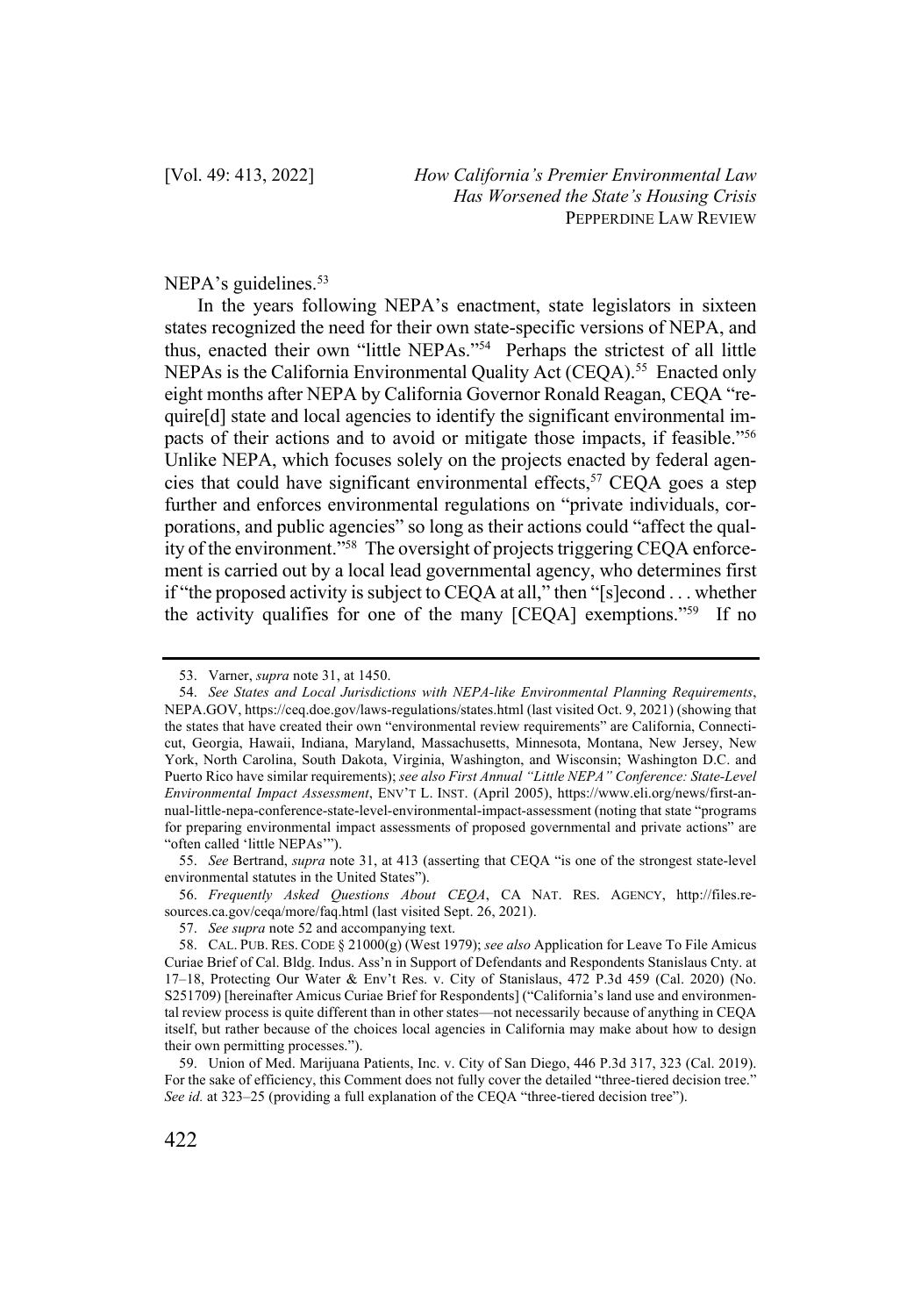exemption applies, then "environmental review . . . must [be] undertake[n]."<sup>60</sup>

## *B. The Strictest of the "Little NEPAs"—CEQA*

Generally speaking, local agencies split projects into two CEQA-defined subcategories when determining whether a project is subject to CEQA review—*ministerial* and *discretionary*. 61 The word "discretionary" is commonly referred to as the gateway to CEQA since CEQA applies to nearly all discretionary projects.<sup>62</sup> Discretionary projects are those requiring the approval of a public agency prior to commencement, such as "enactment and amendment of zoning ordinances, the issuance of zoning variances, the issuance of conditional use permits, and the approval of tentative subdivision maps."63 If there exists even a fair argument that the project could negatively impact the environment, <sup>64</sup> the developer must complete an Environmental Impact Report (EIR)—known as the "heart of CEQA."65 The EIR is an extensive document prepared by the developer and then analyzed by the public agency that provides decision-makers "with information they can use in deciding

<sup>60.</sup> *Id.* at 323.

<sup>61.</sup> *When Does CEQA Apply?*, OFF. OF HISTORIC PRES., https://ohp.parks.ca.gov/?page\_id=21723 (last visited Sept. 19, 2021).

<sup>62.</sup> *See* LEAGUE OF CAL. CITIES, DISCRETION–THE GATEWAY TO & LIMITATION ON CEQA 2 (2019), https://www.cacities.org/Resources-Documents/Member-Engagement/Professional-Departments/City-Attorneys/Library/2019/2019-Annual-Conference/10-2019-AC;-Velyvis-Discretion-The-Gateway-To-And.aspx; CAL. PUB. RES. CODE § 21080 (West 2014).

<sup>63.</sup> § 21080(a); *see* LEAGUE OF CAL. CITIES, *supra* note 62, at 6 (providing a simple elementdriven approach to whether a project is considered discretionary). A project is subject to CEQA review if it (1) "involves an activity that may cause a direct (or reasonably foreseeable indirect) physical change in the environment" and (2) "is an activity that will either be directly undertaken by a public agency, supported in whole or in part by a public agency, or involves the issuance by a public agency of some form of entitlement, permit, or other authorization." LEAGUE OF CAL. CITIES, *supra* note 62, at 6. In *Friends of Westwood, Inc. v. City of Los Angeles*, the California Supreme Court clarified that discretionary developments include all those that require permits or conditions that extend outside of present local zoning codes. 235 Cal. Rptr. 788, 795 (Dist. Ct. App. 1987).

<sup>64.</sup> No Oil, Inc. v. City of Los Angeles, 529 P.2d 66, 71 (Cal. 1974). In *No Oil*, the California Supreme Court clearly noted that it intentionally chose a low threshold to trigger an EIR, instead of only requiring EIRs for "projects which may have an 'important' or 'monumentous'" environmental impact. *Id.* at 70. In *Ocean View Estates Homeowners Ass'n v. Montecito Water District*, the California Court of Appeal for the Second District noted that the reason the threshold is so low is partly due to the finality of the negative declaration to end the environmental review. 10 Cal. Rptr. 3d 451, 453 (Dist. Ct. App. 2004). If the threshold is not cleared, then the developer need not file an EIR. *Id.* Instead, they will just file a negative declaration, and the procedure is done. *Id.*

<sup>65.</sup> Citizens of Goleta Valley v. Bd. of Supervisors, 801 P.2d 1161, 1167 (Cal. 1990).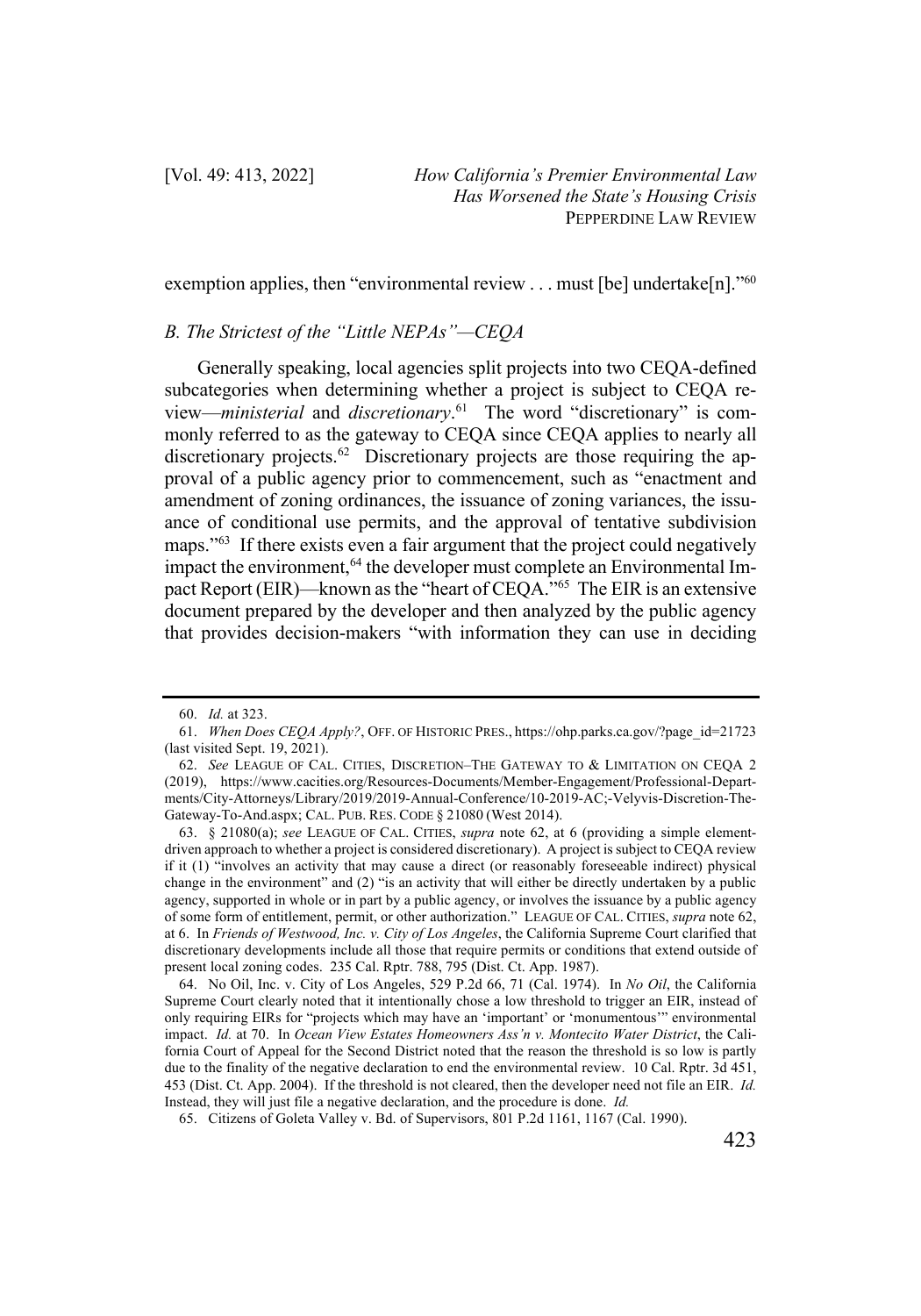*whether* to approve a proposed project."<sup>66</sup> Included within the pages of an EIR are statements of a project's environmental impact, as well as evaluations of what could be done to mitigate such impacts and how project alternatives could avoid the impacts altogether.<sup>67</sup> These reports are costly for developers, and in *Schellinger Brothers v. City of Sebastopol*, the judge noted that "[i]t is probably a truism that since adoption of [CEQA] in 1970, every developer has at some point before construction start[ed] ground his teeth or clenched her fists in frustration while enduring the often lengthy process leading to certification of an [EIR] for the proposed project."68

On the other hand, ministerial projects are not subject to CEQA review.<sup>69</sup> Ministerial projects are those already conforming to the existing land use standard and therefore "require[] little or no personal judgment by a public official as to the wisdom or manner of carrying out the project."70 Due to its objective inquiry on fixed standards, the California Supreme Court has reasoned that requiring environmental reports, such as EIRs, for ministerial projects "would be a meaningless exercise."71

Even if a project might be classified as discretionary, however, the project could be exempt from any of the CEQA protocols so long as it fits within a statutory<sup>72</sup> or categorical exemption.<sup>73</sup> While most CEQA statutory exemptions are only given for specific projects, such as "repairs to public service facilities of an emergency nature," the California legislature has a growing

68. 102 Cal. Rptr. 3d 394, 395 (Dist. Ct. App. 2009) (internal citations omitted).

<sup>66.</sup> Laurel Heights Improvement Ass'n v. Regents of Univ. of Cal., 764 P.2d 278, 284 (Cal. 1988); *see* CAL. PUB. RES. CODE § 21100 (West 1994) (detailing the required aspects of an EIR). The EIR has also been referred to "as an environmental 'alarm bell' whose purpose it is to alert the public and its responsible officials to environmental changes before they have reached ecological points of no return." Cnty. of Inyo v. Yorty, 108 Cal. Rptr. 377, 388 (Dist. Ct. App. 1973).

<sup>67.</sup> GOV'T OFF. PLAN. & RSCH., CEQA: DESIGNING HEALTHY, EQUITABLE, RESILIENT, AND ECONOMICALLY VIBRANT PLACES 271 (2020), https://opr.ca.gov/docs/OPR\_C10\_final.pdf.

<sup>69.</sup> *See When does CEQA Apply?*, *supra* note 61.

<sup>70.</sup> *Id.* (showing common examples of ministerial projects, such as "roof replacements, interior alterations to residences, and landscaping changes"); *see* Friends of Westwood, Inc. v. City of Los Angeles, 235 Cal. Rptr. 788, 796 (Ct. App. 1987) (explaining that the only way that a development project will be considered "presumptively ministerial" is if "the agency has *no* power to exercise . . . personal judgment . . . but instead *only* has the power to determine whether zoning allows the structure to be built and whether it satisfies strength requirements, and nothing more").

<sup>71.</sup> Mountain Lion Found. v. Fish & Game Comm'n, 939 P.2d 1280, 1287 (Cal. 1997).

<sup>72.</sup> *See* CAL. CODE REGS. tit. 14, §§ 15260–15285 (2005). These are CEQA exemptions "granted by the legislature." § 15260.

<sup>73.</sup> *See* §§ 15300–15333. These exemptions are limited to "projects which have been determined not to have a significant effect on the environment." § 15300.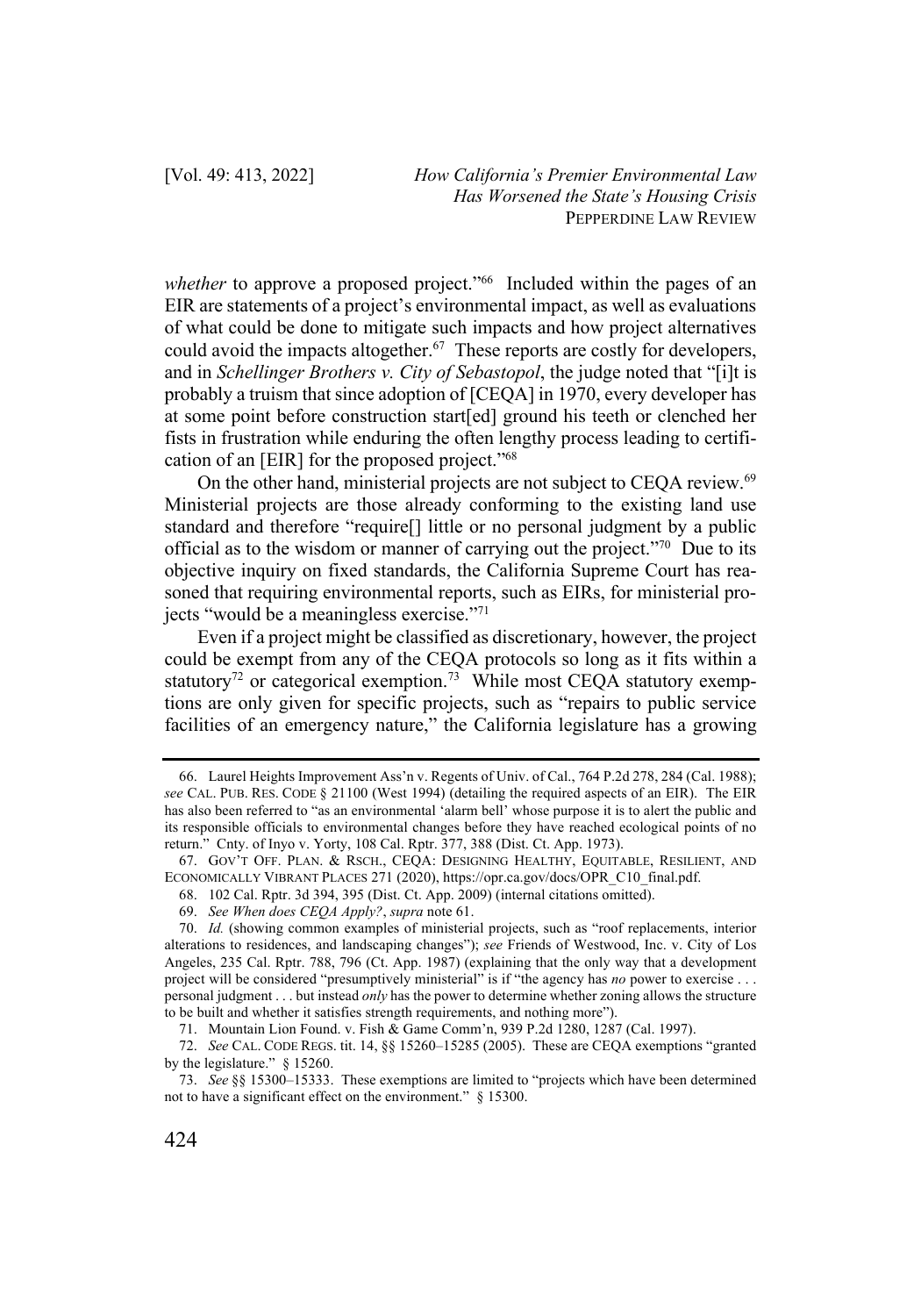track record of granting exemptions for private projects such as sports stadiums.74 For certain billion-dollar, highly profitable development projects like sports arenas, fortune-500 office headquarters,<sup>75</sup> or preparations for the Olympic games,76 the developer often has enough political weight and financial means to leverage a statutory exemption.77 But since most developers do not have the same level of influence or available capital as billionaire-sportsteam-owners, this option remains elusive to most developers.78

# *C. Charting Its Own Path: CEQA's Unique Feature from NEPA—Judicial Interpretation*

While CEQA was initially designed in relation to its federal counterpart, NEPA, there are significant differences between the two statutes.<sup>79</sup> One unique feature of CEQA is that unlike NEPA, which provides little room for judicial interpretation, California state courts play a pivotal role in the interpretation and implementation of CEQA.80 It is possible that California courts

76. *See* CAL. CODE REGS. tit. 14, § 15272 (2005) (detailing CEQA exemptions for developments relating to the 2028 Summer Olympics, set to be held in Los Angeles, California).

- 78. *See supra* notes 74–75 and accompanying text.
- 79. *See infra* notes 80–92 and accompanying text.

<sup>74.</sup> Muzzy Ranch Co. v. Solano Cnty. Airport Land Use Comm'n, 160 P. 3d 116, 120 (Cal. 2007); *see also* Kristen Kortick, *Oakland A's on Deck with CEQA Exemption Legislation for New Stadium*, ABBOTT & KINDERMANN, INC. (July 30, 2018), https://blog.aklandlaw.com/2018/07/articles/ceqa/oakland-deck-ceqa-exemption-legislation-new-stadium/ (providing a list of sports stadiums to receive recent full CEQA exemptions: the Los Angeles Rams, Sacramento Kings, Golden State Warriors, and the Los Angeles Clippers). Courts have upheld these sorts of project-specific statutory exemptions against claims of unconstitutionality. *See, e.g.*, Saltonstall v. City of Sacramento, 180 Cal. Rptr. 3d 342, 355 (Dist. Ct. App. 2014) (rejecting plaintiff's argument that the accelerated, projectspecific CEQA deadlines imposed by a state statute were in violation of the California Constitution).

<sup>75.</sup> *See* Liam Dillon, *Which California Megaprojects Get Breaks from Complying with Environmental Law? Sometimes, It Depends on the Project*, L.A. TIMES (Sept. 25, 2017, 11:15 AM), https://www.latimes.com/politics/la-pol-ca-enviromental-law-breaks-20170925-story.html. For example, the social media giant Facebook was recently granted a fast-tracking CEQA exemption so it could build its new headquarters in Menlo Park, California. *See id.*

<sup>77.</sup> *See* Kortick, *supra* note 74.

<sup>80.</sup> *See* Varner, *supra* note 31, at 1450 (stating that "[u]nlike the federal courts in NEPA decisions, state courts [under CEQA] have embraced environmental policies by promoting judicial interpretation"). The California Supreme Court had "the first opportunity to construe provisions of [CEQA]" in relation to the legislature's intent in a 1972 case, *Friends of Mammoth v. Board of Supervisors*. 502 P.2d 1049, 1051–52 (Cal. 1972). In *Friends of Mammoth*, the California Supreme Court established the "fair argument" test, which created a very low threshold for plaintiffs to be able to bring their CEQA impact claims. *See* Christopher Chou, *Fair Argument Test Applies to Agency Determination Whether Subsequent CEQA Review Is Required once a Negative Declaration Has Been Adopted*, PERKINS COIE (June 1, 2017), https://www.californialandusedevelopmentlaw.com/2017/06/01/fair-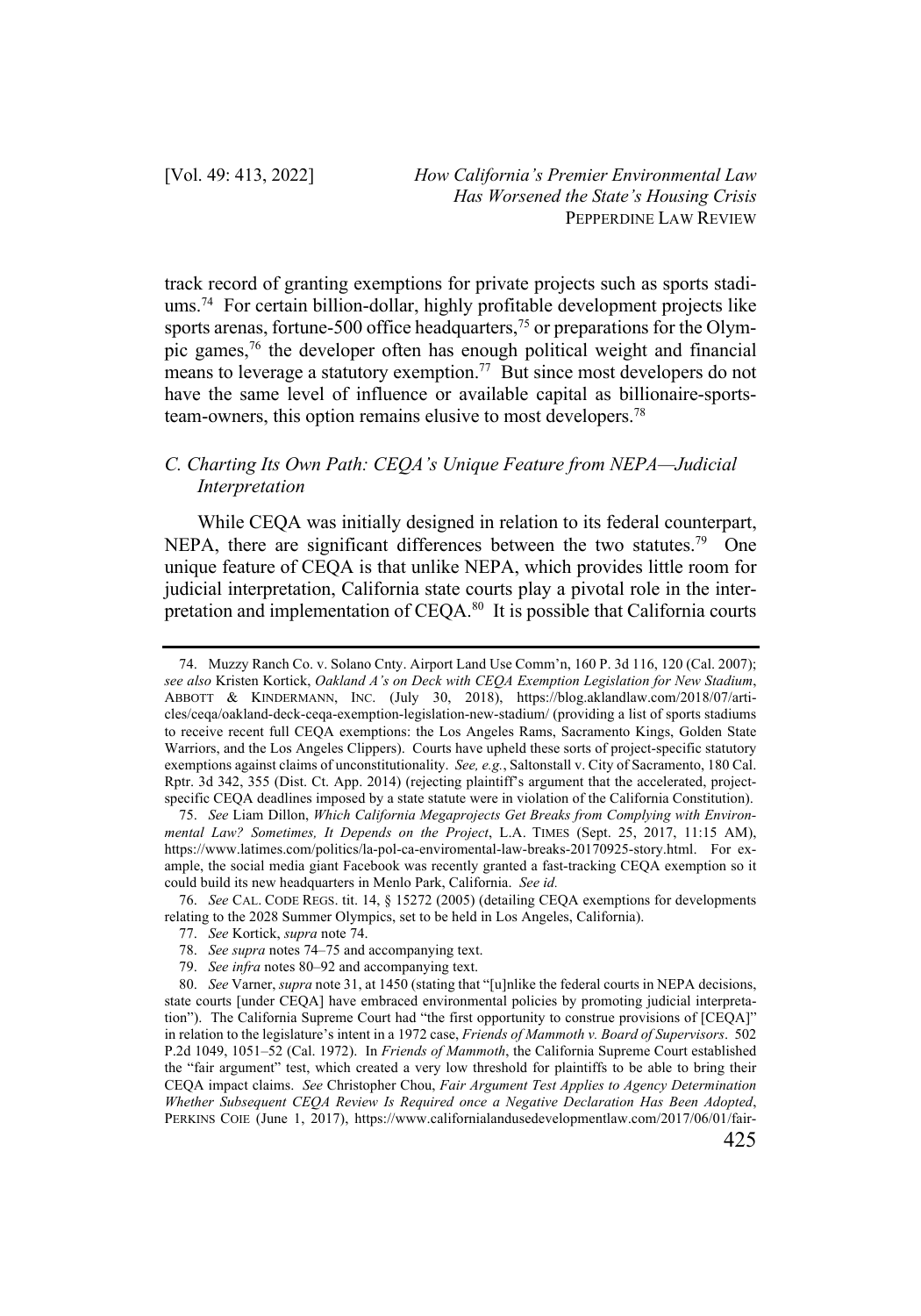first took up the mantle as CEQA's primary interpreter due to CEQA's "theoretical and vague application[]" of many important statutory terms.<sup>81</sup> In the words of one scholar, "in contrast to NEPA, the [CEQA] state statute delineates a viable policy[] but fails to procedurally institute its policy goals."82

In interpreting public agency decisions, California courts have repeatedly stated that they will "scrupulously enforc[e] all legislatively mandated CEQA requirements."83 Over the past decades, this room for judicial review has led to an increasingly broad interpretation of what constitutes a discretionary project as compared to what was explicitly stated in CEQA's initial

argument-test-applies-to-agency-determination-whether-subsequent-ceqa-review-is-required-once-anegative-declaration-has-been-adopted/ (discussing "the [California] Supreme Court's ruling that the question of whether further environmental review is required for modifications to a project approved based on a negative declaration is not subject to the deferential substantial evidence test but is instead governed by the more searching 'fair argument' standard").

<sup>81.</sup> Varner, *supra* note 31, at 1453.

<sup>82.</sup> *Id.* One example of how CEQA's vague statutory language has led to expansive interpretations by the California courts is regarding what sort of projects trigger the CEQA review process. *See* Union of Med. Marijuana Patients, Inc. v. City of San Diego, 446 P.3d 317, 332 (Cal. 2019). Recently, the California Supreme Court reminded local agencies of CEQA's expansive ambiguity by stating that:

<sup>[</sup>A] proposed activity is a CEQA project if, by its general nature, the activity is capable of causing a direct or reasonably foreseeable indirect physical change in the environment. This determination is made without considering whether, under the specific circumstances in which the proposed activity will be carried out, these potential effects will actually occur.

*Id.*; *see also* LISABETH D. ROTHMAN, CEQA TURNS FORTY: THE MORE THINGS CHANGE, THE MORE THEY REMAIN THE SAME 3–7 (2011), https://law.ucdavis.edu/centers/environmental/files/Rothmanarticle-Hernandez.pdf (discussing how California courts have dealt with CEQA's statutory ambiguity when it comes to terms like "projects" and "feasibility"). *But see* S.F. Taxi Coal. v. City of San Francisco, 979 F.3d 1220, 1226–27 (9th Cir. 2020) (holding that a project will not be found to be present under CEQA if the connection between the proposed activity and the environmental impact "is so attenuated as to be 'speculative'" (quoting *Union of Med. Marijuana Patients, Inc.*, 446 P.3d at 332)). In contrast, federal courts have strictly construed NEPA's statutory language, resulting in a clearer application of the law. *See* Kleppe v. Sierra Club, 427 U.S. 390, 410 n.20 (1976) (finding that NEPA "does not require an agency to consider the possible environmental impacts of less imminent actions when preparing the impact statement on proposed actions"). Under NEPA's statutory language, federal agencies must "prepare a detailed Environmental Impact Statement . . . for 'major [f]ederal actions significantly affecting the quality of the human environment.'" Paul J. Cucuzzella, *The Mute Swan Case, the Fund for Animals, et al. v. Norman, et al.: National, Regional and Local Environmental Policy Rendered Irrelevant by Animal Rights Activists*, 11 U. BALT.J. ENV'T L. 101, 108 (2004) (quoting 42 U.S.C. § 4332(2)(C)). The court in *Kleppe* went on to say that "[a] court has no authority to depart from the statutory language." *Kleppe*, 427 U.S. at 406.

<sup>83.</sup> Banning Ranch Conservancy v. City of Newport Beach, 392 P.3d 455, 466 (Cal. 2017) (quoting Citizens of Goleta Valley v. Bd. of Supervisors, 801 P.2d 1161, 1167 (Cal. 1990)).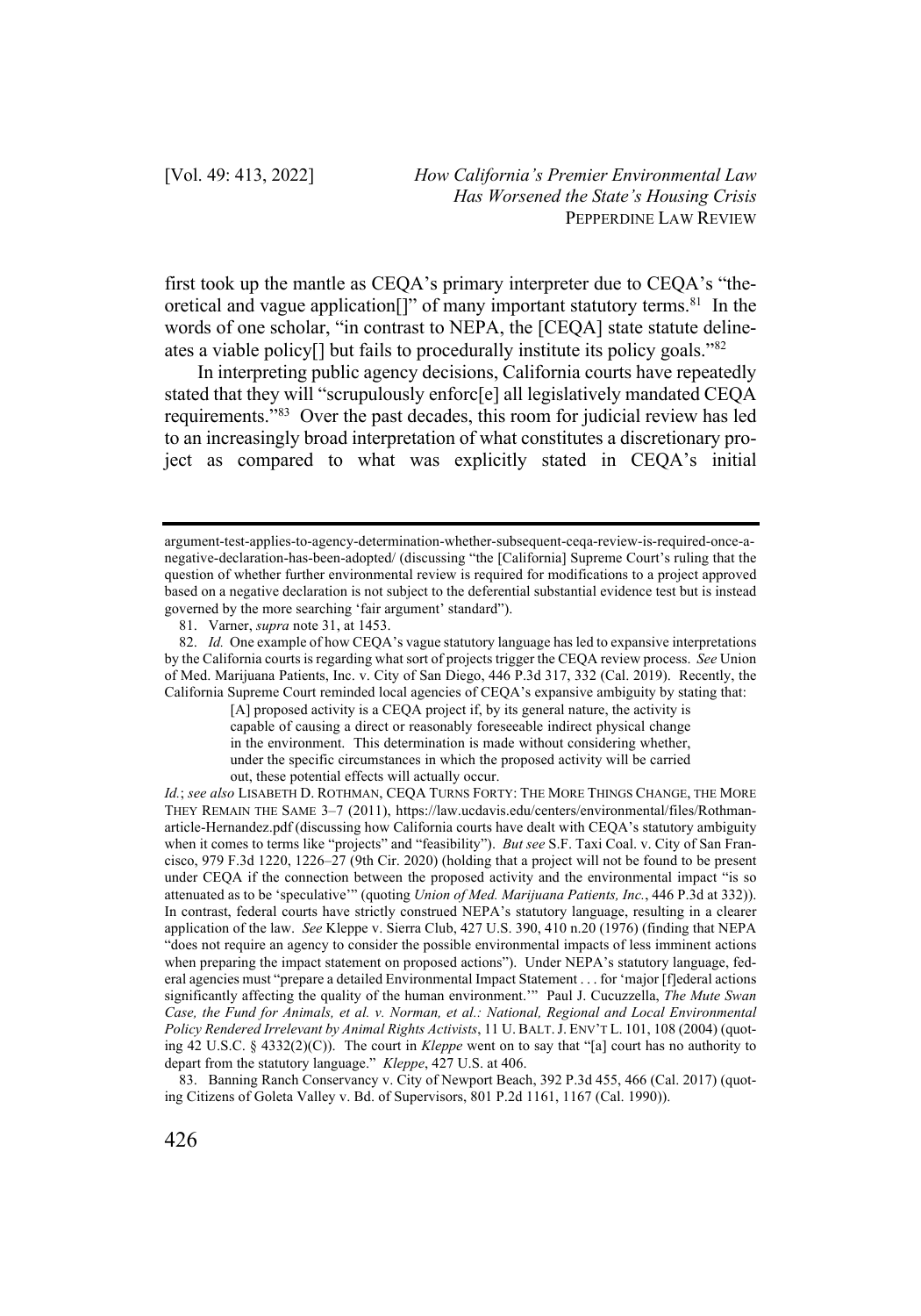codification.84 This judicial interpretation has allowed CEQA review to play a major role even on minor projects like a single-family home just because the project might impact someone's private view or temporarily cause increased construction noise.85 One recent example was in *Canyon Crest Conservancy v. County of Los Angeles*, <sup>86</sup> where a private citizen used the threat of an impending CEQA suit (and all the intensive reporting that comes along with it) to scare a private individual away from building a single-family house on a one-acre parcel.87

Furthermore, due to the impact of stare decisis, CEQA's past judicial interpretations are often followed in subsequent CEQA cases, even if a different judge considering the circumstances might have interpreted the matter differently.88 This precedent has effectively lowered the bar for CEQA-related claims by validating even minor environmental impacts such as temporary noise pollution,<sup>89</sup> opinions of aesthetic impairment, and more.<sup>90</sup> This is why, when looking at CEQA's history, one must analyze both the legislative

86. 259 Cal. Rptr. 3d 368 (Dist. Ct. App. 2020).

87. *Id.* at 371–74; *see Ridiculous CEQA Challenge To Development of 1,436 Square Foot Residence on 1.04-acre Parcel Did Not Vindicate Important Right for Purpose of Awarding Attorney Fees*, MITCHELL CHADWICK (Apr. 4, 2020), http://www.mitchellchadwick.com/2020/04/ridiculous-ceqachallenge-to-development-of-1436-square-foot-residence-on-1-04-acre-parcel-did-not-vindicate-important-right-for-purpose-of-awarding-attorney-fees/ (providing a short analysis of *Canyon Crest*).

<sup>84.</sup> *See* Hernandez, *supra* note 31; s*ee also* S.B. 55, 2019–2020 Reg. Sess. (Cal. 2020) ("Rigorous judicial enforcement of CEQA has made the law stronger and more effective.").

<sup>85.</sup> *See* Hernandez, *supra* note 31, at 40 (stating that "'impacts' to th[e] existing environment ranging from temporary construction noise, to changes in private views, to increases in the number of kids playing in the park, going to school or using a library—are all required to be avoided or reduced to a 'less than significant level,' to 'the extent feasible given the objectives of the project'") (quoting CAL. PUB. RES. CODE § 1513(a)(2)); *see also* Pocket Protectors v. City of Sacramento, 21 Cal. Rptr. 3d. 791 (Dist. Ct. App. 2004); Keep Our Mountains Quiet v. Cnty. of Santa Clara, 187 Cal. Rptr. 3d 96 (Dist. Ct. App. 2015).

<sup>88.</sup> *See* Sierra Club v. San Joaquin Loc. Agency Formation Comm'n, 981 P.2d 543, 552–53 (Cal. 1999) (outlining the impact that the principle of stare decisis has on court decisions in subsequent cases).

<sup>89.</sup> *See, e.g.*, Citizens for Responsible & Open Gov't v. City of Grand Terrace, 73 Cal. Rptr. 3d 202, 205 (Dist. Ct. App. 2008) (holding, in favor of the plaintiff, that the increased ambient noise of air conditioning units from a "120-unit senior housing facility" was a sufficient environmental impact to require an environmental impact report and awarding plaintiff attorneys' fees).

<sup>90.</sup> *See* Ocean View Ests. Homeowners Ass'n v. Montecito Water Dist., 10 Cal. Rptr. 3d 451, 455–56 (Dist. Ct. App. 2004). In *Ocean View*, the local water district tried to put a metal cover over a water reservoir to "prevent water quality problems." *Id.* at 453. However, local residents objected to the cover on the basis that the cover would cause a significant environmental impact by obstructing their view from a few select homes and from local hiking trails. *Id.* at 455–56.The court found in favor of the plaintiffs and said that the citizens' opinions of the potential obstruction was sufficient. *Id.*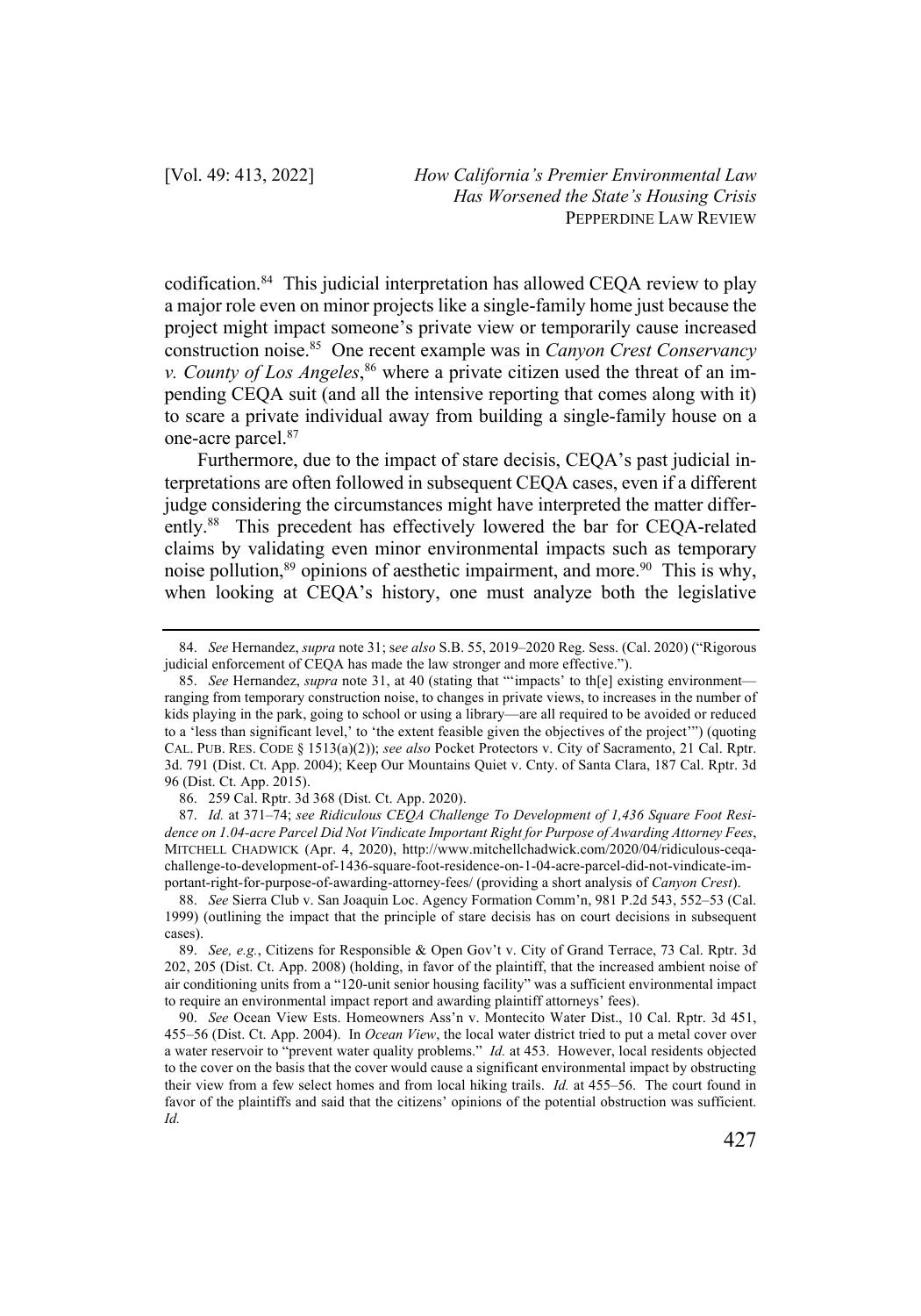enactments and the subsequent judicial interpretations that serve to color in between the lines of the explicit statutory text.<sup>91</sup> Historically, this web of broadened CEQA applications has served as a pathway for subsequent lawsuits.<sup>92</sup>

In interpreting what serves as a discretionary project, both public agencies and courts have historically based their determinations on the delicate balance of policy interests, "including [the] economic, environmental, and social factors" of a project.<sup>93</sup> The California Supreme Court highlighted the importance of this balancing test in *Citizens of Goleta Valley v. Board of Supervisors* when it noted that environmental regulatory tools such as CEQA "must not be subverted into an instrument for the oppression and delay of social, economic, or recreational development and advancement."94 This statement aligns with one of CEQA's original, clearly stated purposes, which is to "provid[e] a decent *home* and satisfying *living* environment for *every* Californian."95

Reviewing CEQA's direct application over the last half-century, however, it appears that California public agencies and the judiciary have continued to stray further and further from giving sufficient weight to the balancing test's economic and social factors.<sup>96</sup> As a result, the scale has disproportionately tipped in favor of environmental protection at the expense of providing

<sup>91.</sup> *See supra* notes 80–82 and accompanying text.

<sup>92.</sup> *Compare* Friends of Westwood, Inc. v. City of Los Angeles, 235 Cal. Rptr. 788, 797 (Dist. Ct. App. 1987) (holding that the issuance of a building permit for a major construction project was discretionary in a CEQA suit that was more within the bounds of what the legislature intended when CEQA was first enacted), *and* Miller v. City of Hermosa Beach, 17 Cal. Rptr. 2d 408 (Dist. Ct. App. 1993) (holding that issuing a hotel permit was a discretionary project), *with* Kenneth R. Weiss, *Reports Have an Impact on Environment: Development: Studies Mandated by the State Are Poised To Play a Key Role in the Biggest Decisions Facing Local Officials*, L.A. TIMES (Sept. 15, 1991), https://www.latimes.com/archives/la-xpm-1991-09-15-me-3409-story.html (explaining how, in 1991, community members launched a CEQA suit against a developer's efforts to build a land fill because they were concerned that "sea gulls might spread the [AIDs] virus by carrying used condoms from the dump to nearby neighborhoods").

<sup>93.</sup> City of Irvine v. Cnty. of Orange, 164 Cal. Rptr. 3d 586, 592 (Dist. Ct. App. 2013); *see also*  CAL. CODE REGS. tit. 14, § 15021(d) (2005) (stating a public agency's duty to balance various policy interests); Bozung v. Loc. Agency Formation Comm'n, 529 P.2d 1017, 1030 (Cal. 1975) (stating that there is no guarantee that CEQA determinations will "always be those which favor environmental considerations," but it will be determined neutrally).

<sup>94.</sup> 801 P.2d 1161, 1175 (Cal. 1990); *see also Bozung*, 529 P.2d at 1030 ("The purpose of CEQA is not to generate paper but to compel government at all levels to make decisions with environmental consequences in mind.").

<sup>95.</sup> *City of Irvine*, 164 Cal. Rptr. 3d at 592 (emphasis added) (citation omitted).

<sup>96.</sup> *See infra* notes 97–98 and accompanying text.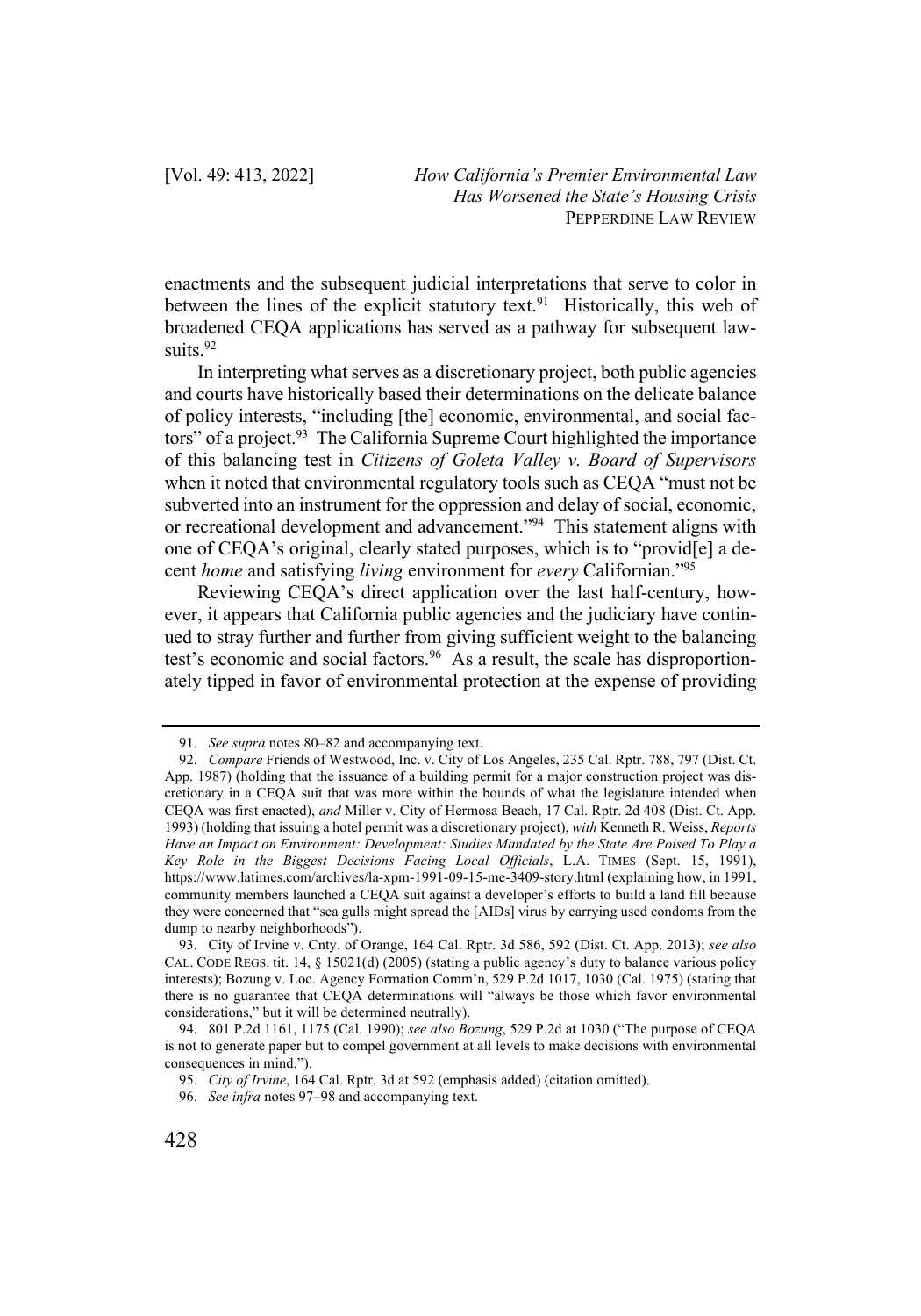a suitable home for the over one-hundred thousand Californians dealing with housing insecurity.<sup>97</sup> This is demonstrated by a 2015 report by Holland and Knight, which explained that the most frequent use of CEQA today is targeted towards residential projects, particularly high-density apartment projects in urban areas, and not the sort of open-space environmental areas that one might imagine.<sup>98</sup>

## *D. The Dark Side of CEQA*

*"I have been on the receiving end of abuses by CEQA. I have literally been threatened by CEQA. I have seen abuses for non-environmental reasons."*

–California Governor Gavin Newsom99

Together, the California judiciary and legislature have strengthened CEQA's influence by empowering local development-reticent municipalities and by commissioning individual citizens and citizen groups opposed to certain development projects.<sup>100</sup> This has ultimately weakened any private developer's ability to navigate CEQA issues in a cost-effective manner.<sup>101</sup>

#### 1. Enabling Municipalities To Abuse CEQA

Even though the official delegation of local municipalities' zoning power preceded CEQA's enactment by almost fifty years, it has always been a major character in CEOA's storyline.<sup>102</sup> This is because, as a result of a This is because, as a result of a

<sup>97.</sup> *See infra* Section II.D. It is worth pointing out early on that, while this Comment seeks to critique the unintended negative aspects of CEQA, it does not ignore the important role that CEQA continues to play in providing the average citizen with a voice in the environmental change of their own community. *See California Environmental Quality Act (CEQA) Review*, CAL. DEP'T FISH & WILDLIFE, https://wildlife.ca.gov/Conservation/CEQA/Purpose (last visited Sept. 29, 2021). Recognizing the inherent value in the CEQA tool, this Comment does not advocate for complete repeal of CEQA but instead for comprehensive CEQA reform to certain aspects that have become harmful to California's future of sustainable development. *See infra* Parts III, IV.

<sup>98.</sup> *See* JENNIFER HERNANDEZ & DAVID FRIEDMAN, IN THE NAME OF THE ENVIRONMENT 62–63 (2015).

<sup>99.</sup> *"PG&E No Longer Exists. It Will Be Completely Transformed." Six Quotes from Gov. Newsom*, FRESNO BEE, https://www.fresnobee.com/opinion/editorials/article237326924.html (last visited Feb. 1, 2020).

<sup>100.</sup> *See infra* Sections II.D.1, II.D.2, II.D.3.

<sup>101.</sup> *See infra* notes 127–37 and accompanying text.

<sup>102.</sup> *See infra* notes 103–10 and accompanying text.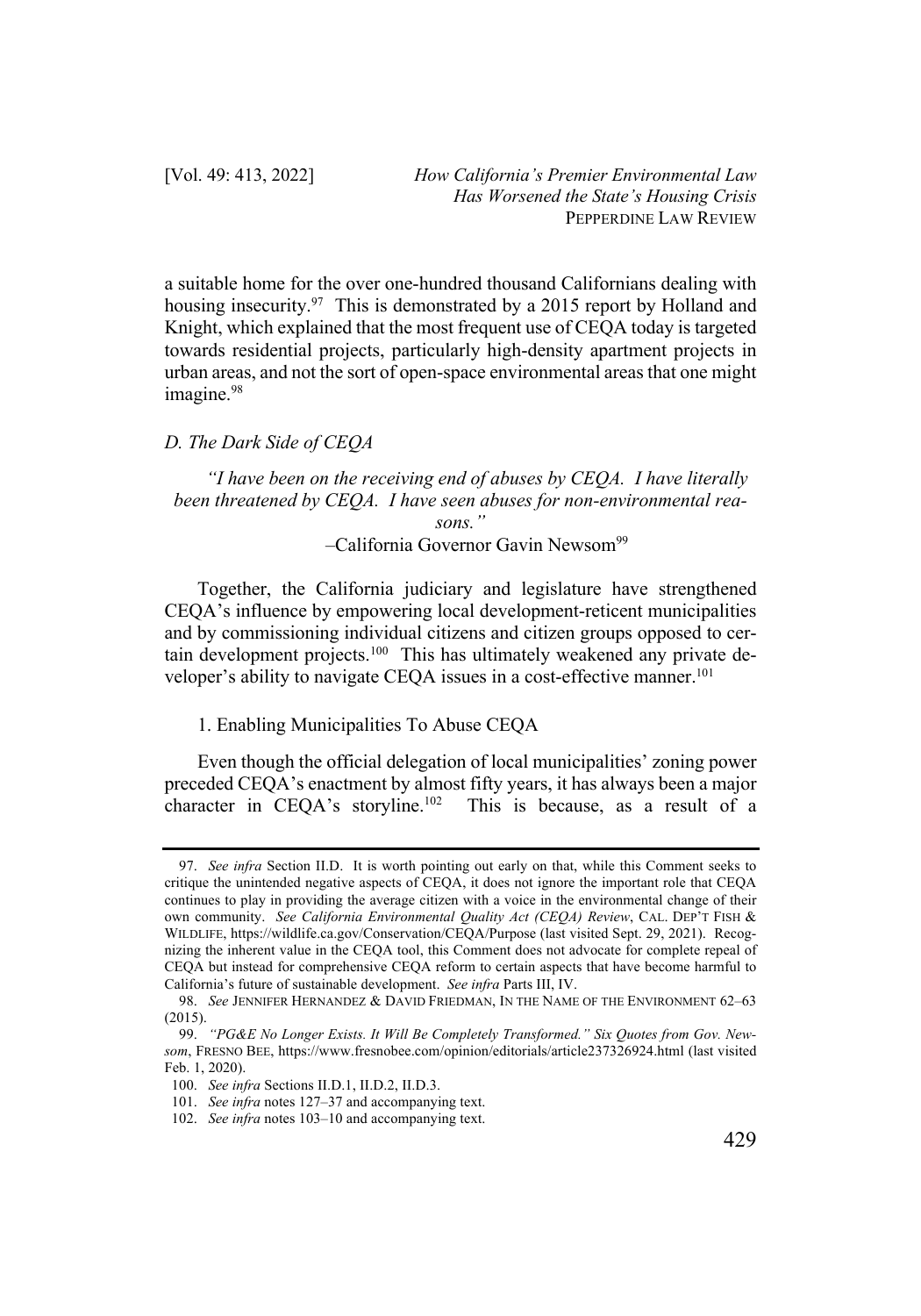municipality's local control over its zoning power, municipalities are able to use this self-regulated control as a "crucial regulatory lever" to exercise local power over state-wide efforts such as CEQA.<sup>103</sup> This local power was established in *Village of Euclid v. Ambler Realty Co.*<sup>104</sup> and has since been stretched to great lengths to the deferential advantage of municipalities.<sup>105</sup> This power impacts CEQA because if a municipality desires, it can place a blanket discretionary approval requirement on specific classifications of development projects, even if such projects are already in compliance with the current zoning code, effectively transforming projects that once enjoyed rightful ministerial exemptions into discretionary ones.<sup>106</sup>

For example, cities like San Francisco, Santa Monica, Pasadena, and others have "imposed discretionary [CEQA] review [processes] on 'all residential development projects of five or more units,'" even if the project would be otherwise within the current zoning requirements.107 In turn, these sorts of actions often have the effect of "prevent[ing] housing construction in . . . communities rather than facilitat[ing] housing construction at the local level."<sup>108</sup> If an affluent area is not interested in building more housing, they can zone their city to make it difficult to place any housing there, even if this is inconsistent with the needs of their own region and greater state.<sup>109</sup> The end result

<sup>103.</sup> Alejandro E. Camacho & Nicholas J. Marantz, *Beyond Preemption, Toward Metropolitan Governance*, 39 STAN. ENV'T L.J. 125, 149 (2020); *see* Bertrand, *supra* note 31, at 420 ("[A] 2018 survey of five of the most expensive Californian housing markets—San Francisco, Oakland, San Jose, Redwood City, and Palo Alto—found that each local government has imposed discretionary review on 'all residential development projects of five or more units.'").

<sup>104.</sup> 272 U.S. 365 (1926).

<sup>105.</sup> *See* Eliza Hall, *Divide and Sprawl, Decline and Fall: A Comparative Critique of Euclidean Zoning*, 68 U. PITT. L. REV. 915, 918–19 (2007) (showing the strength that a municipality's enacted zoning ordinance has when "challenges to zoning ordinances will fail unless they show the ordinance has no rational relation to the police power goals of health, safety, or welfare"); *see, e.g.*, Vill. of Belle Terre v. Borras, 416 U.S. 1, 9 (1974) (stating that it is within a municipality's zoning power "to lay out zones where family values . . . and clean air make the area a sanctuary for people").

<sup>106.</sup> *See* Bertrand, *supra* note 31, at 420. An example of such a blanket classification is how San Francisco and Palo Alto, along with other "expensive Californian housing markets," have required discretionary approval for "*all* residential development projects of five or more units . . . even if these developments comply with the underlying zoning code." *Id.* (emphasis added) (citation omitted). 107. *Id.*

<sup>108.</sup> Ryan Forgione, *A New Approach to Housing: Changing Massachusetts's Chapter 40R from an Incentive to a Mandate*, 53 SUFFOLK U. L. REV. 199, 216 (2020).

<sup>109.</sup> *Id.* (asserting that, "[e]ven though each municipality has the authority to build how much or how little housing it desires, existing homeowners within each municipality often dominate local zoning decisions in favor of exclusionary zoning"); *see also* Michael Lewyn, *New Urbanist Zoning for*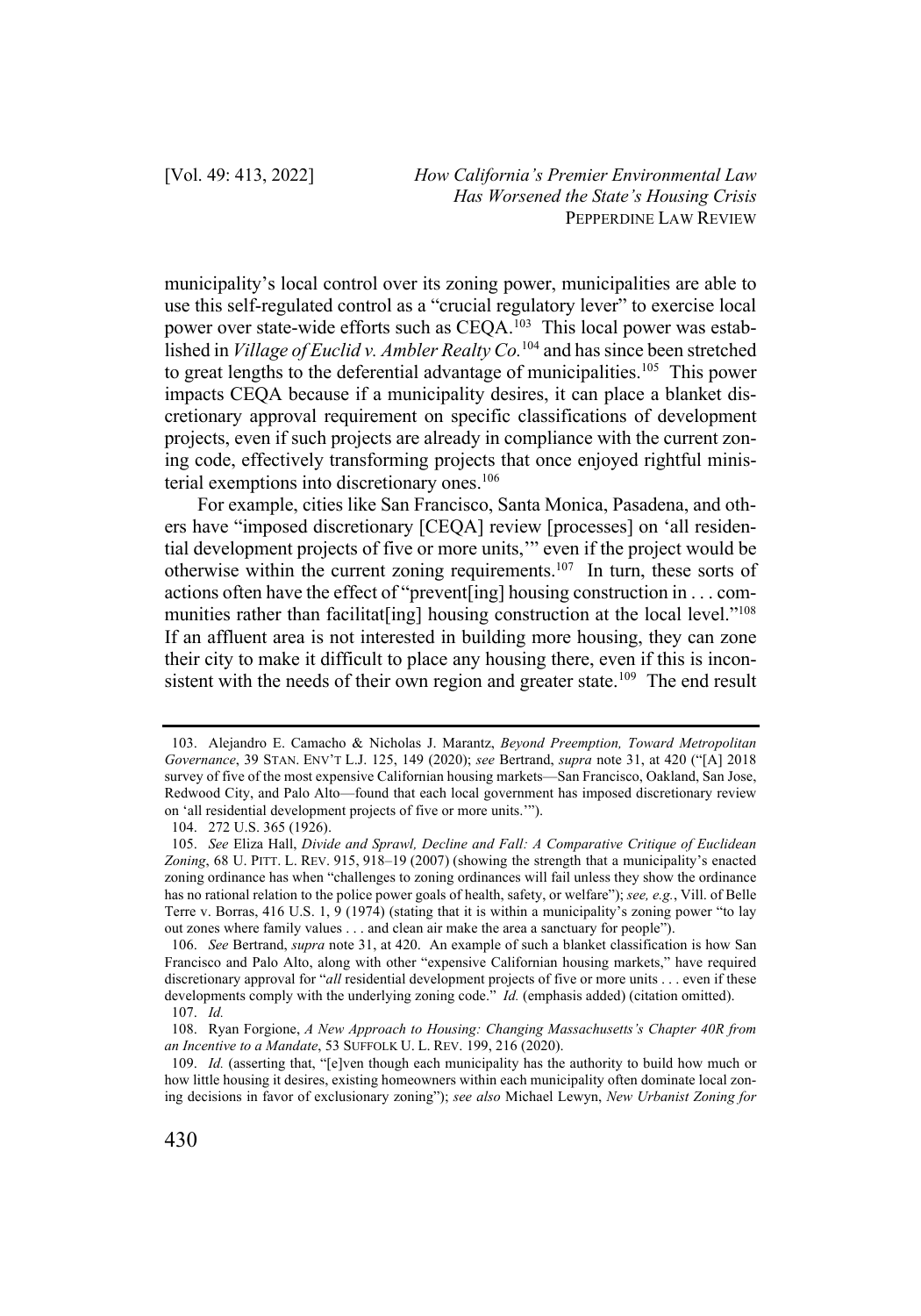of such localized power is "significantly less housing in desirable metropolitan areas and individual neighborhoods than the market would likely otherwise supply."<sup>110</sup>

## 2. Enabling Individual Citizens To Abuse CEQA

CEQA also bolsters its own strength by empowering local citizens through broad deputization and allowing CEQA claimants to file suit anonymously.111 CEQA allows for the deputization of Californians to anonymously file a CEQA suit if they believe that a specific project will adversely impact them.112 Generally, all a complaining party needs to show is that they have a "beneficial interest" in the enforcement, which can be met by anyone with "some special interest to be served or some particular right to be preserved or protected over and above the interest held in common with the public at large."<sup>113</sup> This standard can be met even if the proponent's concern is primarily economically motivated.114 However, many more trivial CEQA claims are

*Dummies*, 58 ALA. L. REV. 257, 263 (2006) (explaining that a 2001 survey of developers and town planners showed that "70% of municipalities made their zoning rules more restrictive between 1997 and 2002, while only 16% reduced landowners' regulatory burdens").

<sup>110.</sup> John Infranca, *The New State Zoning: Land Use Preemption Amid a Housing Crisis*, 60 B.C. L. REV. 823, 831 (2019). *See also* VICKI BEEN, INGRID GOULD ELLEN & KATHERINE O'REGAN, SUPPLY SKEPTICISM: HOUSING SUPPLY AND AFFORDABILITY 3 (2018), https://furmancenter.org/files/Supply\_Skepticism\_-\_Final.pdf ("A large number of cross-sectional studies show that stricter (less strict) local land use regulations are associated with less (more) new construction and higher (lower) prices.").

<sup>111.</sup> *See infra* notes 112–22 and accompanying text.

<sup>112.</sup> Jeremy Rosenberg, *Laws That Shaped L.A.: How the California Environmental Quality Act Allows Anyone To Thwart Development*, KCET (Feb. 6, 2012), https://www.kcet.org/history-society/laws-that-shaped-l-a-how-the-california-environmental-quality-act-allows-anyone-to-thwart-development ("CEQA is a self-executing statute[,] . . . and its provisions are enforced, as necessary, by the public through litigation and the threat thereof.").

<sup>113.</sup> Env't Prot. Info. Ctr. v. Cal. Dep't of Forestry & Fire Prot., 187 P.3d 888, 901 (Cal. 2008) (quoting Associated Builders & Contractors, Inc. v. S.F. Airports Comm'n, 981 P.2d 499, 504 (Cal. 1999)); *see* CAL. CIV. PROC. CODE § 1086 (West 1907).

<sup>114.</sup> 8 ARTHUR F. COON, MILLER AND STARR CALIFORNIA REAL ESTATE § 26.23 (4th ed. 2021) (citing CAL. CIV. PROC. CODE § 1086 (West 1907)); *see* Save the Plastic Bag Coal. v. City of Manhattan Beach, 254 P.3d 1005, 1011–12 (Cal. 2011) (outlining the requirements for "public interest standing" under CEQA). Public interest standing is not a challenging standard to meet since "the [petitioner] need not show that he has any legal or special interest in the result, since it is sufficient that he is interested as a citizen in having the laws executed and the duty in question enforced." *Id.*  (quoting Bd. of Soc. Welfare v. Cnty. of Los Angeles, 162 P.2d 627 (Cal. 1945)). *But see* Vill. of Canajoharie v. Plan. Bd. of Fla., 882 N.Y.S.2d 526, 529 (App. Div. 2009) (holding that claims of economic harm were insufficient to confer standing for a claim under SEQRA).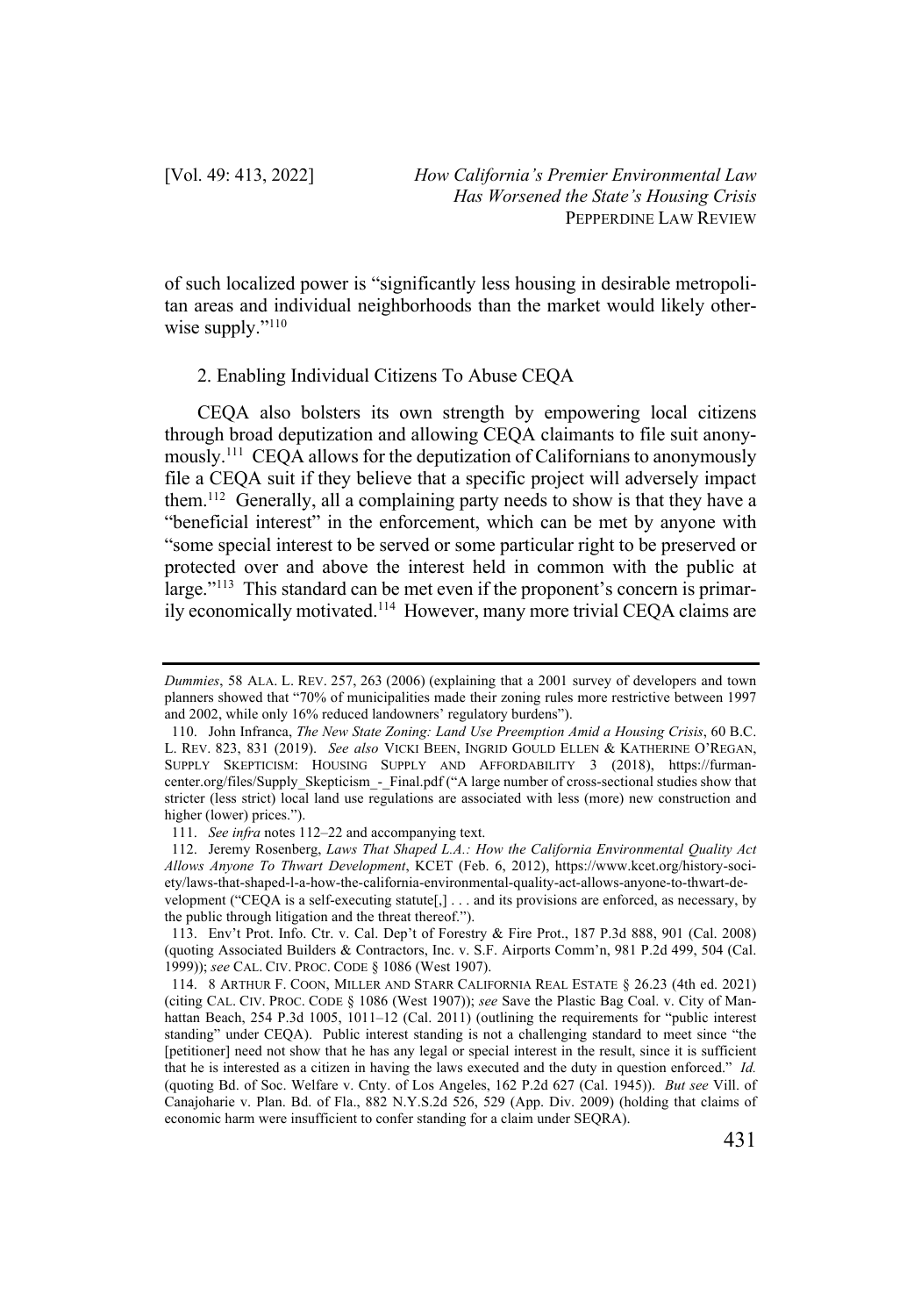brought under an even lower "well-established exception" called public interest standing.115 This exception was firmly established for the first time in 2011 in *Save the Plastic Bag Coalition v. City of Manhattan Beach*. 116 Prior to 2011, some California appellate courts opted to hold to a "stricter 'zone of interest' rule, which require[d] that a plaintiff's interest fall 'within the zone of interests to be protected by the legal duty asserted.'"117 But, *Save the Plastic Bag Coalition* set the new standard, stating that public interest standing applies

> where the question is one of public right and the object of the mandamus is to procure the enforcement of a public duty[;] the [petitioner] need not show that he has any legal or special interest in the result, since it is sufficient that he is interested as a citizen in having the laws executed and the duty in question enforced.<sup>118</sup>

Unfortunately, in laying out public interest standing, the court mandated a state-wide standard that is "broad enough to capture even the most self-interested plaintiff."119 Under public interest standing, a citizen does not even need to live in the same zip code as the development project they are complaining of.120 If a party has standing, all that is required to file a claim and begin the arduous process is a basic letter of appeal with an exemption

<sup>115.</sup> *See Env't Prot. Info. Ctr.*, 187 P.3d at 901 (stating that an exception to the "beneficial interest rule" applies "[w]here the question is one of public right and the object of the mandamus is to procure the enforcement of a public duty"). In these instances, "it is sufficient that [the applicant] is interested as a citizen in having the laws executed and the duty in question enforced." *Id.*

<sup>116.</sup> 254 P.3d at 1011.

<sup>117.</sup> Jessica Diaz, Save the Plastic Bag Coalition v. City of Manhattan Beach*: California Supreme Court Answers More than "Paper or Plastic?" in Major Decision on Corporate Standing Under CEQA*, 39 ECOLOGY L.Q. 627, 629 (2012).

<sup>118.</sup> 254 P.3d at 1011 (quoting Bd. of Soc. Welfare v. County of L.A., 162 P.2d 627, 628–29 (Cal. 1945)).

<sup>119.</sup> Diaz, *supra* note 117, at 633.

<sup>120.</sup> *CEQA Frequently Asked Questions*, PLAN. & CONSERVATION LEAGUE, https://www.pcl.org/campaigns/ceqa/ceqa-faqs/ (last visited Nov. 6, 2021). This article does recognize that there *could* be beneficial uses for public interest standing since, as one scholar notes, "broad public interest standing can be beneficial in protecting communities from adverse environmental impacts they are unaware of." Ha Chung, *Moving CEQA Away from Judicial Enforcement: Proposal for a Dedicated CEQA Agency To Address Exclusionary Use of CEQA*, 93 S. CAL. L. REV. 307, 319– 20 (2020).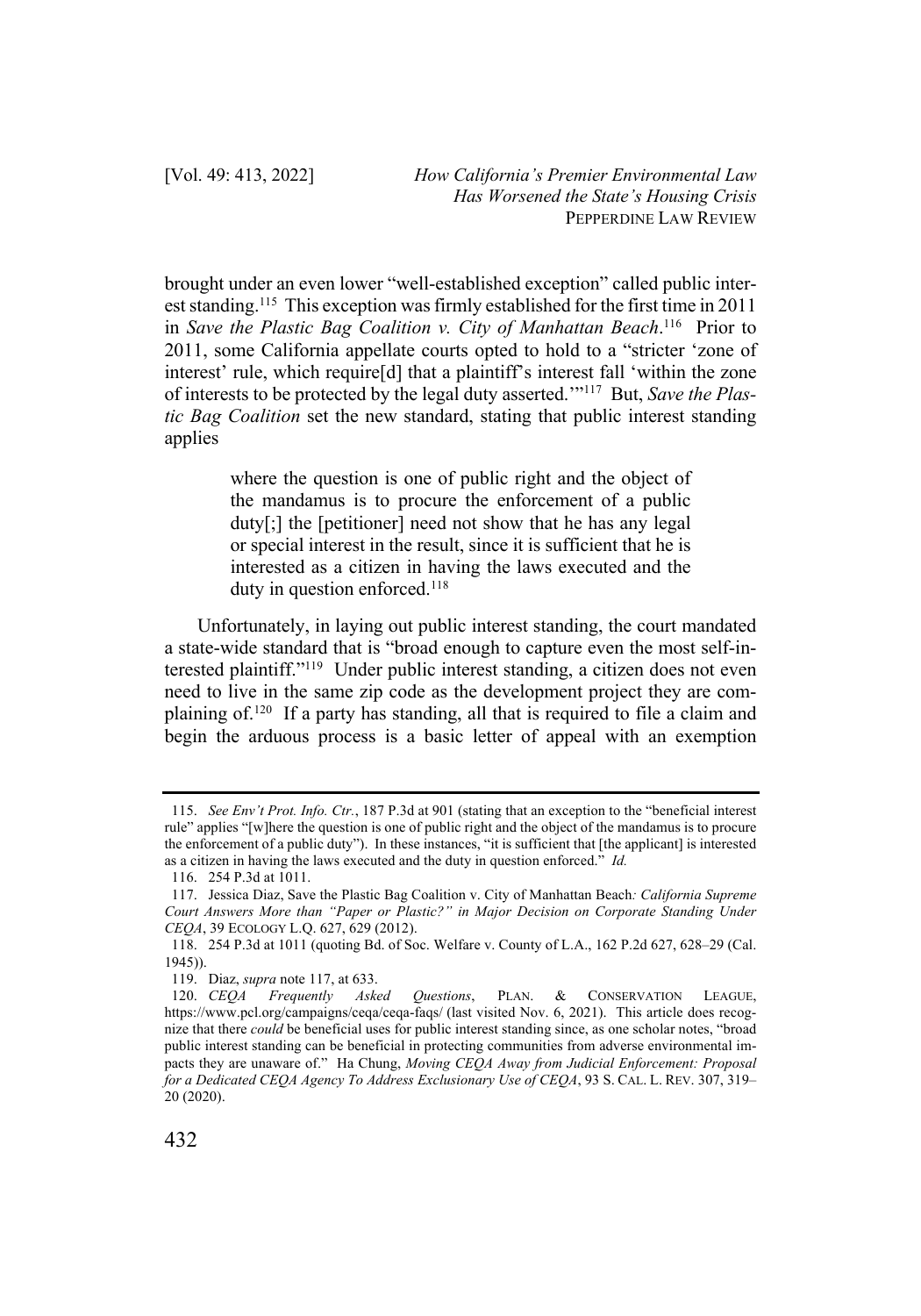determination, along with a filing fee.<sup>121</sup> In light of the amount of work required by the developer once this appeal is filed, these filing requirements, paired with the low standing threshold, serve as very low bars to entry to what could potentially result in a very expensive process for a developer on the other side.122 Furthermore, plaintiffs bringing a CEQA complaint are protected by a veil of anonymity, which means that "the true filer [is] unknown to the judge, defending agency, or the public."123 This anonymity can result in a plaintiff filing suit "under the guise of a 'public interest' group, so that nobody knows who the real opponent is."124 Some CEQA critics have complained that allowing anonymous complaints harms the "public planning and the democratic process" because it prevents the developer from ever getting to work with the complaining party to seek a solution that is in the best interest of both parties and the environment.125 Overall, this low threshold and anonymity provide potentially frivolous CEQA plaintiffs with low economic and social costs to file a suit and slow down a project's development.<sup>126</sup>

The empowerment of local citizens and development-reticent municipalities has resulted in various adverse economic impacts on developers.127 If a municipality requires blanket discretionary approval for certain projects,<sup>128</sup> then the developer will likely have to complete an EIR.<sup>129</sup> Normally, if a

<sup>121.</sup> *See* S.F., CAL., ADMINISTRATION CODE § 31.16 (2020).

<sup>122.</sup> *See* Christian Britschgi, *How California Environmental Law Makes It Easy for Labor Unions To Shake Down Developers*, REASON (Aug. 21, 2019, 10:00 AM), https://reason.com/2019/08/21/how-california-environmental-law-makes-it-easy-for-labor-unions-to-shakedown-developers/ (explaining that all a filer needs to do to file the letter of appeal is to "write a very standard" complaint, such as: "Your traffic analysis is wrong. Your air analysis is wrong. You haven't provided enough detail about this or that").

<sup>123.</sup> *California Environmental Quality Act: Judicial Challenge: Identification of Contributors: Hearing on A.B. 2026 Before the Assembly Committee on Natural Resources*, 2016 Reg. Sess. (Cal. 2016) ("Individuals and groups file anonymously for many reasons[:] to slow down a competitor's project, to leverage for bargaining agreements, to maintain access to a 'free' commodity like water, wind or sun, or to stop a plan for non-environmental reasons."). In 2016, it was found that "45% of CEQA lawsuits are filed anonymously." *Id.*

<sup>124.</sup> Scott Peters, *CEQA an Obstacle for Needed Housing in California*, SAN DIEGO UNION-TRIB. (Mar. 3, 2017, 6:00 AM), https://www.sandiegouniontribune.com/opinion/commentary/sd-utbg-ceqaobstacles-peters-20170302-story.html.

<sup>125.</sup> *Id.*; *see also* Hernandez, *supra* note 31, at 42 (explaining that anti-SLAPP statutes protect those filing anonymous CEQA lawsuits from being counter-sued, even if the complainant is filing its complaint for misguided or ill-intended reasons).

<sup>126.</sup> *See* Hernandez, *supra* note 31, at 42 ("[C]ourts demand only a few hundred dollars to accept a new [CEQA] lawsuit.").

<sup>127.</sup> *See infra* notes 128–37 and accompanying text.

<sup>128.</sup> *See supra* note 106 and accompanying text.

<sup>129.</sup> CAL. CODE REGS. tit. 14, § 15060 (2005). The EIR will be required if a lead agency—which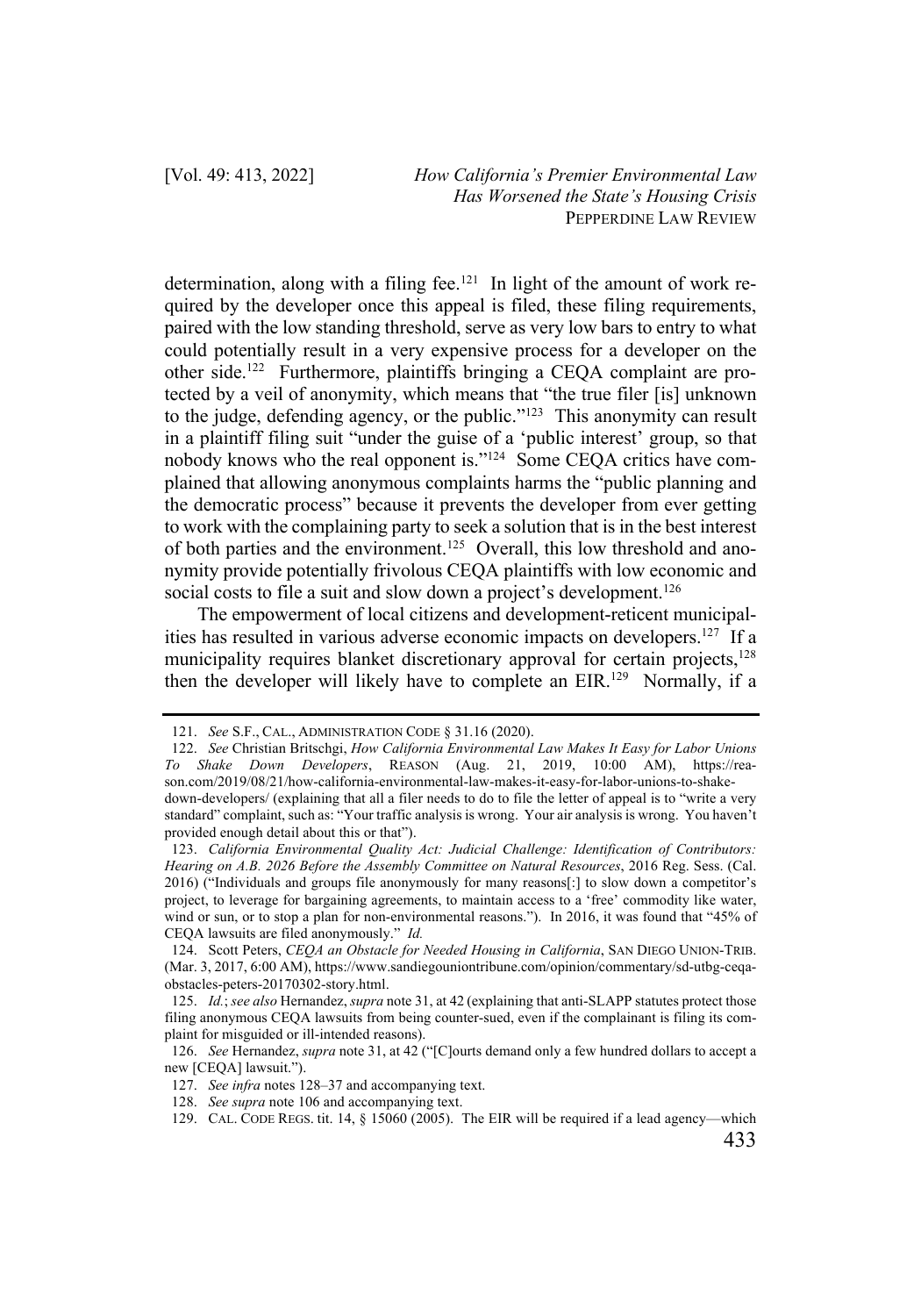developer foresees the possibility that its proposed project will have an impact on the environment, then they will prepare the report "as early as feasible in the planning process."130 However, if a party raises an objection to a project's approval and threatens a CEQA suit, then the developer could have to complete further mitigated negative declarations or supplement the EIR.<sup>131</sup> EIRs are generally extensive reports, often consisting of several hundred pages, that can take up to a year to complete.<sup>132</sup>

If a deputized citizen decides to file a suit against a developer, this litigious process—which can halt any project for years—can have a cost starting around \$300,000 and can increase by roughly \$1,500 per unit after that.<sup>133</sup> For developers faced with such a cumbersome CEQA process, there are typically only two options available: pay the money and go through the full CEQA process or give up the project completely.<sup>134</sup> Many developers often choose the latter and abandon their project before ever breaking ground.135 This issue is especially salient for developers of low- to mid-income multifamily

determines whether the project meets the current permitting and entitlement standards—determines that the project could have an environmental impact. *See id.* ("[T]he agency should be alert for environmental issues that might require preparation of an EIR or that may require additional explanation by the applicant.").

<sup>130.</sup> CAL. CODE REGS. tit. 14, § 15004(b) (2018).

<sup>131.</sup> *See* CAL. PUB. RES. CODE § 21166 (West 1977) (providing a list of triggering events for a mitigated negative declaration); Friends of Coll. of San Mateo Gardens v. San Mateo Cnty. Cmty. Coll. Dist., 378 P.3d 687, 692 (Cal. 2016) (stating that, where "changes to a project or its circumstances occur or new information becomes available after adoption of a negative declaration," the agency may have to "revis[e] the EIR"). Even where the changes to the initial plan are minor and a revision of the EIR or an additional negative declaration is not required, "CEQA Guidelines . . . provide that an agency [must] still prepare an addendum to a previously certified EIR." *Friends of Coll. of San Mateo Gardens*, 378 P.3d at 692.

<sup>132</sup>*. See Planning and Environmental Review*, SACRAMENTO CNTY., https://planning.saccounty.net/applicants/Pages/FAQ\_ER.aspx#:~:text=About%2012%20to%2018%20weeks,

limits%20of%20CEQA%20noted%20above (last visited Nov. 6, 2021). *See generally* S.F. PLAN. DEP'T, 1028 MARKET STREET PROJECT (2016), https://sfmea.sfplanning.org/2014.0241E\_1028%20Market\_Draft%20EIR.pdf (providing the necessary information for a draft EIR). If a developer is only required to file a negative declaration, then that process could take up to twelve to eighteen weeks to complete. *See generally id.*

<sup>133.</sup> *See* Bertrand, *supra* note 31, at 424; *see also* Hernandez, *supra* note 31, at 21 (explaining that, after filing an EIR, developers will then often have to go through "at least three rounds of public notice and comment before being eligible for approval by public votes of elected officials").

<sup>134.</sup> *See supra* notes 64–66 and accompanying text.

<sup>135.</sup> *See* Bertrand, *supra* note 31, at 424 (asserting that "developers who might otherwise produce valid affordable housing projects for the community are likely to drop out of the running" due to the high costs associated with the CEQA process).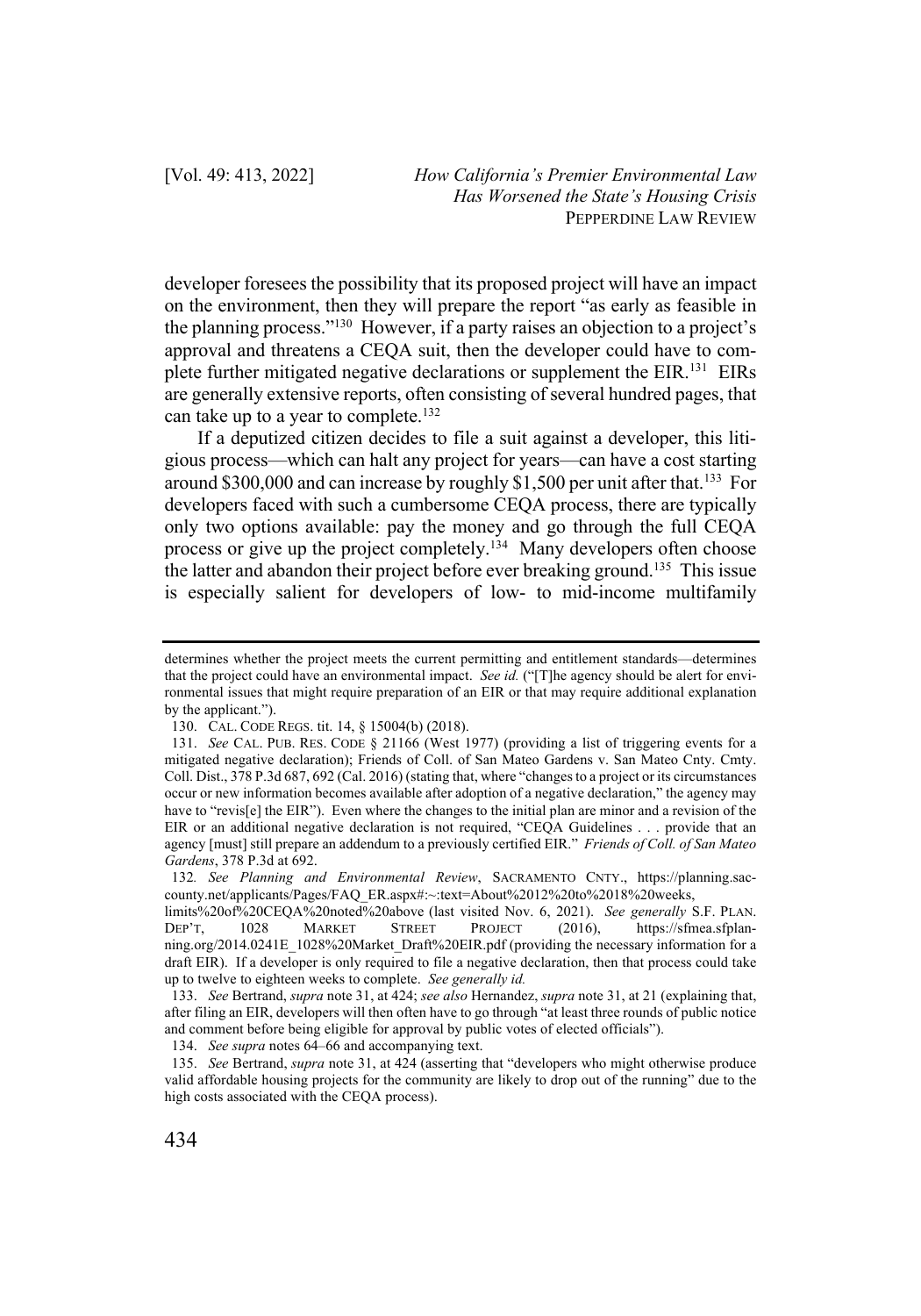housing, who are generally already facing low profit margins.<sup>136</sup> These developers cannot afford to watch as their already-low margins dwindle away while litigating a CEQA suit, and thus CEQA claims may mean that their project is "dead on arrival."137

# 3. Enabling Citizens Groups To Abuse CEQA—The Rise of NIMBYism

These challenges faced by developers (particularly of low- and mid-income multifamily developments) involving CEQA have been exploited by a group of development-reticent people commonly referred to as NIMBYs (not in my backyard).<sup>138</sup> NIMBY is a term given to people who, in an effort to protect their home's property value, are willing to go to great legal and political lengths to oppose any project that is potentially detrimental to their home's value.<sup>139</sup> One scholar notes that NIMBYs have learned that CEQA can become one of their greatest and sharpest weapons against increased

<sup>136.</sup> *See The Cost of Affordable Housing: Does it Pencil Out?*, URBAN.ORG, https://apps.urban.org/features/cost-of-affordable-housing/ (last visited Oct. 1, 2021) [hereinafter *The Cost of Affordable Housing*] (explaining that, given the high cost of development, "the rent the poorest families can pay is too little to cover the costs of operating an apartment building, even if developers could build that building for free"). Because "low-income housing" is rented at a substantially lower rate than higher end housing, developers are likely to make less money from a given project in the long run, and therefore local governments often have to motivate developers to build low-income housing through incentives like subsidies and tax credits. *See* Eugene L. Meyer, *Cities Need Affordable Housing, but Builders Want Big Profits. Can It Work?*, N.Y. TIMES (July 9, 2019), https://www.nytimes.com/2019/07/09/business/affordable-housing-luxury-development-gentrification.html.

<sup>137.</sup> Peters, *supra* note 124; *see The Cost of Affordable Housing*, *supra* note 136; *Cities Need Affordable Housing, but Builders Want Big Profits. Can It Work?*, *supra* note 136. The issue of not being able to wait out CEQA legislation also applies to smaller government-funded projects, such as small parks or other neighborhood improvement projects, and thus, these projects are often "dead on arrival . . . because governments can't spare hundreds of thousands of dollars for the environmental review process." Peters, *supra* note 124.

<sup>138.</sup> *See infra* notes 139–41 and accompanying text.

<sup>139.</sup> *See* David L. Schwed, *Pretexual Takings and Exclusionary Zoning: Different Means to the Same Parochial End*, 2 ARIZ.J. ENV'T. L. & POL'Y 53, 56–57 (2011). The term NIMBY relates to the group's impact on delaying the production of affordable housing and driving up its costs and has been around since as early as 1997. *See* Hoffmaster v. City of San Diego, 64 Cal. Rptr. 2d 684, 694 (Dist. Ct. App. 1997). One scholar recently recognized that NIMBYism is possibly the result of a "natural psychological tendency to endorse something in theory, but not when it is proposed next door." KATHERINE L. EINSTEIN, DAVID M. GLICK & MAXWELL PALMER, NEIGHBORHOOD DEFENDERS: PARTICIPATORY POLITICS AND AMERICA'S HOUSING CRISIS 4 (2020). Einstein points out that some of the primary motivations for NIMBYs are things like the "fear [of] a loss in their home values . . . or a decrease in the quality of their local public goods, like schools and parks." *Id.* at 13 (citations omitted).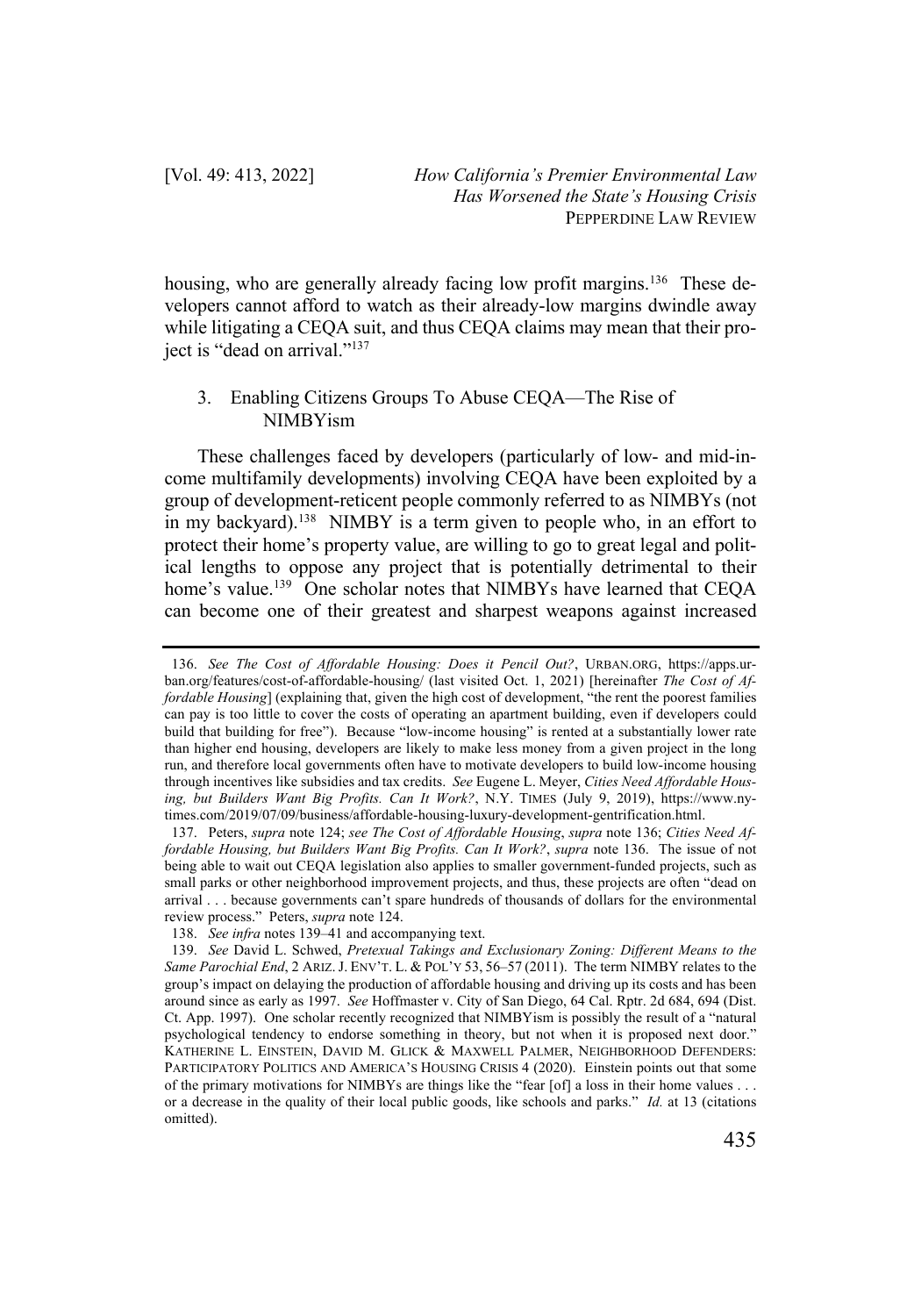density in their communities.<sup>140</sup> In fact, California courts have recognized that "'[NIMBY]' plaintiffs are often at the forefront of private environmental enforcement in the public interest" and even that "CEQA enforcement is *built*  on such private enforcement."141 Even though CEQA was created to protect and preserve the environment and wild spaces, at the hands of NIMBYs, CEQA can be wielded as a means of perpetuating chronic issues such as homelessness, opposition to "economic and social mobility, racial segregation,  $[$ and lack of $]$  economic growth and equality." $142$ 

In the Los Angeles County region, data shows that CEQA lawsuits are disparately used in "whiter, wealthier, [and] healthier communities."<sup>143</sup> In fact, from 2013 to 2015, a study showed that "87[%] of all CEQA lawsuits . . . contest[ed] infill projects," and a majority of all CEQA suits in that period were targeted towards residential projects.<sup>144</sup> The idea that racial motivations could be undergirding a portion of CEQA's utilization is further supported by a recent study by the Obama White House, which found that there is a correlation between "localized pressure to regulate land use" and "higher rates of income segregation."145 This study was consistent with another study showing that "each additional [land use] regulation is associated with a roughly one

<sup>140.</sup> *See Is California's Legacy Environmental Law Protecting Beauty or Blocking Affordable Housing?*, HOLLAND & KNIGHT (July 5, 2018) https://www.hklaw.com/en/news/intheheadlines/2018/07/is-californias-legacy-environmental-law-protecting (quoting Jennifer Hernandez, one of the most prominent lawyers in the CEQA world, who recently stated that today, CEQA "is not about the environment"—"[t]his signature environmental law is being hijacked to advance economic interests").

<sup>141.</sup> Fams. Unafraid to Uphold Rural El Dorado Cnty. v. El Dorado Cnty. Bd. of Supervisors, 94 Cal. Rptr. 2d 205, 213 (Dist. Ct. App. 2000) (emphasis added); *see also* Bowman v. City of Berkeley, 31 Cal. Rptr. 3d 447, 455 (Dist. Ct. App. 2005) (holding in a CEQA case that even having a NIMBY "'personal interest' in the outcome of the suit does not automatically preclude a fee award").

<sup>142.</sup> Infranca, *supra* note 110, at 831–32 (citations omitted); *see also How Gavin Newsom Can Stop NIMBYs from Blocking Homeless Housing Projects*, L.A. TIMES (Sept. 25, 2019, 3:00 AM), https://www.latimes.com/opinion/story/2019-09-24/heres-one-smart-way-to-stop-nimbys-fromblocking-homeless-housing-projects ("[O]pponents of homeless housing projects in their neighborhoods use CEQA as a weapon to thwart those developments.").

<sup>143.</sup> Hernandez, *supra* note 31, at 32.

<sup>144.</sup> Chung, *supra* note 120, at 329 (showing that "49[%] of [all CEQA] lawsuits [between 2013 and 2015] challenged high density apartment or condominium housing" and another "13[% were] . . . directed at single family homes").

<sup>145.</sup> THE WHITE HOUSE, HOUSING DEVELOPMENT TOOLKIT 10 (2016), https://obamawhitehouse.archives.gov/sites/whitehouse.gov/files/images/Housing\_Development\_Toolkit%20f.2.pdf [hereinafter WHITE HOUSE].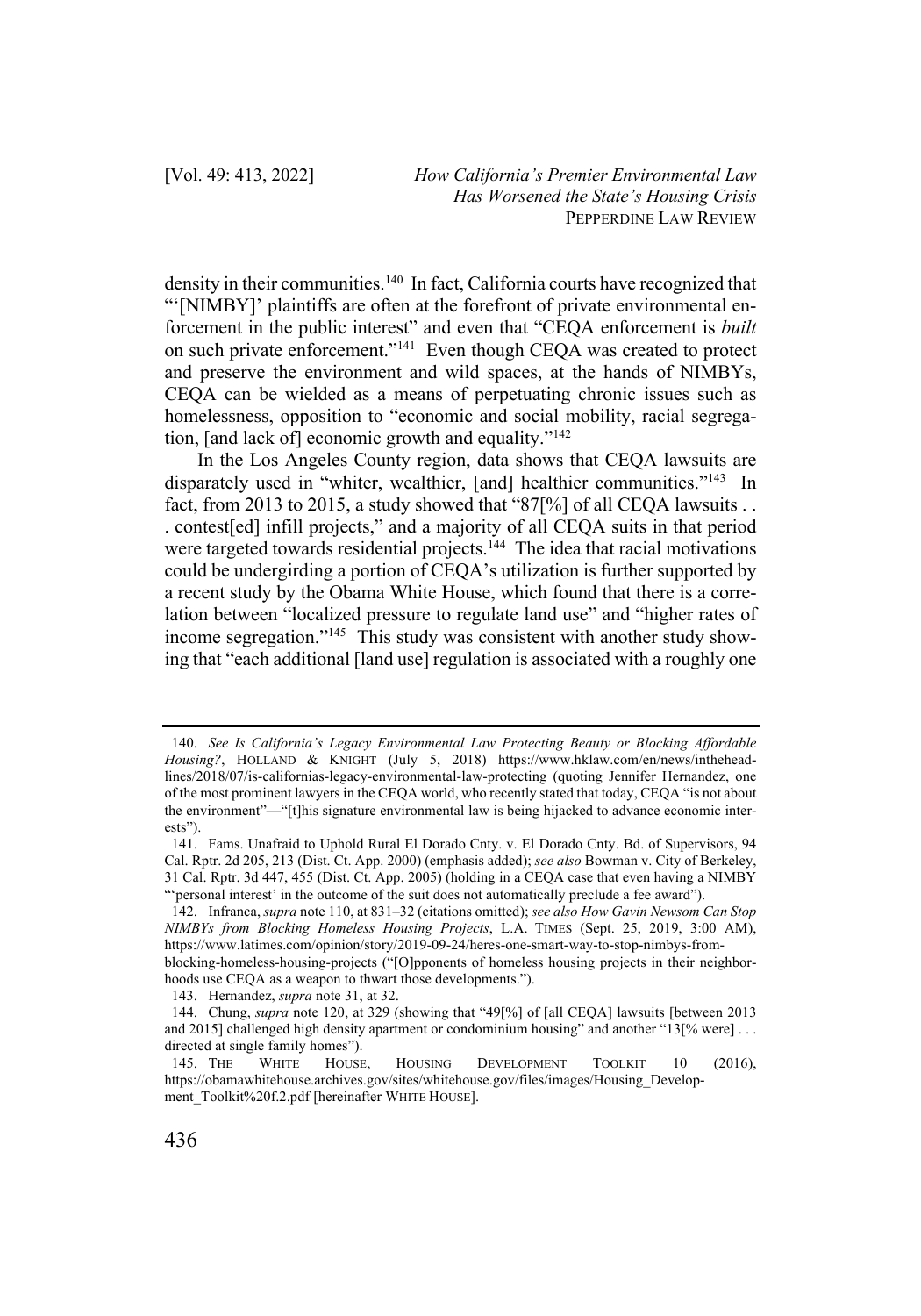percentage point decrease in the multifamily permits."146 Scholars noted that this negative correlation is part due to the fact that each additional regulation creates another point at which "members of the community can object to proposed housing projects, . . . [which] blocks or delays new housing."147

Therefore, the use of CEQA—which serves as one of California's largest land use regulatory measures—has been retooled as a means of providing affluent communities with a means of excluding undesired groups from their communities.148 Today's use of CEQA in the wrong hands actually shares a strange resemblance to the sorts of racially based tactics used to keep minorities out of white communities in the 1960s.<sup>149</sup> Now, society looks back on those racial practices of the 1960s with disdain and regret, and we will likely look back on the current uses of racially motivated CEQA suits with a similar eye.150 History will look favorably on those who act against such an injustice, but who will act, and what can be done?<sup>151</sup>

Unsurprisingly, given the convoluted way in which CEQA litigation is being used today, a recent study showed that CEQA lawsuits are actually worsening the very thing that CEQA was made to protect: the environment.<sup>152</sup> By brandishing CEQA as an antidevelopment tool, citizens warp the practical implications of CEQA to mean that the law is "no longer focused on protecting forests and other natural lands, or fighting pollution sources like factories and freeways."153 Instead, it has "evolved into a legal tool most often used against the higher density urban housing, transit, and renewable energy projects, which are all critical components of California's climate priorities and California's ongoing efforts to remain a global leader on climate policy."154 One example of the type of environmental impact that preventing multifamily housing has created is increased vehicle pollution.<sup>155</sup> If an economic hub that

<sup>146.</sup> EINSTEIN ET AL., *supra* note 139, at 67.

<sup>147.</sup> *Id.* at 66*.*

<sup>148.</sup> *See* HERNANDEZ & FRIEDMAN, *supra* note 98, at 17 (explaining that many of the current NIMBY-driven uses of CEQA "are more evocative of a hoped-for past era of civil rights abuses than the 'modern' self-image of wealthy, liberal—and notoriously NIMBY—coastal communities").

<sup>149.</sup> *See id.* at 16–17 (quoting Oakland Mayor Jerry Brown, who stated that what is at stake in the "discourse" surrounding CEQA is "not . . . environmental impacts, but competing visions of how to shape urban living"); *see also supra* text accompanying note 149.

<sup>150.</sup> *See id.*

<sup>151.</sup> *See id.*

<sup>152.</sup> *See infra* notes 153–54 and accompanying text.

<sup>153.</sup> Hernandez, *supra* note 31, at 24.

<sup>154.</sup> *Id.*

<sup>155.</sup> *See* Ally Schweitzer, *Why the Housing Crisis Is a Problem for Everyone—Even Wealthy*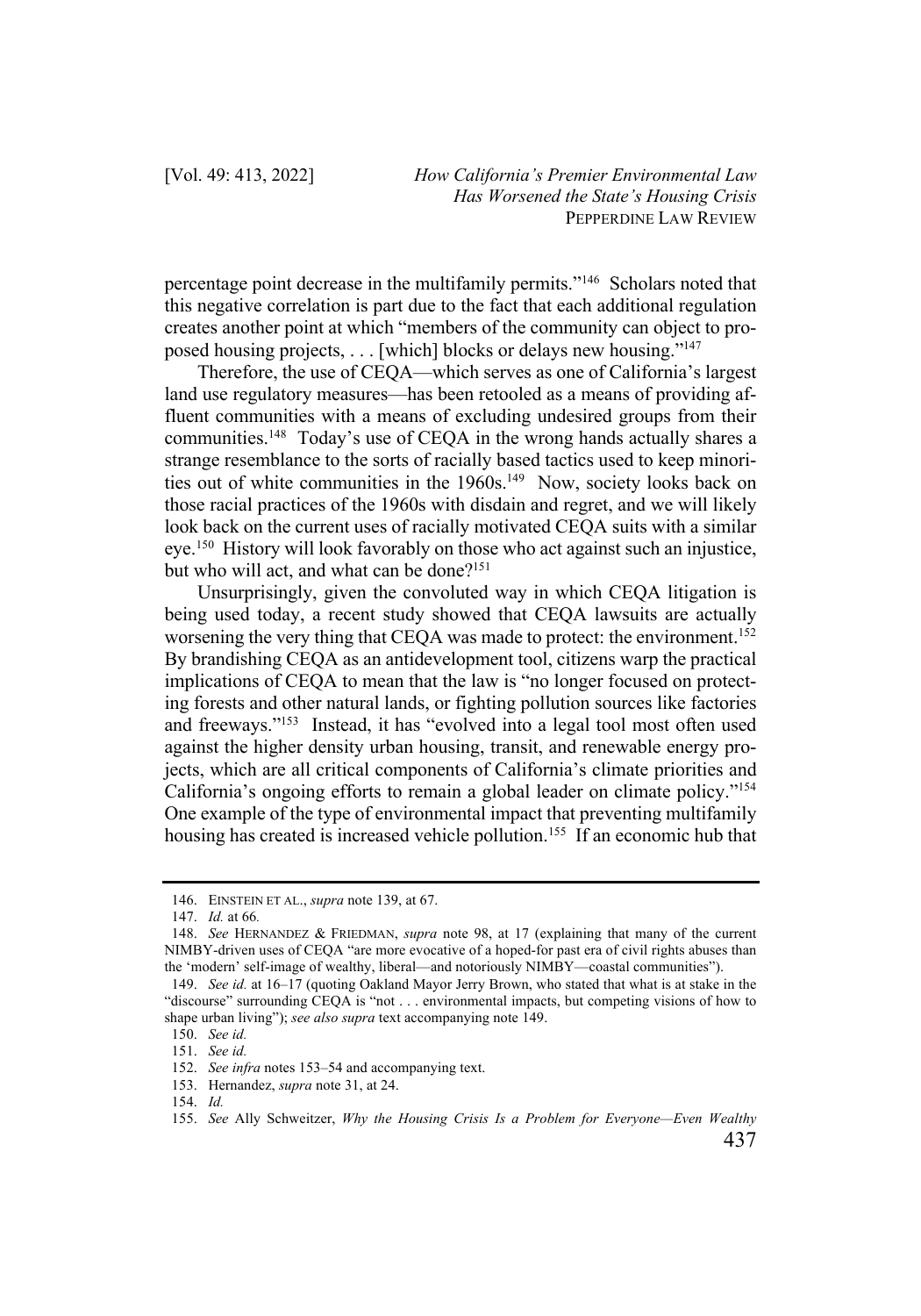draws in numerous workers has insufficient housing to meet the demands of those working in the region, this usually results in lower income individuals being forced to move farther away from their place of work and to drive into work each day.156 CEQA can also be used as a tool to harm the environment by preventing or slowing the development of renewable energy projects, such as wind turbine farms, solar farms, and desalination plants.157 Thus, in order to realign CEQA with its originally intended purposes of holistic environmental preservation and the provision of a suitable place for every Californian to live, the legislature must be prepared to undertake substantial reform measures.158

# III. THE CURRENT STATE OF CEQA

## *"The trouble is the political climate[;] that's just kind of where we are. . . . [Y]ou can't change CEQA." –*California Governor Jerry Brown159

In recognizing the numerous ways CEQA has been twisted to serve dubious purposes over the past decades, it is unsurprising that the call for reform is not novel.<sup>160</sup> Since its inception, many efforts have been made to make the broad environmental statute more effective at serving its initially intended purposes; unfortunately, however, the tale of CEQA reform is not one of great victories but instead is filled with many failures and smaller, piecemeal successes along the way.161 This Section is not intended to serve as an exhaustive

*Homeowners*, NPR (Jan. 13, 2020), https://www.npr.org/local/305/2020/01/13/795427706/why-thehousing-crisis-is-a-problem-for-everyone-even-wealthy-homeowners (asserting that "not building housing can make traffic worse" by forcing "people [who] can't afford to live near jobs . . . [to] move somewhere cheaper and drive to work").

<sup>156.</sup> *See id.*

<sup>157.</sup> *See, e.g.*, Save Panacho Valley v. San Benito Cnty., 158 Cal. Rptr. 3d 719, 725–28 (Dist. Ct. App. 2013) (explaining how local farmers brought a CEQA claim against the county for its approval of an EIR for a new solar farm); Citizens Opposing a Dangerous Env't v. Cnty. of Kern, 174 Cal. Rptr. 3d 683, 686 (Dist. Ct. App. 2014) (analyzing a claim under CEQA that challenged the approval of an EIR for a new wind turbine farm in Kern County); Surfrider Found. v. Cal. Reg'l Water Quality Control Bd., 149 Cal. Rptr. 3d 763, 768–70 (Dist. Ct. App. 2012) (discussing a challenge brought to an EIR approved for a new desalinization plant in San Diego).

<sup>158.</sup> *See supra* note 97 and accompanying text.

<sup>159.</sup> *See infra* note 161.

<sup>160.</sup> *See supra* Section II.D.

<sup>161.</sup> *See infra* Sections III.A, III.B. In a candid interview just before he ended his second stint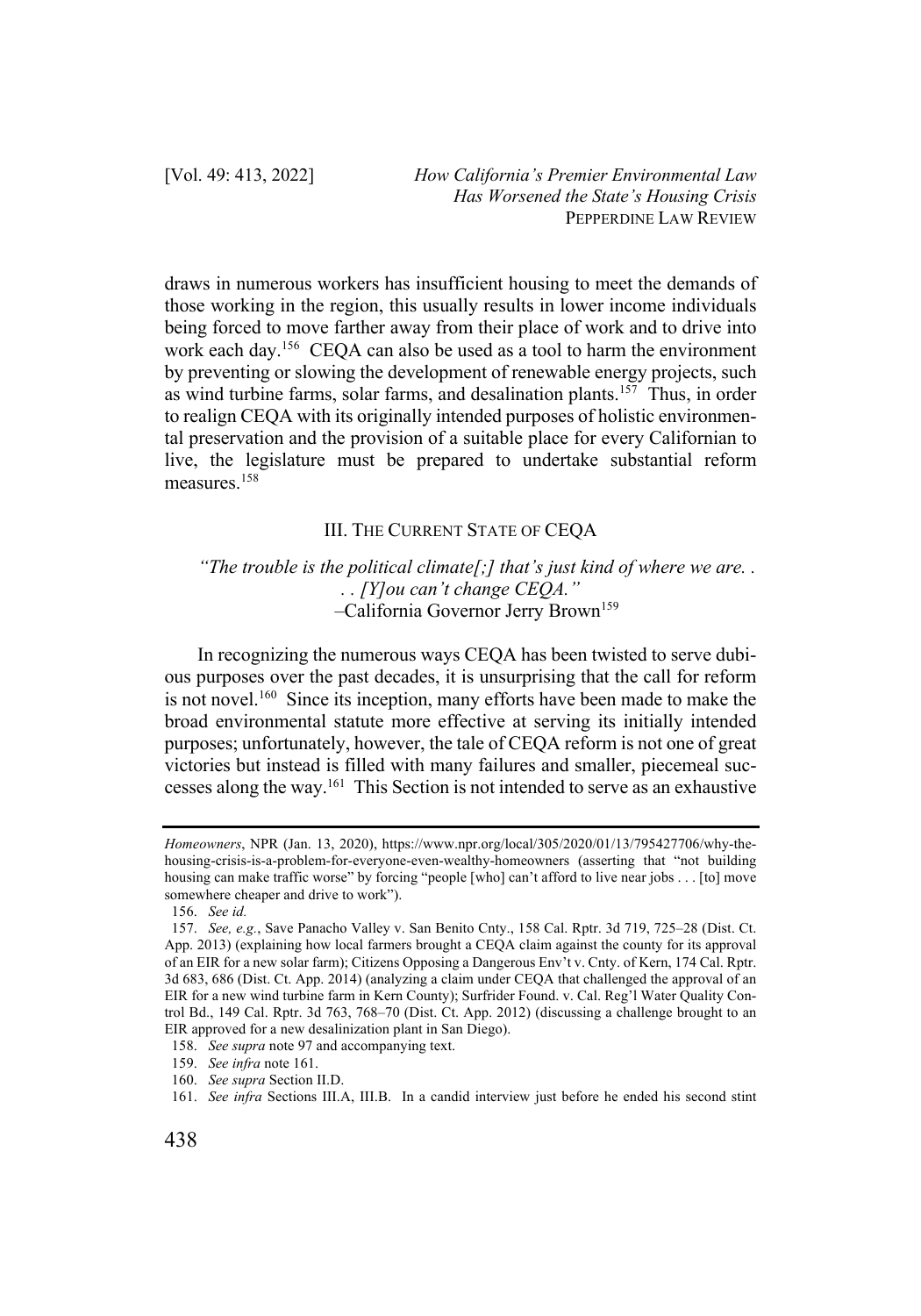list of all of the proposed and enacted reforms but instead to highlight the most critical reforms.<sup>162</sup> Then, acknowledging the successes and failures of these reforms, this Comment will take an in-depth look at numerous other states who have also fought to reform environmental legislation similar to CEQA.<sup>163</sup> Together, an analysis of California and other states' reform efforts, along with a look at an unrecognized blind spot, will paint a picture of a brighter future for California's landmark environmental legislation.<sup>164</sup>

### *A. Failed Legislative Attempts*

In recent history, there were four broad categories of CEQA-related legislative amendments that failed to pass into law: litigation streamlining,  $165$  judicial streamlining,<sup>166</sup> regaining state zoning control by forcing municipalities to up-zone,<sup>167</sup> and piecemeal multifamily development strategies.<sup>168</sup> First, Senate Bill 995 sought to streamline CEQA litigation by keeping the litigation process to a 270-day maximum so long as (1) the development would cost more than \$15 million, but less than \$100 million, and (2) at least 15% of the development's units would qualify as affordable housing.<sup>169</sup> This bill died mostly due to fairly baseless criticisms that it was a "phony housing bill" that

164. *See infra* Part III.

serving as California's Governor, Jerry Brown stated, "The trouble is the political climate[;] that's just kind of where we are. Very hard to—you can't change CEQA." Jim Newton, *Gov. Jerry Brown: The Long Struggle for the Good Cause*, UCLA BLUEPRINT, https://blueprint.ucla.edu/feature/gov-jerrybrown-the-long-struggle-for-the-good-cause/ (last visited Nov. 6, 2021). This was the same Governor who, in 2015, confidently stated: "I believe before I depart [as Governor,] we will see reform in CEQA." Bill Whalen, *Oh Say Can You Reform CEQA? Not on Jerry Brown's Watch*, STAN. UNIV. (Sept. 20, 2018), https://www.hoover.org/research/oh-say-can-you-reform-ceqa-not-jerry-brownswatch.

<sup>162.</sup> *See infra* Part III.

<sup>163.</sup> *See infra* Section III.B.

<sup>165.</sup> *See infra* text accompanying notes 169–74.

<sup>166.</sup> *See infra* notes 175–83 and accompanying text.

<sup>167.</sup> *See infra* notes 184–200 and accompanying text.

<sup>168.</sup> *See infra* notes 203–08 and accompanying text.

<sup>169.</sup> S.B. 995, 2019–2020 Reg. Sess. (Cal. 2020). The threshold requirement for what qualifies as low-income housing is based on the median income of each California county. *See* CAL. HEALTH & SAFETY CODE § 50079.5 (West 2002); *see also* Memorandum from Zachary Olmstead, Deputy Dir. Div. of Hous. Pol'y Dev. 5–12 (Apr. 30, 2020), https://www.hcd.ca.gov/grants-funding/income-limits/state-and-federal-income-limits/docs/income-limits-2020.pdf (providing a full list of all California counties and their income brackets). For example, in Los Angeles, to qualify for low-income housing, a family of four must not have a household income that exceeds \$77,300, and in Marin County the limit is \$143,000. Memorandum, *supra*, at 7.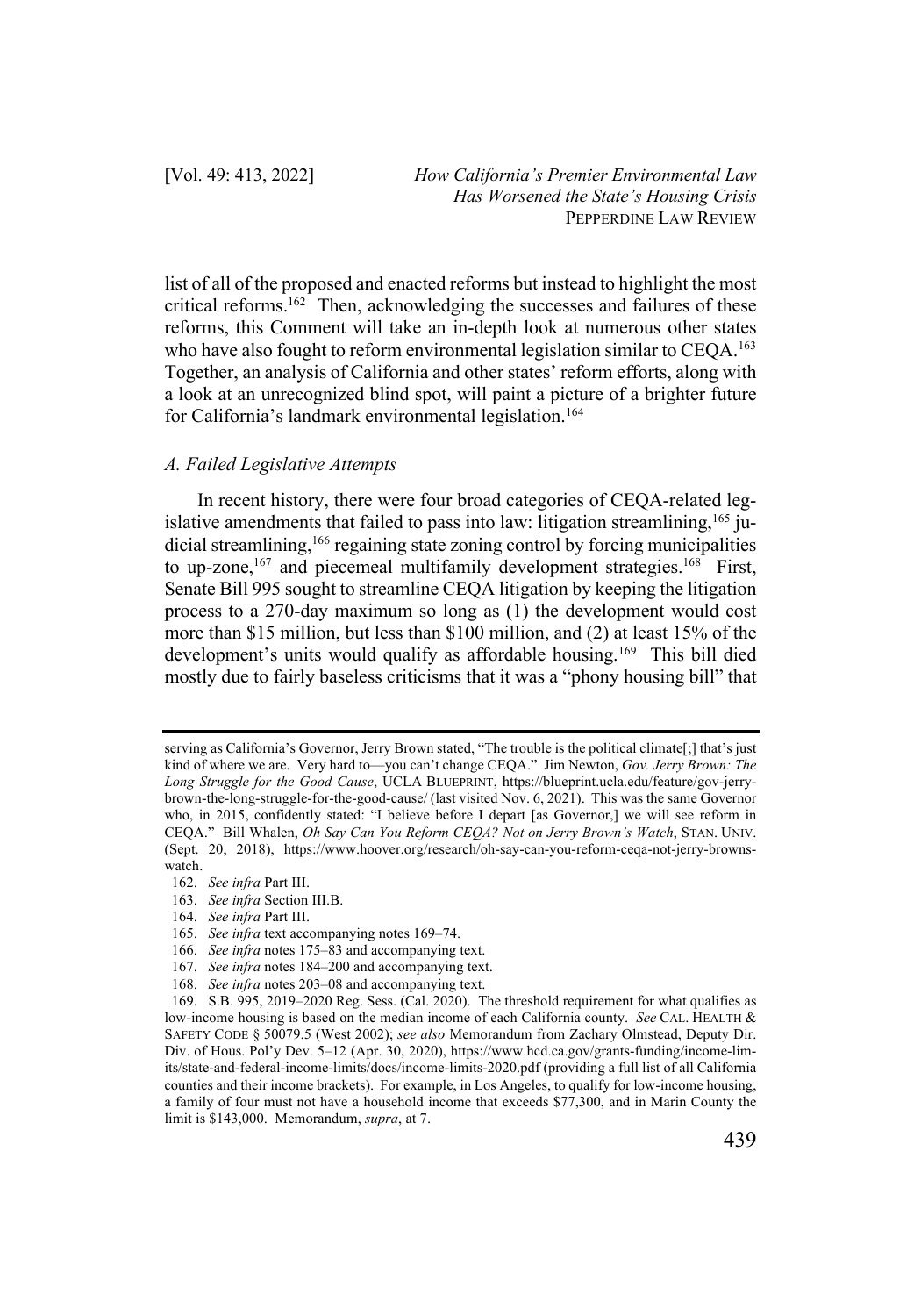rewarded the massive real estate developers.170 In light of these criticisms, it is worth noting that one of the reasons these critiques were baseless is because the average thirty-six unit apartment complex costs over \$15 million to construct, $171$  and the \$100 million project limitation would have prevented any developers from using the bill for massive projects, such as new stadiums that cost upwards of a billion dollars.172 Considering that CEQA litigation cases have been known to last longer than a year,  $173$  placing a time limit on CEOA claims could have helped to strike the proper balance between respecting the good in CEQA and expediting the process so developers' projects are not unduly delayed.174

In comparison, Senate Bill 55 aimed to free the judicial backlog caused

173. *See, e.g.*, Golden Door Props., LLC v. Vallecitos Water Dist., No. D072280, 2018 WL 1465530 (Cal. Dist. Ct. App. Mar. 26, 2018) (lasting over one year); Fedge v. Cal. Coastal Comm'n, No. B281700, 2018 WL 4767213 (Cal. Dist. Ct. App. Oct. 3, 2018) (lasting over a year-and-a-half).

<sup>170.</sup> Paul Koretz & Jeffrey Ebenstein, *Critique of Housing Legislation Under Consideration by California State Senate and Assembly*, CITYWATCH (Aug. 13, 2020), https://www.citywatchla.com/index.php/cw/los-angeles/20245-critique-of-housing-legislation-under-considerationby-california-state-senate-and-assembly. It is worth noting that one of the authors of this article opposing Senate Bill 995 is a city council member of one of the wealthiest areas of Los Angeles. *See Meet Paul Koretz*, CITY OF L.A., http://www.councilmemberpaulkoretz.com/about-office/meet-paulkoretz (last visited Sept. 26, 2021).

<sup>171.</sup> *See* Tara Mastroeni, *How Much Does It Cost To Build Apartments?*, MILLIONACRES (Feb. 4, 2021), https://www.millionacres.com/real-estate-investing/commercial-real-estate/how-much-doesit-cost-build-apartments/ ("On average, it cost \$22 million to build an apartment building in 2020."). Considering there are over 670,000 multifamily structures at least this large across the country, these are hardly outliers as far as real estate developers go. *See Planning for Apartments*, AM. PLAN. ASS'N, https://www.planning.org/pas/reports/report139.htm (last visited Sept. 26, 2021).

<sup>172.</sup> *See The Cost of Building Housing Series*, U.C. BERKELEY: TERNER CTR. FOR HOUS. INNOVATION (Mar. 20, 2020), https://ternercenter.berkeley.edu/construction-costs-serie. The \$100 million project limitation would prevent the bill from being used for projects such as SoFi Stadium, which cost a total of \$5 billion dollars, or the new Chase Center Arena (home to the San Francisco Warriors), which cost nearly \$1.5 billion. *See* Jay Paris, *SoFi Stadium Is Paying the Price for Lifting Its Curtain During a Pandemic*, FORBES (May 31, 2020, 1:13 PM), https://www.forbes.com/sites/jayparis/2020/05/31/sofi-stadium-is-paying-the-price-for-lifting-its-curtain-during-a-pan-

demic/?sh=45d330351a11; Scott Davis, *Warriors President Rick Welts Explains Why Their New \$1.4 Billion Self-Financed Stadium was a One-of-a-Kind Situation Other Teams Can't Replicate*, BUS. INSIDER (Mar. 28, 2019, 1:19 PM), https://www.businessinsider.com/how-chase-center-built-warriors-cost-perfect-storm-2019-3.

<sup>174.</sup> *See supra* notes 134–37 and accompanying text. California Assembly Bill 73 (AB 73), which was passed in 2017, provides its own means of fast-tracking CEQA claims; however, the bill requires too much of developers to be truly effective. *See* CAL. GOV'T CODE § 65582.1 (West 2020); CAL. GOV'T CODE § 66205 (West 2018); *see also infra* text accompanying notes 226–30 (discussing the issues with AB 73).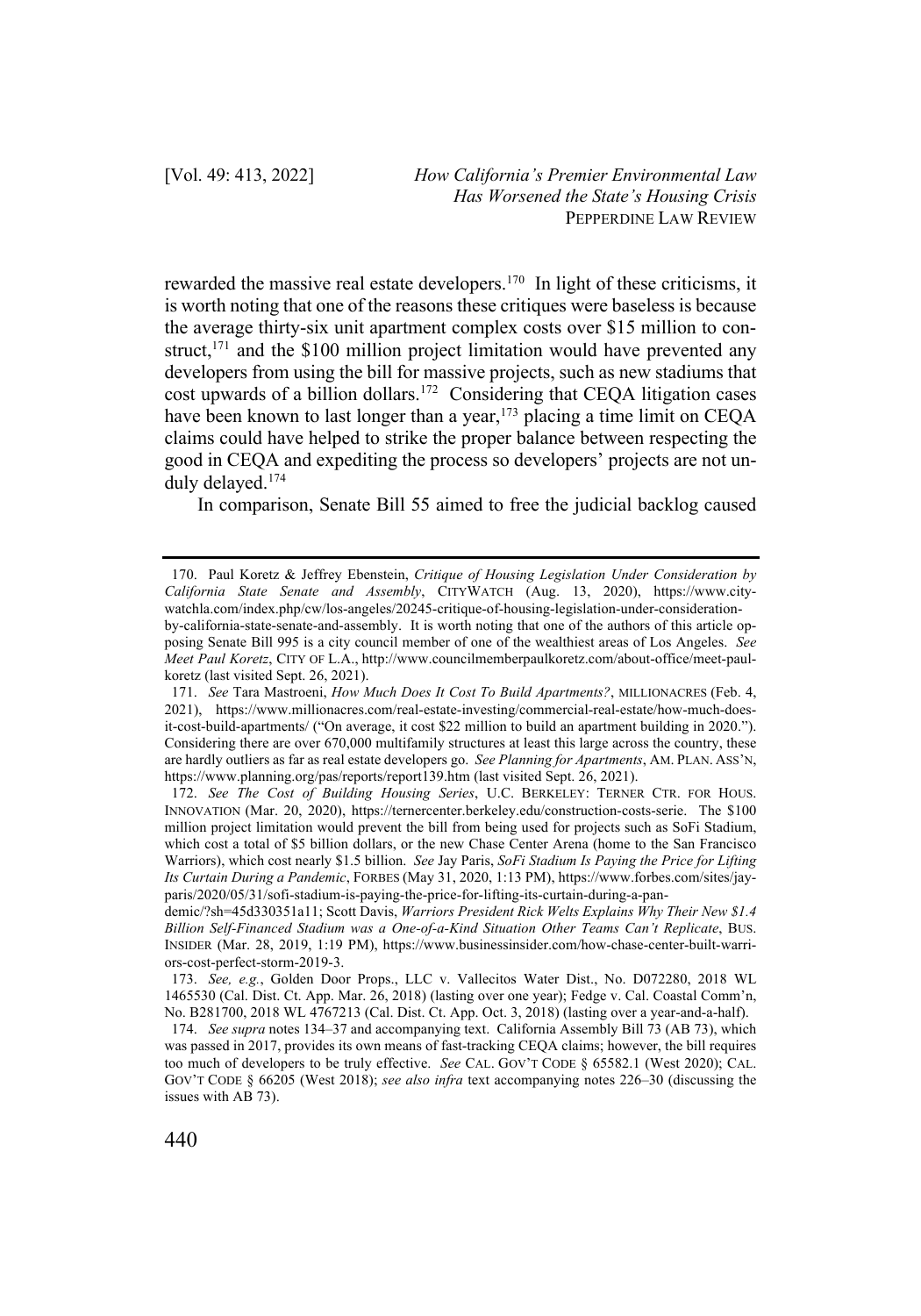by complex CEOA litigation instead of streamlining future litigation.<sup>175</sup> By appointing specific judges to oversee CEQA-related disputes in any California city with a population of over 200,000 people—affecting over twenty-two cities statewide—this bill hoped that judges would "develop expertise in CEQA and certain related laws so that those judges [would] be available to hear and quickly resolve actions or proceedings alleging noncompliance with CEQA."176 With such a large number of CEQA cases being brought in large urban regions, this bill would result in most CEQA cases now being decided by judges familiar with CEQA and its technicalities.<sup>177</sup> For smaller cities that could not have a CEQA-designated judge, this bill would have allowed those courts to transfer the case to be heard "by a judge with expertise in CEQA."178 Lastly, Senate Bill 55 would have also created state-wide mandated CEQA exemptions for supportive housing and would have required states to follow the mandate.179

Given that the average California judge hears 288 cases in one year, Senate Bill 55 was a practical solution considering the fact that the one designated CEQA-qualified judge would only be required to handle about sixty CEQA cases each year—far from a full-time commitment.<sup>180</sup> Allowing knowledgeable judges to interpret the CEQA statutes would be an important step for CEQA's future, since stare decisis has played such a large role in CEQA's application.<sup>181</sup> This could have been an effective tool to alleviate the housing crisis in many California cities while giving these shelters the necessary CEQA shields.<sup>182</sup> Unfortunately, after undergoing numerous amendments, Senate Bill 55 eventually died in the state Senate and joined the long list of CEQA reform efforts never passed.<sup>183</sup>

<sup>175.</sup> *See* S.B. 55, 2019–2020 Reg. Sess. (Cal. 2020).

<sup>176.</sup> *Id.* In California, there were twenty-two cities with populations of over 200,000. *California Cities by Population*, CAL. DEMOGRAPHICS BY CUBIT, https://www.california-demographics.com/cities by population (last visited Sept. 27, 2021). Looking to practical solutions to appoint specific judges to CEQA cases alone, Senate Bill 55 proposes hiring retired judges to oversee such cases. *See*  S.B. 55.

<sup>177.</sup> *See* S.B. 55; *see also supra* note 144 and accompanying text (explaining how most CEQA suits filed recently were filed in urban regions).

<sup>178.</sup> *See* S.B. 55.

<sup>179.</sup> *See id.*

<sup>180.</sup> *See* BUREAU OF JUST. STAT., STATE COURT CASELOAD STATISTICS 106 (2002) https://bjs.ojp.gov/content/pub/pdf/sccs02.pdf.

<sup>181.</sup> *See supra* notes 88–92 and accompanying text.

<sup>182.</sup> *See supra* notes 22–23 and accompanying text.

<sup>183.</sup> *See* S.B. 55. California Senate Bill 55 was also the first CEQA bill in recent history to specifically address the racial impact of CEQA by stating that "all public agencies should give consideration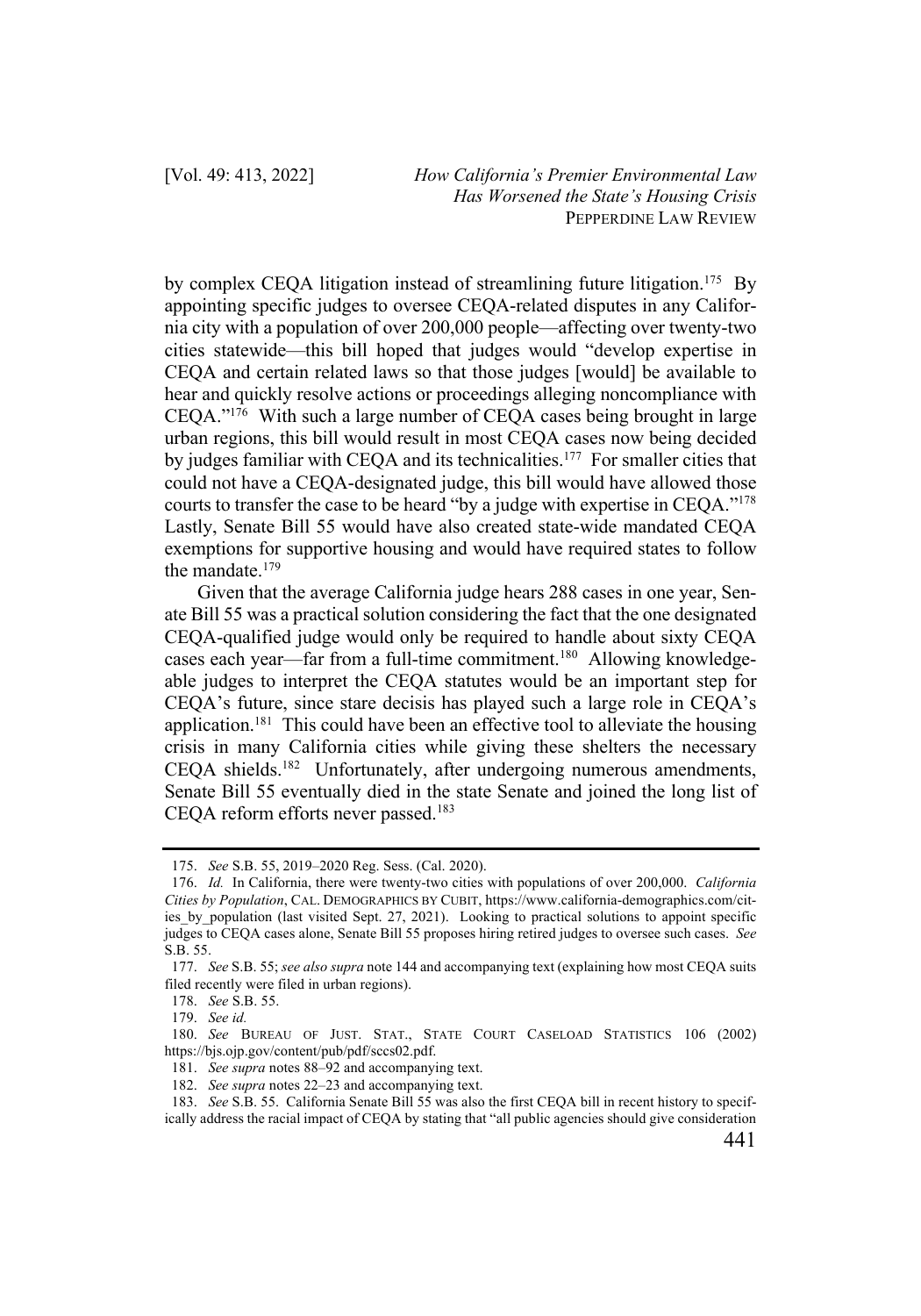The third attempted CEQA reform strategy involved the California legislature indirectly revoking the power to make certain zoning and development decisions from municipalities by creating state-mandated upzoning, specifically near "transit-rich areas."184 This bill came at a time when many cities were attempting to place new multifamily housing developments near transitrich areas, hoping the new residents would be more likely to utilize public transit if they were within walking distance.<sup>185</sup> However, these efforts often faced CEQA challenges.<sup>186</sup> One example of such a project was in West Covina, California, where complainants took issue with the local agency's EIR approval for a "68-unit, mixed use, infill project" that would be a quarter-mile  $\frac{1}{2}$  away from a railway station.<sup>187</sup> The primary environmental concern cited by the claimants was that the development did not provide enough parking spaces.<sup>188</sup> To assist public-transit-centered projects such as this one, legislative efforts have attempted to allow such developers to bypass certain EIR requirements.189

One example of such a reform effort was Senate Bill 827.190 Senate Bill 827 was the California legislature's attempt to bypass a locality's area-specific CEQA speed bumps<sup>191</sup> by requiring local governments to grant

to environmental justice by ensuring the fair treatment and meaningful involvement of people of all races, incomes, and national origins." *Id.* While this brief statement does not rectify the racial inequities driven by the bad incentives of CEQA, it is a start to recognition. *See id.*

<sup>184.</sup> *See infra* text accompanying notes 185–200 (discussing the issues with municipalities having so much control over their zoning and development decisions). "Upzoning" has been defined as "a change in zoning classification from less intensive to more intensive" that can be caused by the "use," "height," or "bulk" of a property. Richard W. Bartke & John S. Lamb, *Upzoning, Public Policy, and Fairness—A Study and Proposal*, 17 WM. & MARY L. REV. 701, 702 n.10 (1976).

<sup>185.</sup> *See* S.B. 827, 2017–2018 Reg. Sess. (Cal. 2018); *News Release: Major Affordable Housing Development is Currently Under Construction in the City of Santa Clara*, CITY OF SANTA CLARA (Jan. 15, 2021, 3:57 PM), https://www.santaclaraca.gov/Home/Components/News/News/42347/3171.

<sup>186.</sup> *See, e.g.*, *infra* text accompanying notes 187–88.

<sup>187.</sup> Covina Residents for Responsible Dev. v. City of Covina, 230 Cal. Rptr. 3d 550, 554 (Dist. Ct. App. 2018).

<sup>188.</sup> *Id.* at 558 (stating that the plaintiff's "principal CEQA challenge focused on the project's allegedly inadequate parking"). There is certainly irony in the fact that the primary complaint brought against a development geared towards public transit was that there was not enough parking space provided for personal vehicles. *See id.*

<sup>189.</sup> *See infra* text accompanying notes 197–99; *see supra* note 33 and accompanying text (providing the costs associated with meeting EIR requirements when requested).

<sup>190.</sup> *See* S.B. 827.

<sup>191.</sup> *See supra* text accompanying notes 106–10.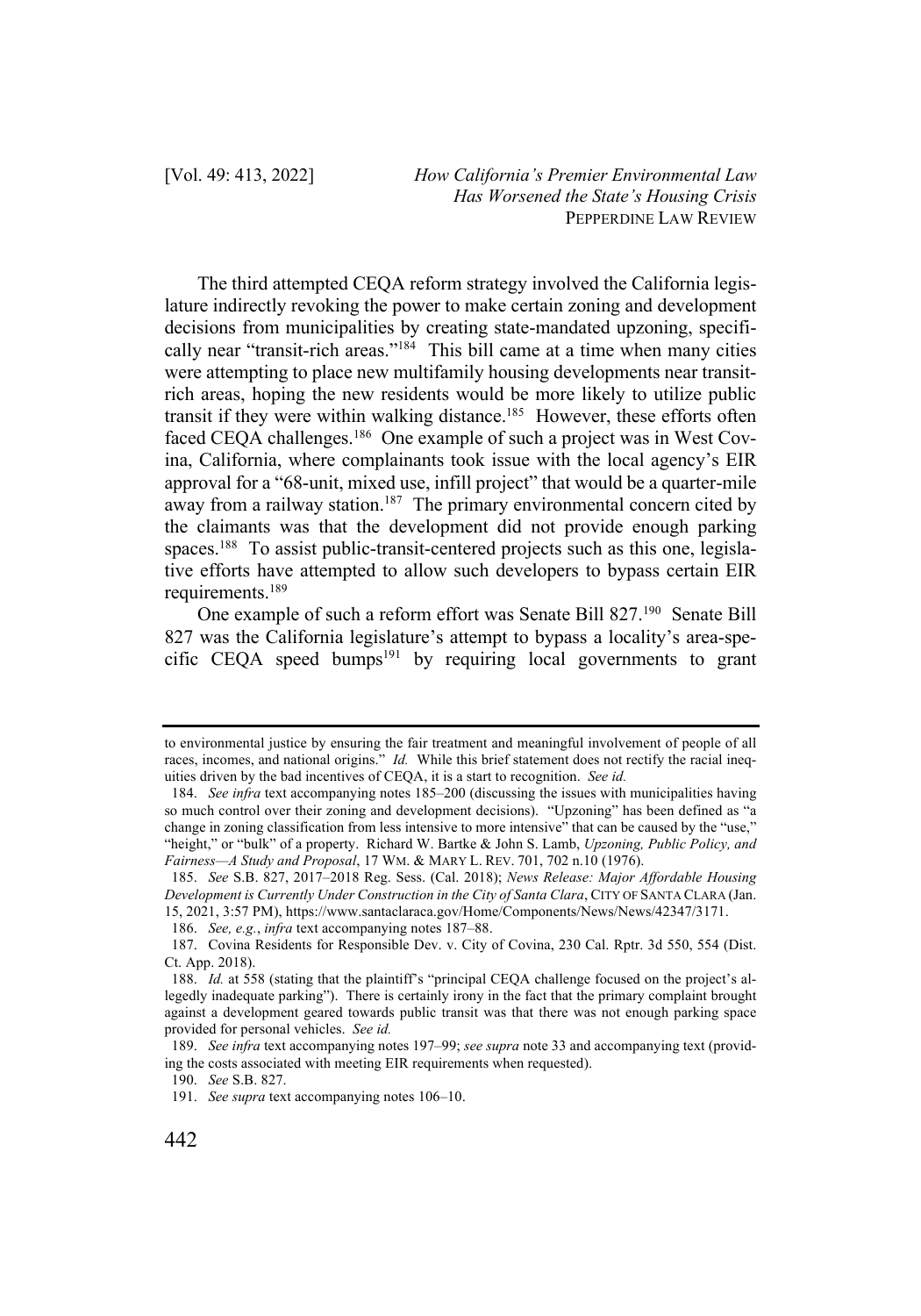development projects near transit-rich areas if the project met certain standards.<sup>192</sup> The bill faced opposition from multiple sides, the most obvious of which was local governments who did not want their local decision-making restricted.193 Another voice of opposition came from environmental organizations who did not want to see the power of CEQA taken out of the hands of the citizens.194 Lastly, low-income community advocates opposed the bill out of fear that Senate Bill 827 would disproportionately displace people of color through gentrification.<sup>195</sup> Although a valiant effort at reform, the aforementioned opposition was too much for the bill to survive.<sup>196</sup>

Only a few short years after Senate Bill 827's failure, California's Senate tried and failed to pass Senate Bill 50, which also focused on requiring municipalities to approve multifamily housing near transit centers; however, Senate Bill 50 faced similar opposition to its predecessor.<sup>197</sup> On top of the same criticism that Senate Bill 827 faced, many California residents were annoyed that the state legislature was essentially repackaging the same bill for the third time in an attempt to get it through.<sup>198</sup> Then, in August 2020, Senate Bill

<sup>192.</sup> *See* S.B. 827.

<sup>193.</sup> *See* Liam Dillon, *A Major California Housing Bill Failed After Opposition from the Low-Income Residents It Aimed To Help. Here's How It Went Wrong*, L.A. TIMES (May 2, 2018, 12:05 AM), https://www.latimes.com/politics/la-pol-ca-housing-bill-failure-equity-groups-20180502-story.html.

<sup>194.</sup> *See supra* text accompanying note 112.

<sup>195.</sup> *See* sources cited *supra* note 84. Often, low-income communities equate more development with more gentrification of their neighborhoods. *See generally* Grace Watkins, Ashley Fulton, Ivan Moreno & Rocky Rivera, *Gentrification in Los Angeles: Describing and Mitigating the Effects of Neighborhood-Level Displacement*, GENTRIFICATION IN L.A. (Apr. 5, 2021), https://storymaps.arcgis.com/stories/c62eefccdc424603ba4603deff2119d7. This is not an unfounded fear considering that the number of "gentrified" neighborhoods is on the rise and gentrification generally has a negative effect on the original residents. *See Mapping Neighborhood Change & Gentrification in Southern California County*, URB. DISPLACEMENT PROJECT, https://www.urbandisplacement.org/map/socal (last visited Nov. 6, 2021). *See generally* Emily Chong, *Examining the Negative Impacts of Gentrification*, GEO. L. (Sept. 17, 2017), https://www.law.georgetown.edu/poverty-journal/blog/examining-the-negative-impacts-of-gentrification/ (discussing the various negative impacts of gentrification on poorer communities "such as forced displacement, a fostering of discriminatory behavior by people in power, and a focus on spaces that exclude low-income individuals and people of color").

<sup>196.</sup> *See supra* text accompanying notes 193–95.

<sup>197.</sup> S.B. 50, 2019–2020 Reg. Sess. (Cal. 2020); *see also* Liam Dillon & Taryn Luna, *California Bill To Dramatically Increase Home Building Fails for the Third Year in a Row*, L.A. TIMES (Jan. 30, 2020, 4:49 PM), https://www.latimes.com/california/story/2020-01-29/high-profile-california-housing-bill-to-allow-mid-rise-apartments-near-transit-falls-short.

<sup>198.</sup> *See* Dan Brekke, *It's SB 827, the Sequel: Wiener Introduces Revamped Bill To Spur Housing Near Transit*, KQED (Dec. 4, 2018), https://www.kqed.org/news/11709817/its-sb-827-take-2-wienerintroduces-revamped-bill-to-require-more-housing-near-transit.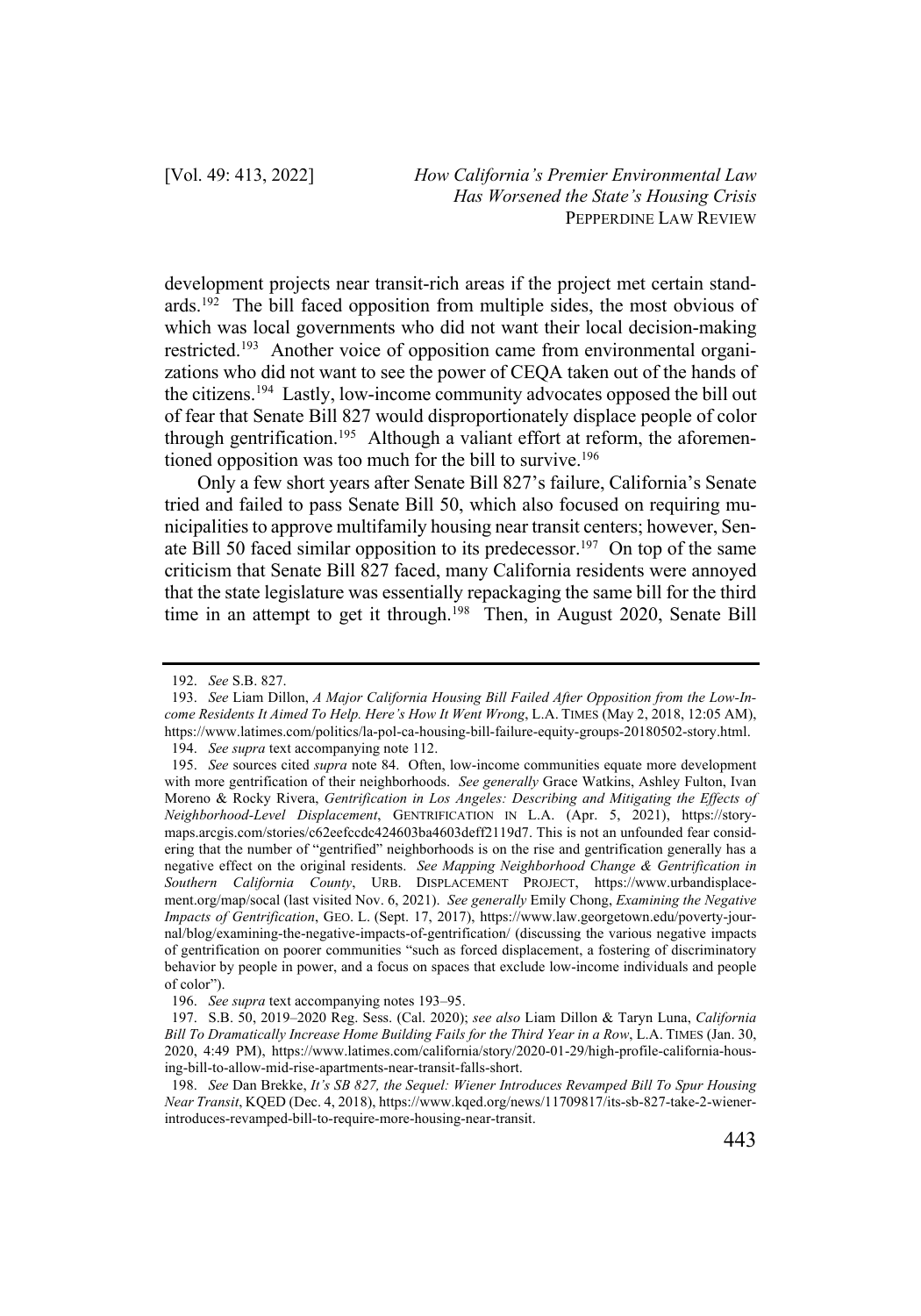902—what some would consider a "softer" version of Senate Bill 50 and Senate Bill 827—also died in the state assembly for similar reasons.<sup>199</sup> Senate Bill 902 differed from Senate Bill 50 and Senate Bill 827 because, instead of trying to take back zoning control from municipalities, Senate Bill 902 sought to "supersede local zoning rules that . . . limit[] density"; however, even this opposition proved to be too much, and the bill died in the face of similar criticisms as Senate Bills 827 and 50.200 Despite the failures of Senate Bills 50, 827, and 902, increasing the stock of multifamily housing near transit hubs makes both environmental and practical sense.<sup>201</sup> Such developments would not only benefit the environment by encouraging greater use of public transit systems but also make practical sense because living near public transit is often most important to "lower-income people who can't afford cars" and, thus, have a higher likelihood of using conveniently located public transportation.202

A fourth reform strategy that was more of a slow-and-steady approach to CEQA reform sought to increase the usability of a single-family zoned parcel by one unit at a time.<sup>203</sup> This method saw its first success in California in 2019 with the passage of Assembly Bill 68 (AB 68).<sup>204</sup> After the bill's passage, accessory dwelling units (ADUs) could be added onto a residential or mixeduse property with ministerial approval,  $205$  meaning the projects are not subject to CEQA's discretionary approval process.<sup>206</sup> Then, in 2020, to build upon the success of AB 68's passage, California sought to pass Senate Bill 1120, which would allow ministerial approval to turn a single-family zoned parcel into a duplex, thus doubling the housing potential of a single-family parcel.<sup>207</sup>

<sup>199.</sup> *See* S.B. 902, 2019–2020 Reg. Sess. (Cal. 2020).

<sup>200.</sup> John Myers, *After SB 50's Defeat, California Lawmaker Unveils 'Light Touch' Housing Density Bill*, L.A. TIMES (Mar. 9, 2020, 9:00 PM), https://www.latimes.com/california/story/2020-03- 09/california-new-housing-density-bill-scott-wiener-post-sb50-sb902.

<sup>201.</sup> *See infra* text accompanying note 202.

<sup>202.</sup> Gillian B. White, *Stranded: How America's Failing Public Transportation Increases Inequality*, ATLANTIC (May 16, 2015), https://www.theatlantic.com/business/archive/2015/05/stranded-howamericas-failing-public-transportation-increases-inequality/393419/ (quoting Rosabeth Moss Kanter, Professor of Business at Harvard Business School).

<sup>203.</sup> *See infra* text preceding notes 204–07.

<sup>204.</sup> *See* CAL. GOV'T CODE § 65852.2 (West 2021); CAL. GOV'T CODE § 65852.22 (West 2020).

<sup>205.</sup> *See* GOV'T § 65852.2; GOV'T § 65852.22.

<sup>206.</sup> *See supra* text accompanying notes 69–71.

<sup>207.</sup> *See Single-Family Zoning Reform: An Analysis of SB 1120*, U.C. BERKELEY: TERNER CTR. FOR HOUS. INNOVATION (July 30, 2020), https://ternercenter.berkeley.edu/blog/sb-1120/ (estimating that "5,977,061 single-family parcels in California meet minimum lot size and historic district criteria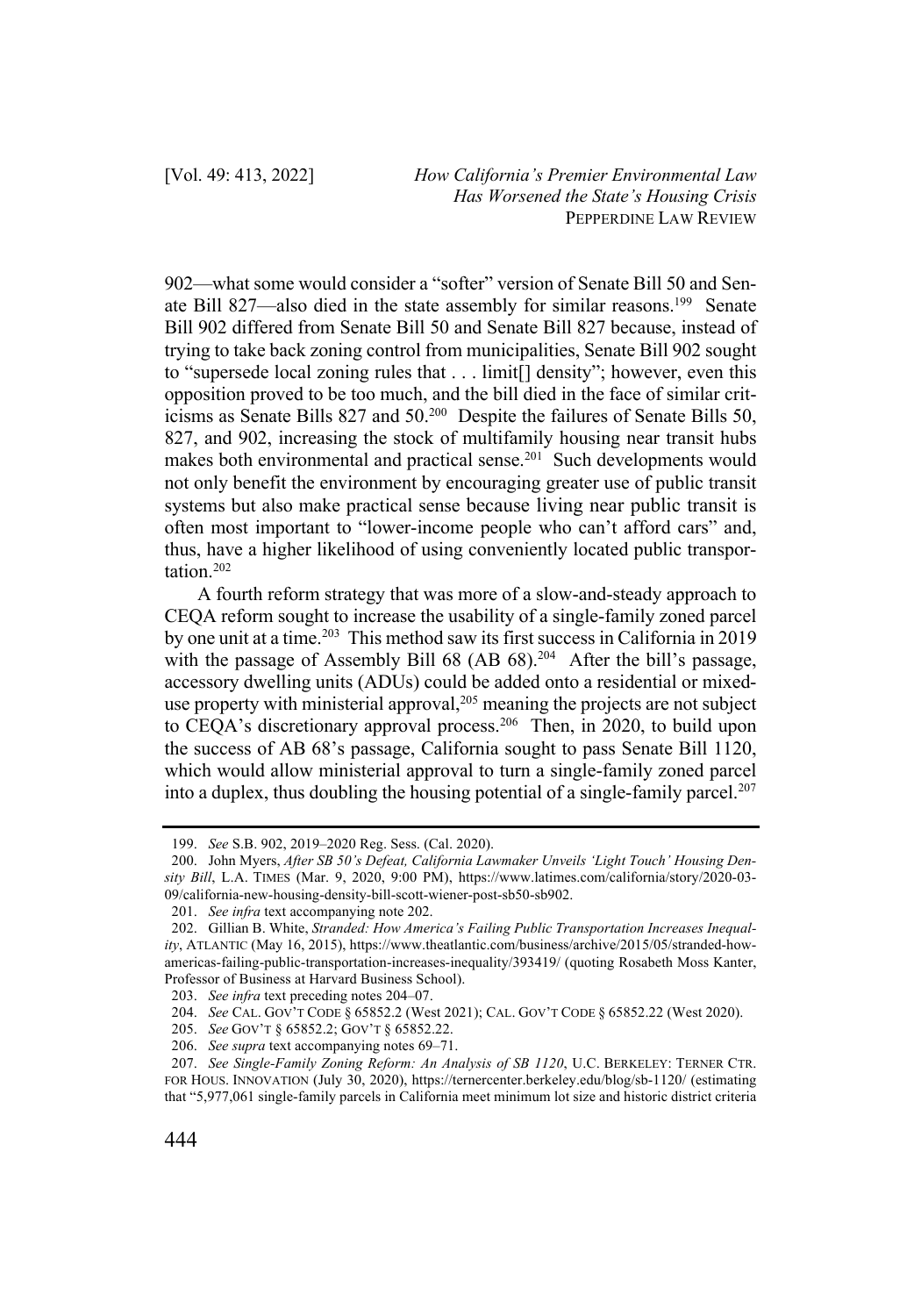This bill failed to pass in 2020; however, its failure was attributed to legislative procedural issues instead of any substantive opposition like the aforementioned bills, and thus, there is hope that Senate Bill 1120 could see success in another year.208 In the meantime, AB 68 serves as a fairly successful piecemeal reform to CEQA in order to correct the housing shortage.209 In fact, from 2018 to 2020, ADU permits in California increased from 9,000 to over 12,000.210

## *B. Fatal Flaws—"Successful" Legislative Efforts*

On the increasingly rare occasion that a CEQA reform bill does get passed into law, the bill often is not nearly as helpful as anticipated.211 Often, to get passed the bills have to go through so many concessions that many of their benefits are "watered down."<sup>212</sup> Three prominent, recently passed CEQA reform bills—Senate Bill 35, Assembly Bill 73, and Senate Bill 540—did try to right certain CEQA wrongs, but all three bills contain fatal flaws, leaving CEQA reform advocates, and even the past California Governor himself, disappointed with each bill's practical outcome.<sup>213</sup>

First, Senate Bill 35 specifically targets communities that are not meeting their region's projected housing needs and streamlines their development approval process by categorizing the projects as ministerial.<sup>214</sup> This

to be eligible for a lot split under bill SB 1120").

<sup>208.</sup> *See* Andrew Khouri, *Bid To Allow Duplexes on Most California Lots Dies After Assembly Approval Comes Too Late*, L.A. TIMES (Sept. 1, 2020, 12:51 PM), https://www.latimes.com/homeless-housing/story/2020-09-01/california-assembly-sb-1120-duplexes (stating that a primary reason that the bill did not pass was because it was not brought up for a vote before the assembly until thirty minutes before the bill's deadline). This year, the legislature again proposed Senate Bill 9, which is nearly an identical version of Senate Bill 1120. *See* S.B. 9, 2020–2021 Reg. Sess. (Cal. 2021). 209. *See infra* text accompanying note 210.

<sup>210.</sup> *About Accessory Dwelling Units*, CAL. ADU, https://www.aducalifornia.org/ (last visited Sept. 28, 2021).

<sup>211.</sup> *See* Ben Adler & Emily Zentner, *Video: Jerry Brown Looks Back on Some of His Major Policy Decisions as Governor*, CAPRADIO (Jan. 4, 2019), https://www.capradio.org/articles/2019/01/04/video-jerry-brown-looks-back-on-some-of-his-major-policy-decisions-as-governor/. 212. *Id.* In his interview just prior to leaving the California Governor's office, Jerry Brown stated, "I did try some changes [to CEQA,] but . . . even the *small* changes were watered down before they got enacted." *Id.*

<sup>213.</sup> *See infra* notes 214–40 and accompanying text (providing a broad overview and criticism of Senate Bill 35, Assembly Bill 73, and Senate Bill 540); Bertrand, *supra* note 31, at 428–37 (providing an in-depth analysis and critique of these bills).

<sup>214.</sup> *See* CAL. GOV'T CODE § 65400 (West 2021); CAL. GOV'T CODE § 65913.4 (West 2021); JOHN PAUL HANNA & DAVID VAN ATTA, CALIFORNIA COMMON INTEREST DEVELOPMENTS: LAW AND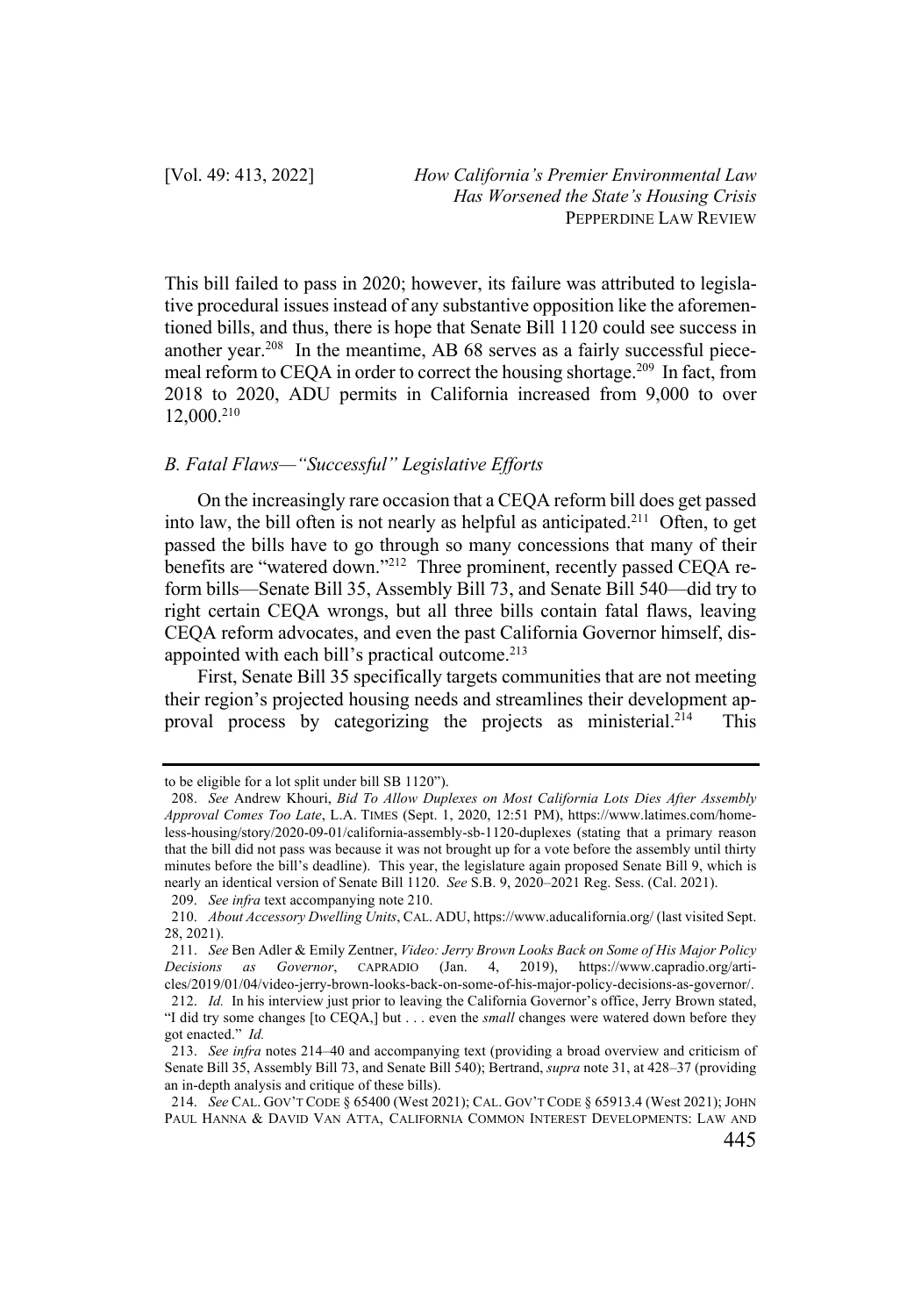measurement is based off of state-wide regional allocation goals for multifamily housing, and therefore, quantifies each region's housing needs and then requires those regions to plan to match the need.<sup>215</sup> Considering that, as of 2018, 97.6% of cities and counties in California were not meeting their Regional Housing Needs Allocation (RHNA) goals, Senate Bill 35 had the potential to impact nearly every California region.216 Senate Bill 35 removes certain barriers, like municipalities imposing costly parking space requirements,<sup>217</sup> and gives the municipality only sixty to ninety days to object to a given project based on objective criteria.<sup>218</sup> In summary, Senate Bill 35 could be described as a form of legislative arm twisting for those regions that were reticent to keep their low-income housing supply up with the demand.<sup>219</sup>

Alternatively, Senate Bill 540 takes a different approach; instead of punishing development-reticent regions, Senate Bill 540 rewards those regions wanting to develop low-income multifamily housing but also desiring a simpler path through CEQA.220 Under the bill, local governments wanting to

PRACTICE § 12.28 (2020) (providing an overview of Senate Bill 35).

<sup>215.</sup> *See* GOV'T § 65400. The Regional Housing Needs Allocation (RHNA) is a state-mandated tool for municipalities to quantify their region's housing need. *Housing Element*, CAL. DEP'T HOUS. & CMTY. DEV., https://www.hcd.ca.gov/community-development/housing-element/index.shtml (last visited Sept. 30, 2021). It requires local governments to "adopt its housing element as part of its overall General Plan" so that they can match the anticipated need in their community. *Id.*

<sup>216.</sup> Katy Murphy, *Housing Shortage: New Report Shows How California Cities and Counties Stack Up*, MERCURY NEWS (Feb. 2, 2018, 3:34 PM), https://www.mercurynews.com/2018/02/01/housing-shortage-new-report-shows-how-california-cities-and-counties-stackup/.

<sup>217.</sup> *See* Hannah Hoyt & Jenny Schuetz, *Parking Requirements and Foundations are Driving Up the Cost of Multifamily Housing*, BROOKINGS (June 2, 2020), https://www.brookings.edu/research/parking-requirements-and-foundations-are-driving-up-the-cost-of-multifamily-housing/.

<sup>&</sup>quot;Most local zoning laws stipulate a minimum number of off-street parking spaces that must accompany new housing"; however, parking space requirements can vastly increase a development's cost. *Id.* This is especially salient in high-density areas such as Los Angeles and San Francisco where new housing is needed most. *Id.*

<sup>218.</sup> *See* GOV'T § 65400. If a municipality does object to a Senate Bill 35-qualifying development based on the objective standard of review, the municipality must describe with particularity what the objective standard is that the developer must meet. *See* Order Granting Consolidated Petitions for Writ of Mandate at 12–37, 40 Main St. Offs., LLC v. City of Los Altos (Cal. Super. Ct. Apr. 27, 2020) (No. 19CV349845) (explaining that a city's objection that a development did not meet "adequate" parking requirements was not an objective standard of review sufficient to deny development under Senate Bill 35 and requiring a city to provide a ministerial permit for a project satisfying Senate Bill 35's requirements).

<sup>219.</sup> *See supra* text accompanying note 218.

<sup>220.</sup> *See* CAL. GOV'T CODE § 65621 (West 2019). *See generally* Bertrand, *supra* note 31, at 433–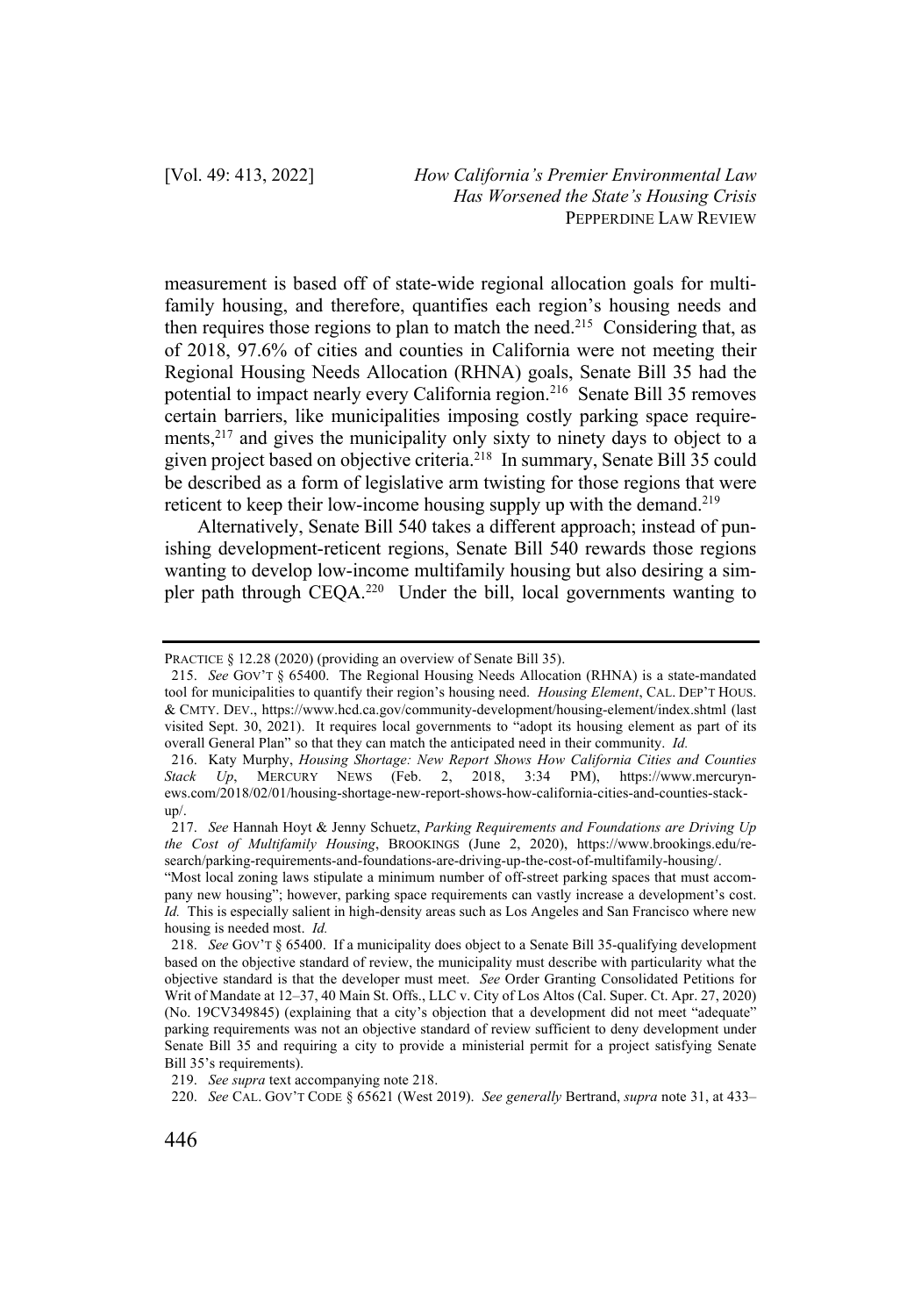increase their region's housing stock can establish a Workforce Housing Opportunity Zone (WHOZ).<sup>221</sup> To create a WHOZ, the city or county completes an EIR covering the whole WHOZ.<sup>222</sup> Then, once approved, the city or county is eligible for state funding for future development projects as long as the developments designate a portion of the housing as low-income.223 Because the EIR is already completed and paid for by the municipality, developers do not have to complete a separate EIR for any qualifying projects within the WHOZ.<sup>224</sup> Thus, Senate Bill 540 allows developers to be at ease and focus on their projects behind an artificial CEQA shield.<sup>225</sup>

While Senate Bill 540 provides financial incentives for creating *new* affordable housing, another bill—Assembly Bill 73 (AB 73)—similarly provides financial incentives to willing municipalities.<sup>226</sup> But instead of incentivizing the creation of *new* affordable housing, AB 73 focuses on incentivizing the *preservation* of affordable housing.227 Similar to Senate Bill 540, AB 73 frontloads the EIR requirements for developments and provides additional funding to municipalities to support future qualifying projects.<sup>228</sup> But unlike Senate Bill 540, AB 73 includes a provision to ensure municipalities fulfill their end of the affordable-housing bargain.<sup>229</sup> If the Department of Housing and Community Development ever finds that the given district has fallen out of compliance with Assembly Bill 73, then the district must pay back all of the funding.<sup>230</sup>

Overall, while Senate Bill 540, AB 73, and Senate Bill 35 were likely all well-intended and do ostensibly provide CEQA shields, each of them has the

<sup>35.</sup>

<sup>221.</sup> *See* CAL. GOV'T CODE §§ 65620–65625 (West 2017). To qualify, a zone must be planned to support "a minimum of 100 units to a maximum of 1,500 residential dwelling units." GOV'T  $\S$  $65621(a)(1)$ .

<sup>222.</sup> *See* GOV'T §§ 65620–65625.

<sup>223.</sup> *See id.*

<sup>224.</sup> *See id.*

<sup>225.</sup> *See id.*

<sup>226.</sup> *See infra* text accompanying notes 227–30.

<sup>227.</sup> *See* CAL. GOV'T CODE § 65582.1 (West 2020); *see also* Bertrand, *supra* note 31, at 435–37 (discussing Assembly Bill 73 in depth).

<sup>228.</sup> *See* CAL. PUB. RES. CODE § 21155.10 (West 2017). Unlike Senate Bill 540, which used WHOZs, Assembly Bill 73 established "housing sustainability districts." *See* CAL. GOV'T CODE § 66201 (West 2019).

<sup>229.</sup> *See* CAL. GOV'T CODE § 66210 (West 2018).

<sup>230.</sup> *Id.* "If a city, county, or city and county reduces the density of sites within the district from the levels required, . . . the city, county, or city and county shall return the full amount of zoning incentive payments it has received . . . to the department." *Id.*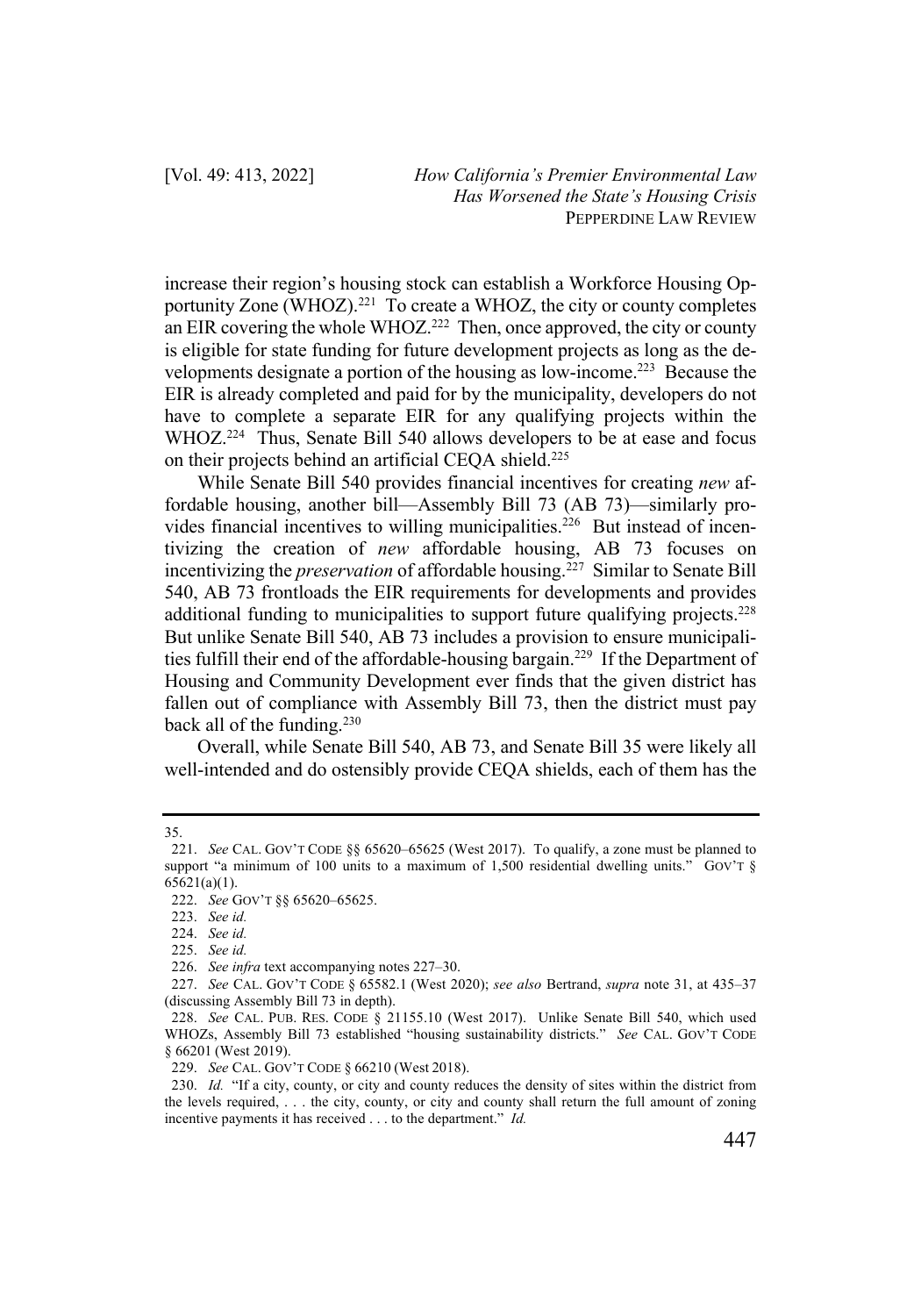same critical flaw preventing it from achieving its goals.<sup>231</sup> Likely due to legislative concessions needed to pass the bills, all three require developers to pay prevailing wages to all laborers, workers, and mechanics during the development phase.<sup>232</sup> This stipulation can have a negative effect on a developer's desire to utilize the statutory shields since "[p]roject labor costs at prevailing wage rates may be significantly higher than anticipated and may quickly surpass the cost benefit conferred by the public assistance."<sup>233</sup> In some cases, the increased cost due to prevailing wages could "increase construction costs anywhere between twelve percent and forty-eight percent."<sup>234</sup> Considering the already slim profit margins that low- to mid-income multifamily developers operate under, increasing their labor costs could essentially mute any benefits the bill would have provided.<sup>235</sup>

Furthermore, a brief look at California's Labor Code reveals that it is unlikely that California legislators could claim ignorance regarding the negative impact prevailing wage stipulations have on low- to mid-income developments.236 For example, California Labor Code Section 1720(c)(4) creates certain exemptions from having to pay prevailing wages to developers of low- to

<sup>231.</sup> *See infra* note 232 and accompanying text; Bertrand, *supra* note 31, at 441–42 (stating that "the prevailing wages and skilled and trained workforce requirements . . . take a substantial bite out of th[e] savings" the bills provide).

<sup>232.</sup> *See* A.B. 73, 2019–2020 Gen. Sess. (Cal. 2019) (enacted); CAL. GOV'T CODE § 65623(b)(9)(B) (West 2019) (requiring "all construction workers employed in the execution of the project" to be "paid at least the general prevailing rate of per diem wages for the type of work and geographic area"). "California's prevailing wage laws mandate that all bidders use the same legally[ ]established wage rates when bidding." CAL. STATE TREASURER'S OFF., AFFORDABLE HOUSING COST STUDY 37 (2014), https://www.treasurer.ca.gov/ctcac/affordable\_housing.pdf; CAL. LAB. CODE § 1723 (West  $2001$ ).

<sup>233.</sup> Stephen J. Fowler, *Contractor Beware: The Fine Line Between "Public Works" and "Private Projects" Under California's Prevailing Wage Law*, 20 MILLER & STARR REAL EST. NEWSL. 1. 1 (2010), https://www.jdsupra.com/post/fileServer.aspx?fName=e8049571- 4068-4d34-ad3f-14790e56c7dd.pdf.

<sup>234.</sup> Bertrand, *supra* note 31, at 441.

<sup>235.</sup> *See supra* notes 136–37 and accompanying text.

<sup>236.</sup> *See infra* notes 237–39 and accompanying text.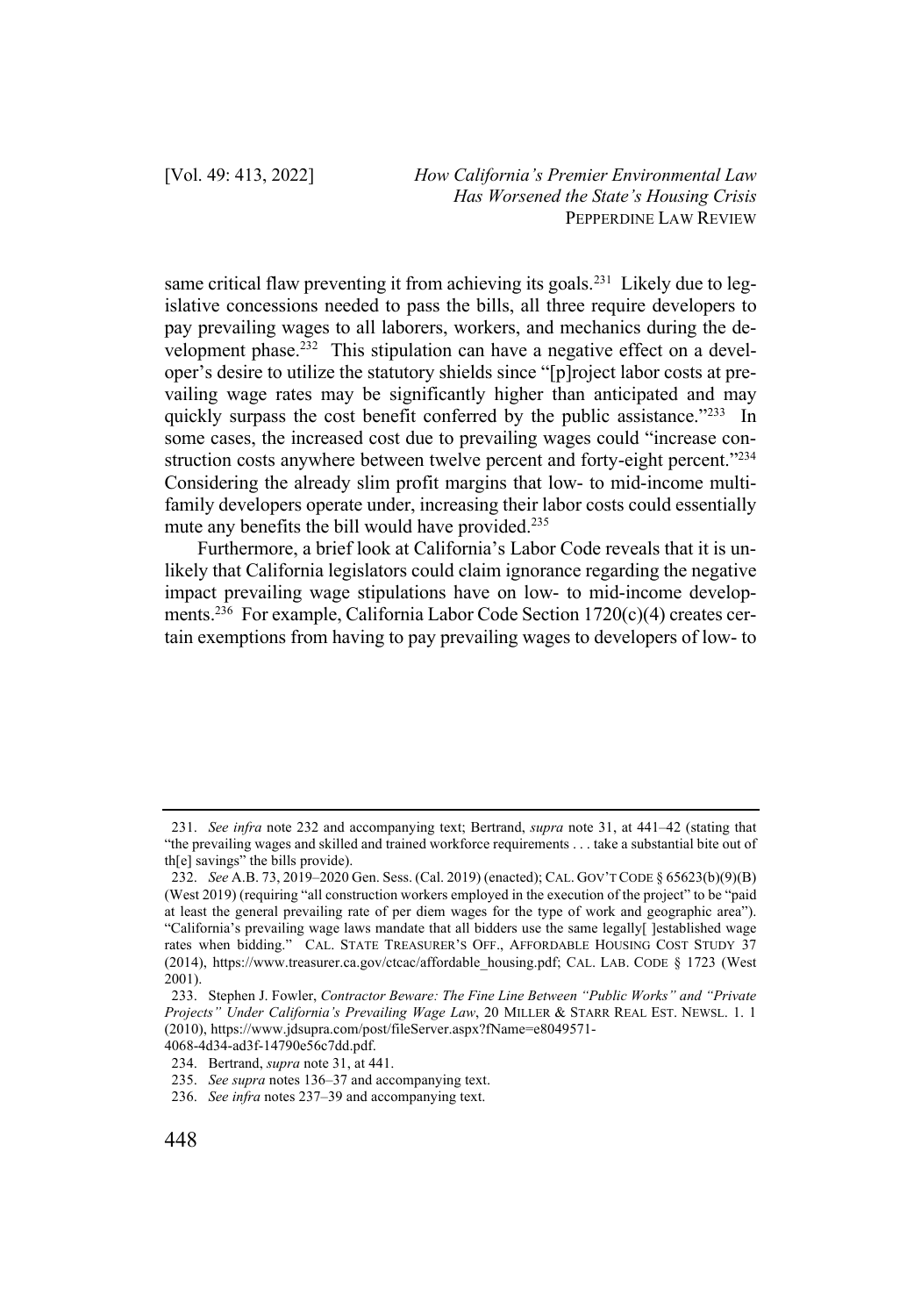mid-income housing.<sup>237</sup> The statute reveals two things.<sup>238</sup> First, legislators are already aware of the issues prevailing wage requirements pose for developers.239 Second, in order to create beneficial CEQA shields like Senate Bill 540, AB 73, and Senate Bill 35 without including prevailing wage requirements, the California legislature would likely have to explicitly provide such a statutory exemption similar to those provided in  $\S 1720(c)(4)$ , which the legislature ultimately chose not to do. 240

# *C. Has the Legislature Found a CEQA Backdoor? The False Hope of Bonus Density Programs.*

Recently, many have referred to the bonus density strategy as a CEQA backdoor; however, this is not necessarily the case.<sup>241</sup> In short, "[a] density bonus is an increase in the overall number of housing units that a developer may build on a site in exchange for including more affordable housing units in the project."242 Using San Diego as essentially a bonus density pilot program, legislators interpreted the county's early indications of success as a green light to take the efforts statewide with Assembly Bill 2345 and Senate Bill 1085<sup>243</sup> This was because, in the early years of its density bonus program, San Diego experienced a "490 percent increase annually for the number of projects applying to use the [density bonus] program."244 However, there

<sup>237.</sup> *See* CAL. LAB. CODE § 1720 (West 2021). Normally, any developer that receives public funding or public assistance (such as CEQA exemptions) would be required to pay prevailing wages on the project, unless one of the exemptions applied. *See id*. It is also worth noting that the legislature added recent amendments to Section 1720 in 2017, the same year as Senate Bill 540, Assembly Bill 73, and Senate Bill 35's enaction. *Compare* CAL. LAB. CODE § 1720 (West 2017) (requiring payment of prevailing wages unless an exemption applied), *with* LAB. § 1720 (2021) (amending to include when a public subsidy is de minimis).

<sup>238.</sup> *See infra* text accompanying notes 239–40.

<sup>239.</sup> *See supra* text accompanying note 237.

<sup>240.</sup> *See* LAB. § 1720(c)(4). An explicitly created statute is necessary because California courts will "liberally construe" whether public assistance for a development project is exempt from prevailing wage requirements. *See* State Bldg. & Constr. Trades Council of Cal. v. Duncan, 76 Cal. Rptr. 3d 507, 535 (Dist. Ct. App. 2008) (citation omitted).

<sup>241.</sup> *See infra* notes 246–51 and accompanying text.

<sup>242.</sup> *About*, S.F. PLAN., https://sfplanning.org/home-sf (last visited Oct. 1, 2021). *See generally* JON GOETZ & TOM SAKAI, GUIDE TO CALIFORNIA DENSITY BONUS LAW 2–3 (2021), https://www.meyersnave.com/wp-content/uploads/California-Density-Bonus-Law\_2021.pdf (providing an overview of how Bonus Density Housing works).

<sup>243.</sup> *See* A.B. 2345, 2019–2020 Gen. Sess. (Cal. 2020) (enacted); S.B. 1085, 2019–2020 Reg. Sess. (Cal. 2020).

<sup>244.</sup> COLIN PARENT & MAYA ROSAS, GOOD BARGAIN: AN UPDATED EVALUATION OF THE CITY OF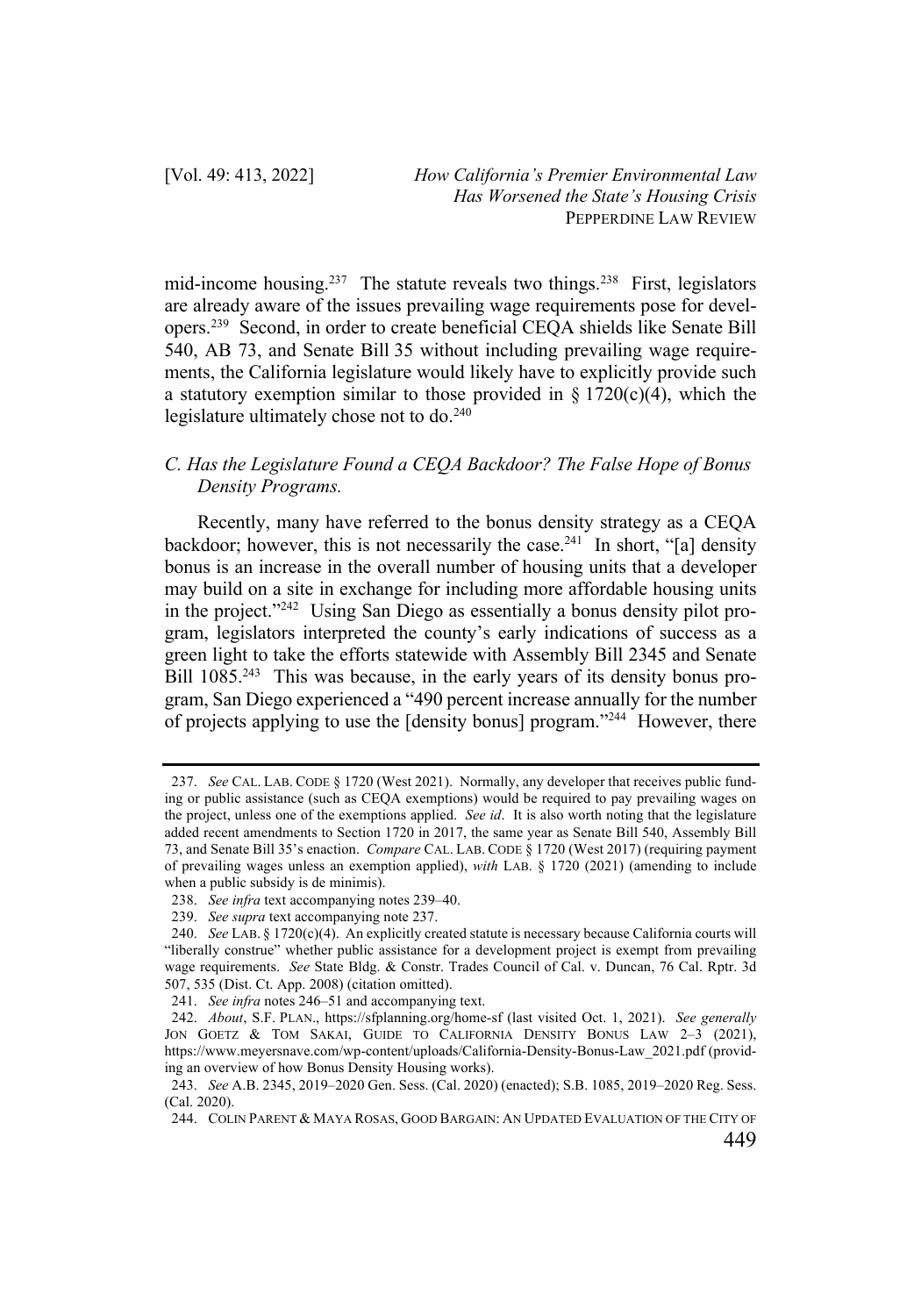are two reasons that it may be too early to conclude that bonus density has actually been successful in San Diego.245

First, the increase in San Diego is only for *applications*, and there are no figures yet on how many of these projects actually broke ground without facing CEQA suits.246 Second, the standard CEQA discretionary approvals still apply even to bonus density housing.<sup>247</sup> This was illustrated in *Wollmer v*. *City of Berkeley*, where the court held that only some density bonus projects will receive CEQA exemptions.<sup>248</sup> In fact, if a prior or current EIR shows the increased "bonus" units on the property will cause an adverse impact on the surrounding environment, then the project is not exempt from CEQA.<sup>249</sup> Given that the very purpose of bonus density programs is to allow more housing units on a property than might have been allowed under the current zoning plan, it is highly likely that a project using bonus density would be vulnerable to CEQA.250 Therefore, the recent density bonus legislation, like so many other ostensibly helpful and well-intended CEQA reform efforts, is unlikely to be a path to making the necessary radical reforms. 251

### *D. Municipalities Taking Matters into Their Own Hands*

In light of the California legislature's aforementioned struggles to reform CEQA, some local governments have attempted to take matters into their own

SAN DIEGO'S AFFORDABLE HOMES BONUS PROGRAM 12 (2020), https://d3n8a8pro7vhmx.cloudfront.net/circulatesd/pages/1316/attachments/original/1591816951/AHBP\_status\_report\_2020\_ newlogos.pdf?1591816951 [hereinafter *Good Bargain*].

<sup>245.</sup> *See infra* notes 246–50 and accompanying text.

<sup>246.</sup> *See* PARENT & ROSAS, *supra* note 244, at 3 (establishing that the 490% increase is for "appl[ications] to use the [bonus density] program," not for increases in actual construction projects). 247. *See infra* notes 248–49 and accompanying text.

<sup>248.</sup> 122 Cal. Rptr. 3d 781, 794 (Dist. Ct. App. 2011).

<sup>249.</sup> *See* GOETZ & SAKAI, *supra* note 242, at 11 (noting that "[n]ot all density bonus projects will qualify for one of the[] CEQA exemptions" and that these projects "may require additional CEQA analysis for approval").

<sup>250.</sup> *See, e.g.*, *About*, *supra* note 242 (explaining that density bonus programs are "designed to incentivize building more affordable and family-friendly housing in neighborhood commercial and transit corridors through zoning modifications")*.*

<sup>251.</sup> *See supra* text accompanying note 231. It is also worth mentioning that, unlike other recent CEQA reform efforts, Senate Bill 2345 and Assembly Bill 1085 do not require developers to pay workers prevailing wages. *See* A.B. 2345, 2019–20 Gen. Sess. (Cal. 2020) (enacted); S.B. 1085, 2019–2020 Reg. Sess. (Cal. 2020). But even despite the lack of prevailing wage requirement, the laws are still ineffective as wholesale CEQA solutions for the reasons described above. *See supra* text accompanying notes 246–50.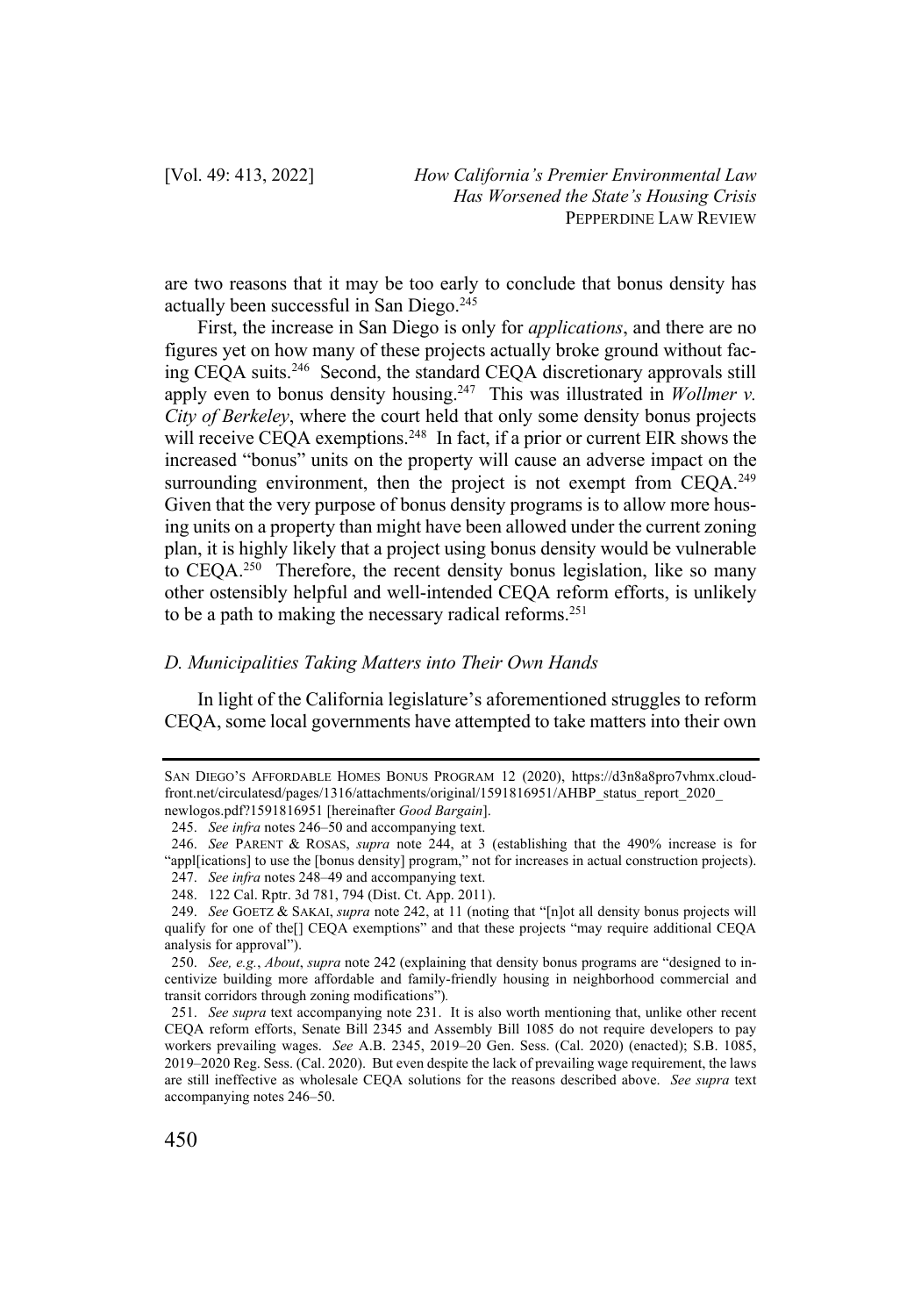hands.<sup>252</sup> Unfortunately, their local efforts to loosen CEQA's grip over development projects have been met with judicial repudiation. 253 This is because CEQA's judicial precedent over the last fifty years has established a rule that a municipality can restrict CEQA exemptions and review, but it cannot loosen them.254 The idea is that local governments are allowed to restrict CEQA exemptions because this furthers interests of environmental oversight, while any local ordinances liberalizing CEQA's implementations could allow harmful developmental projects.255

One recent example of a county attempting to reclassify what projects could receive ministerial exemptions was seen in *Protecting Our Water & Environmental Resources v. County of Stanislaus*. 256 In *Protecting Our Water*, a central California county wanted to lessen the burden of CEQA on developers of water wells, so it created a blanket ministerial classification for such wells.<sup>257</sup> In response to this blanket classification, an anonymous group of plaintiffs filed suit alleging that the classification was unlawful, and the California Supreme Court agreed.258 The Court reminded the county, pursuant to past precedent, that CEQA should be interpreted "to afford the fullest possible protection to the environment within the reasonable scope of the statutory language."259 This interpretation is apparently most consistent with the "Legislature's [CEQA] objectives: to reduce or avoid environmental damage by requiring project changes when feasible."<sup>260</sup>

The county argued for a broader interpretation of the CEQA guidelines by stating that the county—acting vicariously through its local agency—had the discretion to make the blanket exception, saving both the county and developers time and money instead of having to apply the discretionary

<sup>252.</sup> *See infra* notes 256–57 and accompanying text.

<sup>253.</sup> *See infra* note 263 and accompanying text.

<sup>254.</sup> *See supra* notes 106–07 and accompanying text.

<sup>255.</sup> *See supra* notes 106–07 and accompanying text.

<sup>256.</sup> 472 P.3d 459, 462–63 (Cal. 2020).

<sup>257.</sup> *See id.*

<sup>258.</sup> *Id.* Water rights have long been a disputed, politically driven topic in California's Central Valley, where Stanislaus County is located. *See generally* Susan G. Ehrlich, *Whither Water in California?*, 43 REAL EST. REV. J., no. 4 (2014) (discussing the decades-long disputes over Central California's water usage).

<sup>259.</sup> *Protecting Our Water*, 472 P.3d at 468 (quoting Friends of Mammoth v. Bd. of Supervisors, 502 P.2d 1049, 1056 (Cal. 1972)).

<sup>260.</sup> *Id.* (citing Cal. Bldg. Indus. Ass'n v. Bay Area Air Quality Mgmt. Dist., 362 P.3d 792, 797 (Cal. 2015)).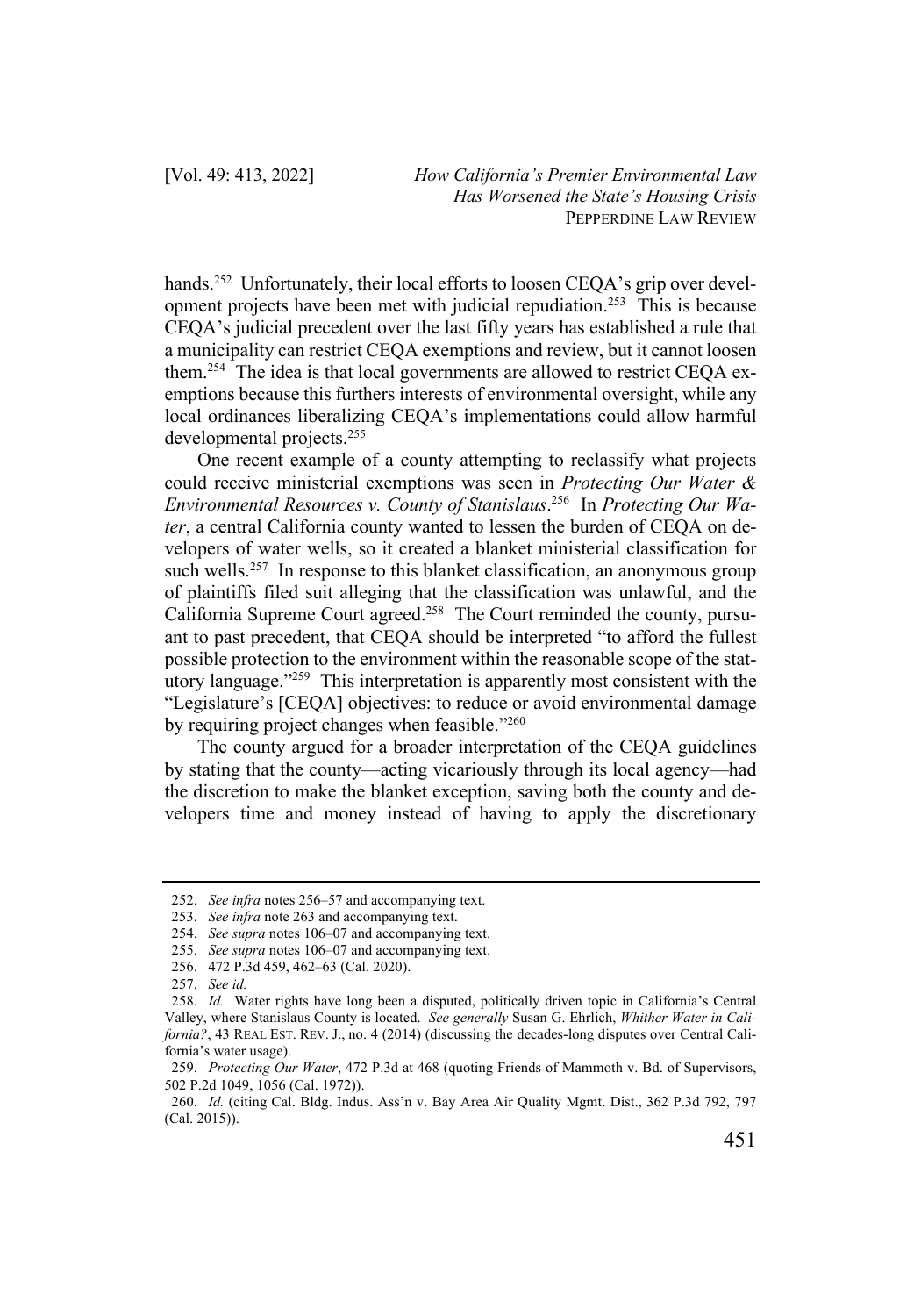procedures each time.<sup>261</sup> According to the guidelines, the county argued that "determination of what is 'ministerial' can most appropriately be made by the particular public agency involved based upon its analysis of its own laws."262 The Court disagreed, however, and armed with precedent and judicial interpretation of the legislature's objectives, the Court held that the blanket ministerial classification could not be given to a class of projects where there might *sometimes* need to be the "exercise of independent judgement."<sup>263</sup> The Court also concluded that the type of CEQA classifications made by the city were not justifiable just because they were in the best interest of "alacrity and economy."264

Multiple times throughout its opinion, the Court reminded the county that while it was now allowed to apply blanket ministerial approval to a whole category of projects, "[t]he agency may classify other types of project approvals as ministerial on a 'case-by-case basis.'"265 However, if a municipality were to follow the case-by-case process deemed proper by the Court, this would not provide the much needed streamlining that counties like Stanislaus were aiming for.<sup>266</sup> Despite the Court's attempts to explain that its decision was narrow, the decision may still have fairly broad ramifications by "lower[ing] the threshold for the type and degree of discretion that triggers CEQA review" and by creating another level of unpredictability in the CEQA process.267 Overall, *Protecting Our Water* served to remind counties of their

<sup>261.</sup> *Id.* at 469–70.

<sup>262.</sup> *Id.* at 470 (citing CAL. CODE REGS. tit. 14, § 15268 (2005)). The court told the county that it wrongly interpreted the CEQA code's meaning and that it was not the county's job to "determine the scope and meaning of an ordinance as a matter of law" because that is the job of the court. *Id.* at 470– 71.

<sup>263.</sup> *Id.* at 471.

<sup>264.</sup> *Id.* at 472.

<sup>265.</sup> *Id.* at 470 (citation omitted).

<sup>266.</sup> *See* Niran Somasundaram, *Supreme Court of California Weighs in on Blanket Categorization of Well Construction Permit Approvals as Ministerial*, JD SUPRA (Sept. 2, 2020), https://www.jdsupra.com/legalnews/supreme-court-of-california-weighs-in-22368/ ("It appears that Courts will be far more lenient and deferential to permitting agencies if ministerial categorizations are made for particular permits on a case-by-case basis.").

<sup>267.</sup> Austin Cho & Christian Marsh, *California Supreme Court Throws the Barn Doors Open, Finding That Groundwater Well Permits Aren't Necessarily Ministerial*, JD SUPRA (Sept. 3, 2020) (citation omitted), https://www.jdsupra.com/legalnews/california-supreme-court-throws-the-40041/; *see also* Amicus Curiae Brief for Respondents, *supra* note 58, at 41 (citing CAL. CODE. REGS. tit. 14, §§ 15258(b)(1), 15369 (2005)) (arguing that holding for the petitioner here would "subvert CEQA into an instrument for the oppression and delay of development" and would "contravene the Legislature's clear direction that *more*, rather than less, ministerial permitting is a key element in meeting the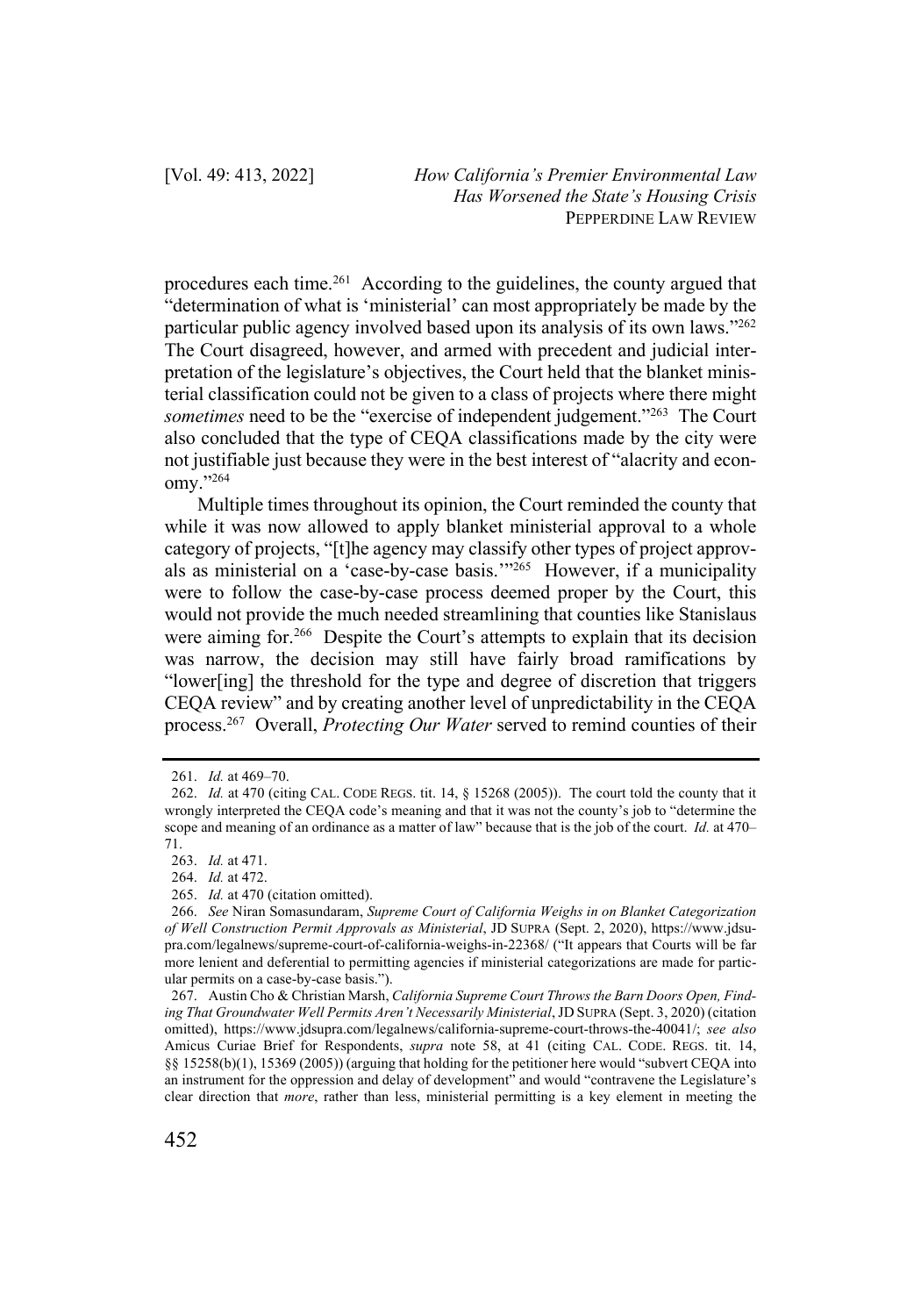judicially enforced inability to create broad CEQA reform on their own.<sup>268</sup> Instead, counties hoping for a more streamlined and efficient version of CEQA must continue to hope that the California legislature will take further action.269

Therefore, reviewing California's recent actions surrounding CEQA, it seems every step forward has been met with another step back.270 Whether it is new legislation such as Senate Bill 35, AB 73, Senate Bill 540, or proposed legislation that simply fails to see the light of day, it appears that no complete CEQA solution is readily available.<sup>271</sup> This lack of legislative solution, compounded with the California courts' restriction on how municipalities can create their own reforms, <sup>272</sup> suggests California should look externally to other states for effective reforms and also expand its idea of what kind of developments should benefit from these reforms.273

## IV. A BRIGHTER FUTURE FOR THE GOLDEN STATE

As stated earlier, while California was the first state to enact a little NEPA, it was not the only state to do so.<sup>274</sup> Nor is California the only state that struggles to strike the right balance between preserving the environment's future and enabling the development of requisite housing.275 Seeking the correct the balance, three states in particular—Massachusetts, Minnesota, and New York—reformed their environmental statutes in ways that can provide California with solutions to its own CEQA barriers.276 If California combines

<sup>[</sup>s]tate's housing crisis").

<sup>268.</sup> *See* 472 P.3d at 467.

<sup>269.</sup> *See supra* notes 263–66 and accompanying text.

<sup>270.</sup> *See infra* text accompanying notes 271–73.

<sup>271.</sup> *See supra* Sections III.A, III.B, III.C.

<sup>272.</sup> *See supra* Section III.D.

<sup>273.</sup> *See infra* Part IV.

<sup>274.</sup> *See supra* text accompanying note 54 (explaining that the states that have created their own "little NEPAs" are California, Connecticut, Georgia, Hawaii, Indiana, Maryland, Massachusetts, Minnesota, Montana, New Jersey, New York, North Carolina, South Dakota, Virginia, Washington, and Wisconsin).

<sup>275.</sup> *See infra* Section IV.A.

<sup>276.</sup> *See infra* Section IV.A. The three states analyzed below are Massachusetts, New York, and Minnesota. *See infra* Section IV.A. These states were selected for two reasons: according to recent reports, they are struggling with similar housing shortage issues to California, and these states have taken innovative steps to reform their environmental regulations relating to development. *See generally* THE HOUSING SUPPLY SHORTAGE, *supra* note 23 (providing details surrounding California's housing shortage compared to other states).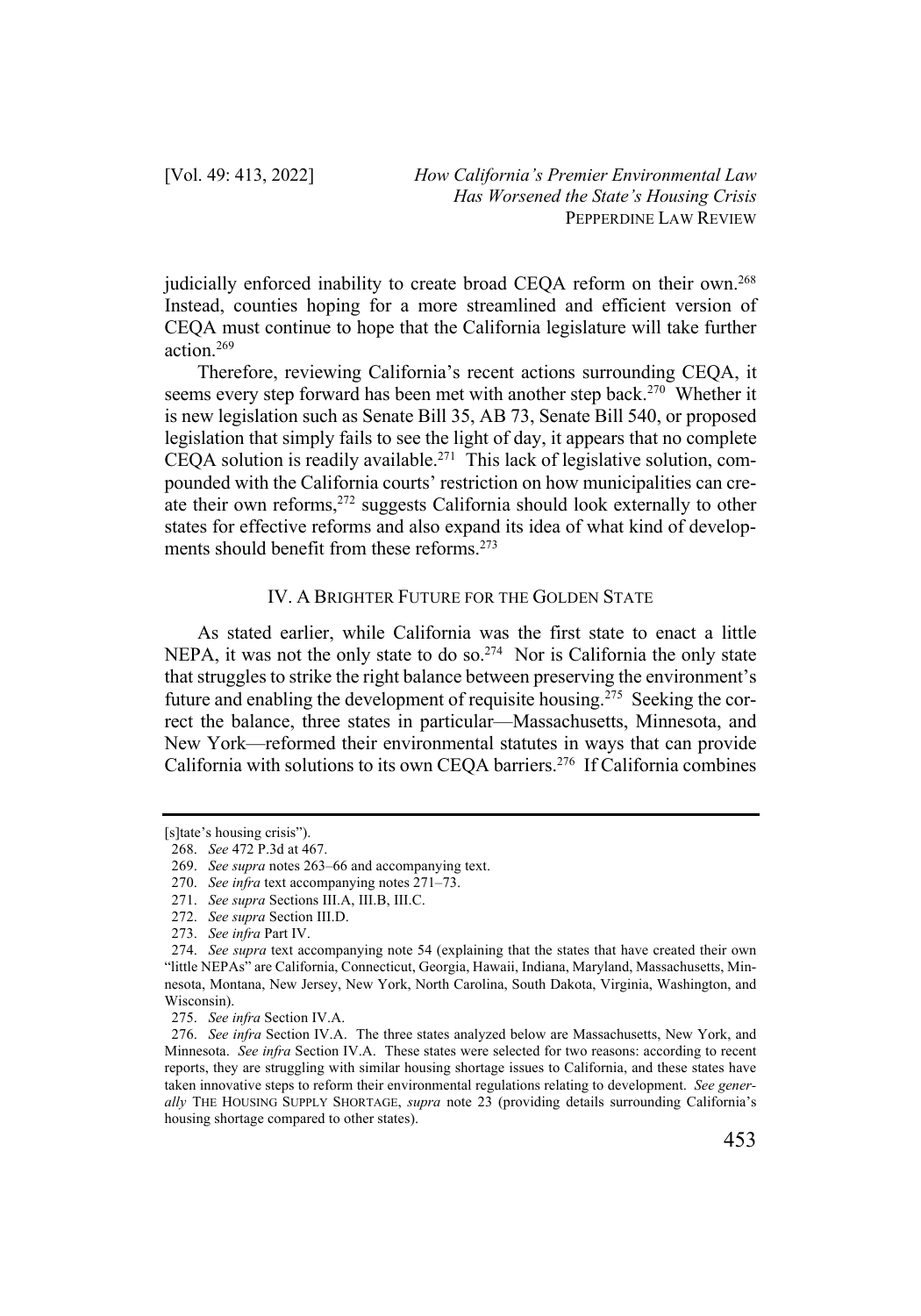these solutions with a final change involving a perspective shift on which type of developments are impacted by CEQA reform, then there could be a brighter future for CEQA after all.<sup>277</sup>

#### *A. Lessons from Other States*

1. Lessons from Massachusetts in Accelerating and Simplifying Approval. Sort of.

Prior to CEQA's enactment in 1972, Massachusetts already foresaw the impending issues coinciding with affordable housing and local municipality control over land use decisions.<sup>278</sup> Its response was to enact Massachusetts Chapter 40B, which served as the most popular "antisnob zoning" legislation.279 Similar to California's Senate Bill 35 utilization of RHNA, Chapter 40B established a legislative override for regions where there is not enough affordable housing units.<sup>280</sup> However, instead of establishing a tool like RHNA that first tries to project the amount of housing that each specific region will need in the future and then tries to incentivize regions to meet that projection, Chapter 40B takes a simpler, more practical approach.<sup>281</sup> Massachusetts instead uses a uniform measurement across all cities by requiring that at least  $10\%$  of each region's housing qualify as affordable.<sup>282</sup> For enforcement, the statute provides that if a low- or mid-income housing developer applies for permitting and the local agency denies the permit, then the developer can appeal to the state-controlled Housing Appeals Committee (HAC).<sup>283</sup> If the HAC finds that the region that denied the permit has not met the 10% threshold, then the state commission is empowered to grant the permit regardless.<sup>284</sup> Chapter 40B also aims to expedite the application approval process.<sup>285</sup>

<sup>277.</sup> *See infra* Sections IV.A, IV.B.

<sup>278.</sup> *See* Infranca, *supra* note 110, at 837–39; *see also supra* Section II.D.1 (discussing the issues that arise from granting local municipalities too much zoning control).

<sup>279.</sup> Infranca, *supra* note 110, at 839; *see* MASS. GEN. LAWS ANN. ch. 40B, § 2 (West 2018).

<sup>280.</sup> *See* MASS. GEN. LAWS ANN. ch. 40B, §§ 20–21 (West 2018).

<sup>281.</sup> *See supra* note 215 and accompanying text (discussing how RHNAs work).

<sup>282.</sup> *See* ch. 40B, §§ 20–21. To qualify as affordable housing, it must be affordable to "a household of one or more persons whose maximum income does not exceed 80% of the area median income." 760 MASS. CODE REGS. § 56.02 (2020).

<sup>283.</sup> *See* MASS. GEN. LAWS ANN. ch. 40B, § 22 (West 1998).

<sup>284.</sup> *See* ch. 40B, § 20.

<sup>285.</sup> *See infra* text accompanying note 286.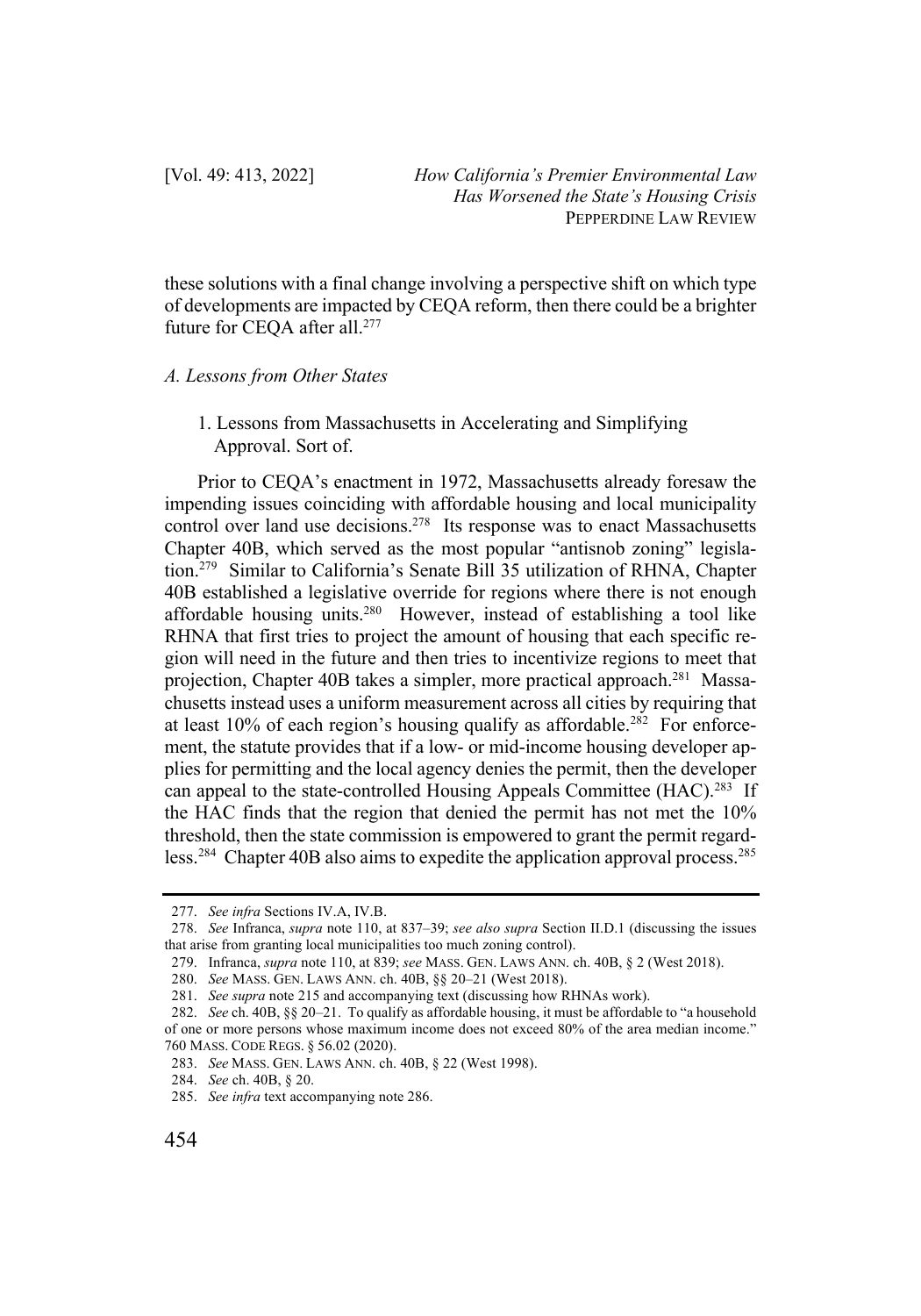Upon the initial permit application, the local board has thirty days to hold a hearing and then forty days after the hearing to issue a decision.<sup>286</sup> Regarding the comparative success of Chapter 40B, as of 2020, roughly 19% of Massachusetts cities fall within the  $10\%$  threshold of low income housing,  $287$  compared to California where only 3% of cities meet their predetermined RHNA goals.288

While Chapter 40B seems to have found legitimate solutions to get multifamily-housing-reticent regions to build housing on paper, recently scholars have debated whether CEQA or MEPA (the CEQA-analogous Massachusetts law) reforms are more effective.<sup>289</sup> Critics of CEQA fault its arduous process and complex solutions, like the RHNA, and argue that Chapter 40B offers a more streamlined program that simply bullies municipalities into building housing.<sup>290</sup> Meanwhile, critics of Chapter 40B have recently emerged, noting that the statute *still* leaves too much control in the hands of local zoning bodies, resulting in a process that remains too long and too ineffective to keep up with the pace of housing demands.<sup>291</sup> Apparently, under the current statute, local municipalities are still able to "block affordable housing construction quite easily."<sup>292</sup> These critics of Chapter 40B argue that Massachusetts should instead model its reform efforts after California and specifically point to

<sup>286.</sup> *See* ch. 40B, § 21.

<sup>287.</sup> *See Subsidized Housing Inventory (SHI)*, MASS.GOV, https://www.mass.gov/service-details/subsidized-housing-inventory-shi (last visited Nov. 6, 2021).

<sup>288.</sup> Jeff Collins, *California Needs More Housing, but 97% of Cities and Counties Are Failing To Issue Enough RHNA Permits*, ORANGE CNTY. REG. (Dec. 10, 2019, 6:37 PM), https://www.ocregister.com/2019/12/09/losing-the-rhna-battle-97-of-cities-counties-fail-to-meet-state-housing-goals/. It is possible that one reason why California struggles to meet its RHNA goals is because, as some cities say, the goals are simply "unrealistic and unachievable." Bradley Bermont, *Pasadena Reckons with 'Unachievable' RHNA Housing Goals After Appeal Rejection*, PASADENA STAR-NEWS (Jan. 23, 2021, 6:42 PM), https://www.pasadenastarnews.com/2021/01/20/pasadena-reckons-with-unachievablerhna-housing-goals-after-appeal-rejection/. In fact, when the most recent RHNA numbers were released at least fifty cities appealed the numbers, believing they were too high. *See id.*

<sup>289.</sup> *See infra* notes 290–93 and accompanying text.

<sup>290.</sup> *See generally* Carolina K. Reid, Carol Galante & Ashley F. Weinstein-Carnes, *Addressing California's Housing Shortage: Lessons from Massachusetts Chapter 40B*, 25 J. AFFORDABLE HOUS. & CMTY. DEV. 241 (2017) (arguing that California should model Massachusetts's Chapter 40B expedition process in order to increase the efficiency of its programs). What this back and forth tells us is that no state has yet to find the perfect concoction of reform. *See id.*

<sup>291.</sup> Forgione, *supra* note 108, at 216–17 (asserting that Massachusetts's "status quo policy of [new housing] incentivization" cannot resolve its current "housing crisis").

<sup>292.</sup> Forgione, *supra* note 108, at 211. It is important to note that even critics of Chapter 40B do not contend that any *current* formulation of CEQA and CEQA-related reforms are better than 40B but are instead pointing to *proposed* California legislation that has yet to be enacted. *See infra* text accompanying note 293.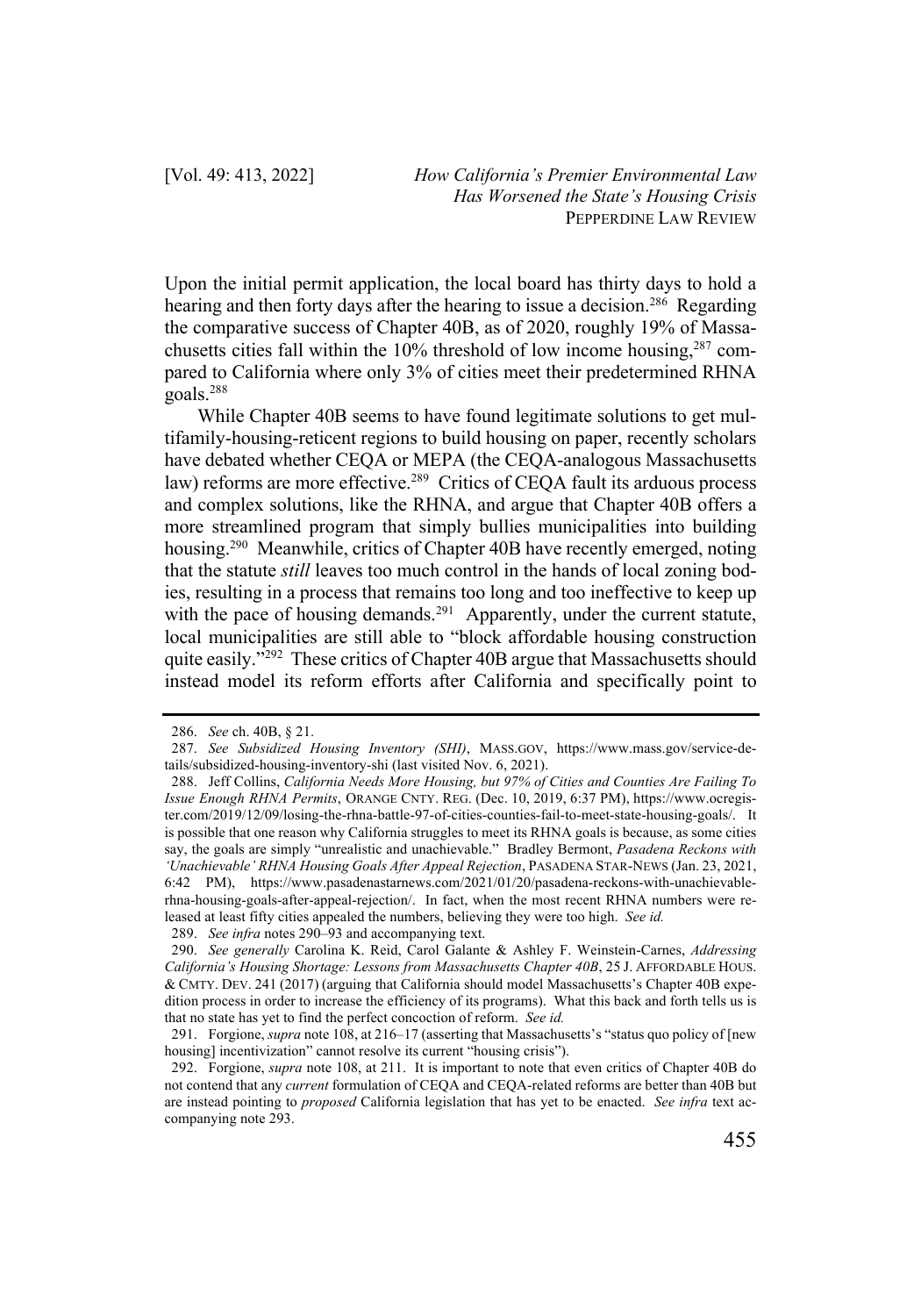Senate Bill 50 and Senate Bill 827—both recently failed California legislative bills.<sup>293</sup> Therefore, while Massachusetts provides a small piece of the puzzle as to what a more objective CEQA reform could look like, both Massachusetts and California face the same hurdle in pushing local municipalities to allow affordable housing: the voters.294

2. Lessons from Minnesota—Removing the Public Approval Hurdle

While California and Massachusetts struggle to figure out how to get over the hurdle of public approval, the capital of Minnesota, $295$  Minneapolis, has come up with a plain yet effective solution: remove the public approval hurdle altogether.296 In terms of state control over local zoning power, Minneapolis made perhaps the most progressive local zoning decision of any city in decades.297 In January of 2020, Minneapolis became the first city in the United States to enact a city-wide elimination of single-family zoning on parcels.<sup>298</sup> The ordinance established a new minimum allowance for residential zoning by mandating that the most restrictive residential zoning must still allow for three-family dwellings.299

In practice, this means that if a developer wants to build a duplex, or a

299. *See id.*

<sup>293.</sup> Forgione, *supra* note 108, at 212–14.

<sup>294.</sup> *See supra* Section III.A.1.

<sup>295.</sup> Two years after California established CEQA, Minnesota enacted its own "little NEPA," the Minnesota Environmental Policy Act (MEPA). *See* MINN. STAT. ANN. § 116D (1986). To pair with MEPA, Minnesota also created a separate act called the Minnesota Environmental Rights Act (MERA) that provides citizens with a right to claim against projects with adverse environmental impacts. *See*  MINN. STAT. ANN. § 116B (1986). Together, these two Acts mirror CEQA in most general regards. *See generally* Kevin Reuther, *MEPA at 36: Perspectives on Minnesota's Little NEPA*, 39 ENV'T L. REP. NEWS & ANALYSIS 10663, 10663–66 (2009) (providing a broad overview of MEPA and MERA and their subsequent amendments).

<sup>296.</sup> *See infra* notes 297–99 and accompanying text. It is worth noting that Minneapolis, similar to most large cities in California, is dealing with its own affordable housing crisis. *See* Steven P. Katkov & Jon Schoenwetter, *Minneapolis's Great Experiment*, 77 BENCH & BAR MINN. 21, 22 (2020).

<sup>297.</sup> *See* Katkov & Schoenwetter, *supra* note 296, at 22. This portion of the article specifically addresses how a *city* like Minneapolis has drastically altered its zoning law on its own. *Id.* Oregon was the first *state* to get rid of single-family zoning within cities of a certain population by creating a minimum zoning requirement for duplexes. *See* Christian Britschgi, *Oregon Becomes First State To Ditch Single-Family Zoning*, REASON (July 1, 2019, 12:20 PM), https://reason.com/2019/07/01/oregon-becomes-first-state-to-ditch-single-family-zoning/. However, such an effort was already tried in California and failed. *See supra* text accompanying notes 125–26.

<sup>298.</sup> *See* MINNEAPOLIS, MINN., ORDINANCE NO. 2019-048 (Nov. 16, 2019).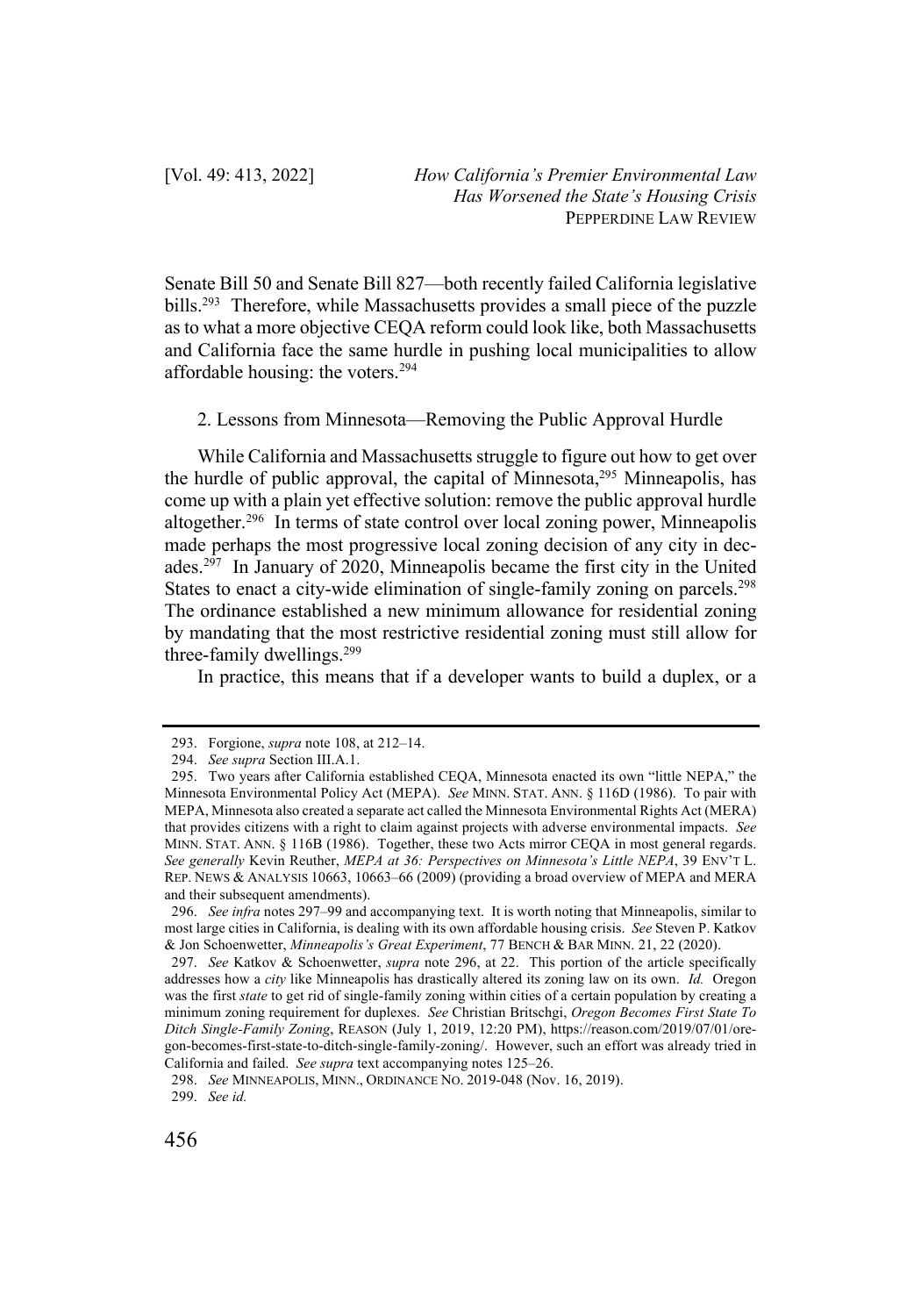triplex, where there was once a single-family home, opponents will now be unable to challenge the development by means of an environmental impact claim.300 This is because, under the new ordinance, the parcel where the single-family home sits is already zoned for a duplex or triplex.<sup>301</sup> Even though Minneapolis's new ordinance appears innovative in the seemingly archaic world of zoning laws, it is not quite as revolutionary as some might claim since a developer could still face adverse environmental claims for trying to build anything more than a three-unit development.<sup>302</sup> Even though the ordinance is not so drastic as to allow large multifamily structures to suddenly inundate single-family neighborhoods, Minneapolis deserves credit for being the first city to take this sort of step in the right direction.<sup>303</sup>

How was Minneapolis able to pass such a landmark legislation when so many other cities and states—California included—have failed?<sup>304</sup> As it turns out, the secret lies in a statutory exemption provided for comprehensive plans (including zoning changes) adopted by the city.305 Every ten years, cities in Minnesota "are required to review and amend their comprehensive plans," and the resulting plans are then "exempt from environmental review under MEPA."306 Minneapolis took advantage of this mandated planning requirement by identifying and removing developmental barriers that were

<sup>300.</sup> *See id.*

<sup>301.</sup> *See id.*

<sup>302.</sup> *See* Erick Trickey, *How Minneapolis Freed Itself from the Stranglehold of Single-Family Homes*, POLITICO MAG. (July 11, 2019), https://www.politico.com/magazine/story/2019/07/11/housing-crisis-single-family-homes-policy-227265. Even though they are catchy, news headlines stating that Minneapolis "Freed Itself from the Stranglehold of Single-Family Homes" perhaps exaggerate the ordinance's net impact. *See, e.g.*, *id.*; Richard D. Kahlenberg, *Minneapolis Saw that NIMBYism Has Victims*, ATLANTIC (Oct. 24, 2019), https://www.theatlantic.com/ideas/archive/2019/10/howminneapolis-defeated-nimbyism/600601/.

<sup>303.</sup> *See, e.g.*, Christian Britschgi, *Minnesota Is Latest State To Consider Ban on Single-Family Zoning*, REASON (Mar. 11, 2020, 10:15 AM), https://reason.com/2020/03/11/minnesota-is-lateststate-to-consider-ban-on-single-family-zoning/ (discussing Minnesota's recent consideration to turn Minneapolis's city-wide ordinance into a state-wide ordinance). Since Minneapolis passed its ordinance, many other states have pursued similar legislation. *Id.*; Haisten Willis, *As Cities Rethink Single-Family Zoning, Traditional Ideas of the American Dream are Challenged*, WASH. POST (June 27, 2019), https://www.washingtonpost.com/realestate/as-cities-rethink-single-family-zoning-traditionalideas-of-the-american-dream-are-challenged/2019/06/25/8312a512-4ca3-11e9-93d0-

<sup>64</sup>dbcf38ba41\_story.html (discussing how Minneapolis has inspired cities like Austin, Texas, and Berkeley, California, to consider getting rid of single-family zoning).

<sup>304.</sup> *See infra* Section IV.A.2.

<sup>305.</sup> MINN. R. 4410.4600 (2019).

<sup>306.</sup> State by Smart Growth Minneapolis v. City of Minneapolis, 941 N.W.2d 741, 745 (Minn. Ct. App. 2020) (citing MINN. STAT. ANN. § 473.864(2) (West 2006)), *rev'd on other grounds*, 954 N.W.2d 584 (Minn. 2021). These exemptions are judicially enforced. *See id.* at 746.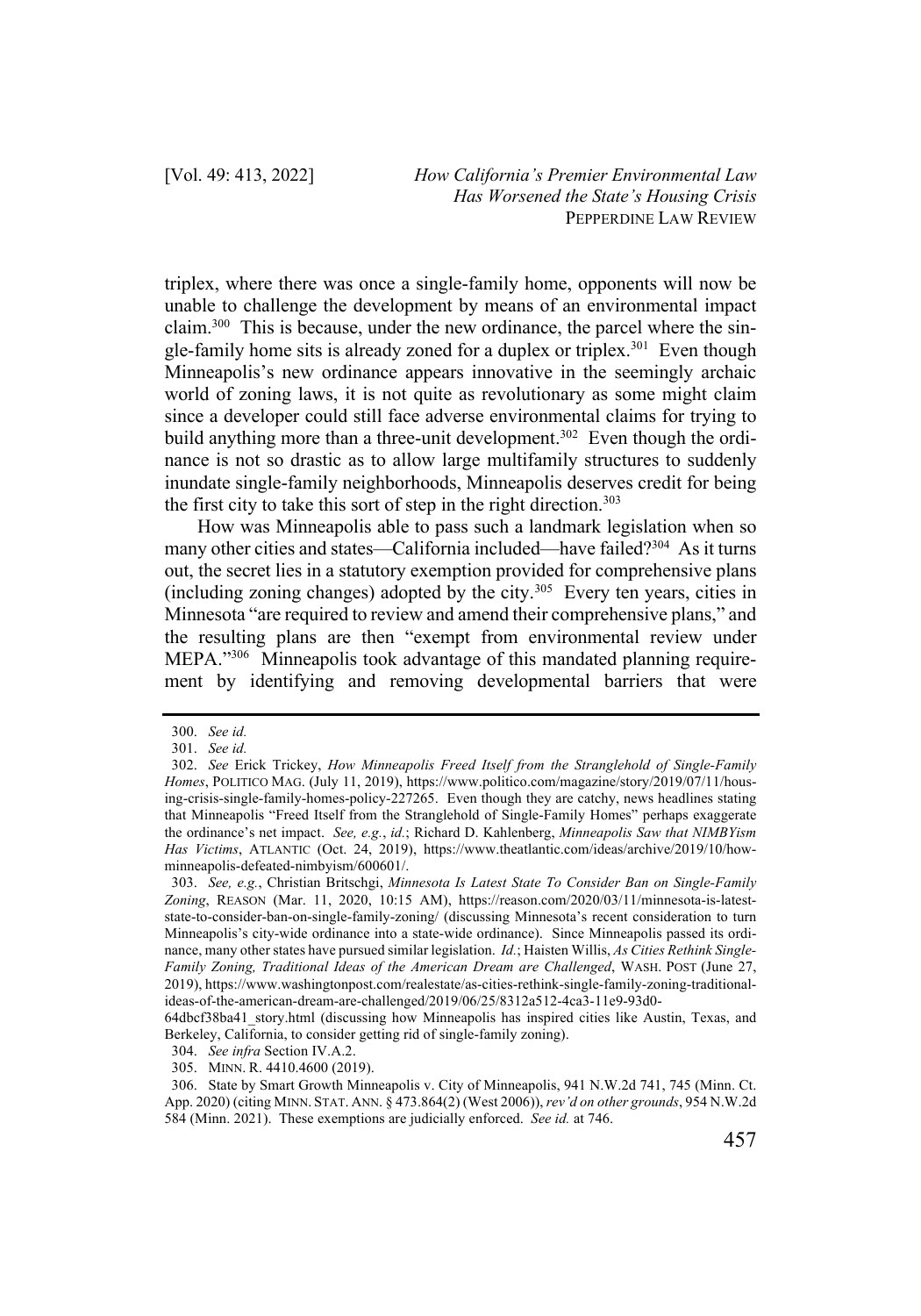preventing low- to mid-income housing developments.307 This resulted in Minneapolis 2040, a comprehensive plan eliminating single-family zoning and other barriers to density development such as minimum street parking requirements and minimum lot size.<sup>308</sup> Best of all, because of the exemption provided to comprehensive plans, NIMBYs have faced obstacles in their attempts to bring environmental causes of action against the plan.<sup>309</sup>

Unfortunately, the current state of California's laws prevents any city or county from being able to directly apply the same strategy as Minneapolis.<sup>310</sup> Primarily due to judicial interpretation, the loophole allowing Minneapolis to take such a radical zoning step is nonexistent in California.<sup>311</sup> Unlike MEPA, which statutorily exempts a municipality's ten-year comprehensive plan from environmental review, California's legislature has not created a similar exemption, and its judiciary has repeatedly held that no similar exemption applies.312 Indeed, the California Supreme Court has stated that "the enactment or amendment of a general plan is subject to environmental review under CEQA."313 Even though the CEQA statute includes no provision refusing such an exemption, the CEQA Guidelines do, and these guidelines are deeply rooted in numerous judicial opinions.<sup>314</sup> The justification for such precedent comes from the belief that general plans altering a region's zoning "have a potential for resulting in ultimate physical changes in the environment," and CEQA must be interpreted to "afford the fullest possible protection to the

<sup>307.</sup> *See* Sarah J. Adams-Schoen, *Dismantling Segregationist Land Use Controls*, 43 ZONING & PLAN. L. REP. 1, 11–13 (2020).

<sup>308.</sup> *See id.* at 11.

<sup>309.</sup> *But see* Smart Growth Minneapolis v. City of Minneapolis, 954 N.W.2d 584 (Minn. 2021) (finding that the plaintiff's challenge to a comprehensive plan could proceed under MERA).

<sup>310.</sup> *See infra* notes 312–15 and accompanying text.

<sup>311.</sup> *See infra* notes 312–14 and accompanying text.

<sup>312.</sup> *See infra* notes 314–15 and accompanying text.

<sup>313.</sup> Muzzy Ranch Co. v. Solano Cnty. Airport Land Use Comm'n, 160 P.3d 116, 124 (Cal. 2007) (citing Devita v. Cnty. of Napa, 889 P.2d 1019, 1039 (Cal. 1995); Black Prop. Owners Ass'n v. City of Berkeley, 28 Cal. Rptr. 2d 305, 312 (Dist. Ct. App. 1994); City of Santa Ana v. City of Garden Grove, 160 Cal. Rptr. 907, 913 (Dist. Ct. App. 1979)). In California, the "general plan" is the term used for what Minnesota calls the "comprehensive plan." *See Muzzy Ranch Co.*, 160 P.3d at 124 (describing the city's general plan).

<sup>314.</sup> *See Devita*, 889 P.2d at 1039; *see also* Sierra Club v. San Joaquin Loc. Agency Formation Co., 981 P.2d 543, 552 (Cal. 1999) ("It is, of course, a fundamental jurisprudential policy that prior applicable precedent usually must be followed even though the case, if considered anew, might be decided differently by the current justices.").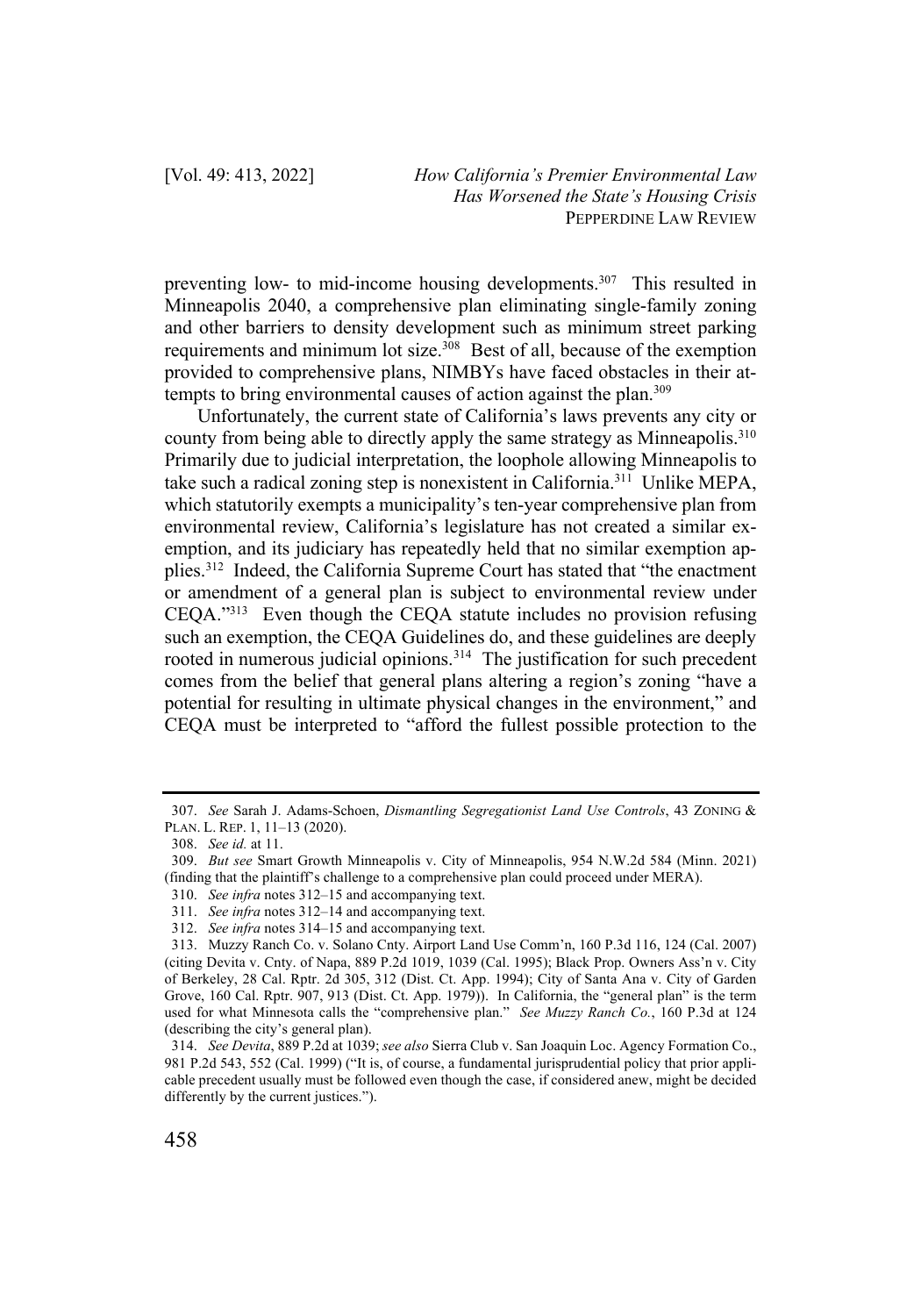environment."315

Thus, given the court's aforementioned interpretations and the California legislature's recent failures, if California wishes to allow any of its regions to follow in Minneapolis's footsteps, there is still one available alternative through the legislature.316 The state legislature could pass a bill mirroring Minnesota Statute Section 473.864(2) to provide a statutory exemption for certain types of locally adopted general plans.<sup>317</sup> This would free cities to follow Minneapolis's footsteps and get rid of single family zoning altogether.<sup>318</sup> Technically, this would just be a more subversive and expansive form of the duplex zoning bill that failed in 2020: Senate Bill 1120.<sup>319</sup> However, this indirect strategy of passing legislation to allow local municipalities to freely alter their general plan without the fear of CEQA complaints so that they could then pass a sweeping zoning change similar to Minneapolis could be just the type of creative strategy required for effective CEQA reform.<sup>320</sup>

3. Lessons from New York—Sometimes It Pays To Be a Follower.

New York did not adopt its CEQA equivalent until 1976, six years after CEQA's enaction.321 This delay meant New York had the privilege of learning from California's successes and missteps in its initial statutory enactments, which resulted in two stark differences between CEQA and New York's State Environmental Quality Review Act (SEQRA).<sup>322</sup> First, New York does not allow individuals to file anonymous SEQRA law suits.<sup>323</sup> It is

<sup>315.</sup> *City of Santa Ana*, 160 Cal. Rptr. at 910, 913.

<sup>316.</sup> *See infra* notes 317–20.

<sup>317.</sup> *See* Smart Growth Minneapolis v. City of Minneapolis, 954 N.W.2d 584, 591–92 (Minn. 2021) (explaining Minnesota's statutory exemption).

<sup>318.</sup> *See* MINN. ORDINANCE NO. 2019-048 (Nov. 16, 2019); *supra* note 317 and accompanying text.

<sup>319.</sup> *See supra* text accompanying notes 207–08.

<sup>320.</sup> *See supra* notes 207–08 and accompanying text (discussing the failures of Senate Bill 1120).

<sup>321.</sup> *See* Nicholas A. Robinson, *SEQRA's Siblings: Precedents from Little NEPA's in the Sister States*, 46 ALB. L. REV. 1155, 1160 (1982).

<sup>322.</sup> *See id.* ("When [SEQRA was enacted], . . . New York was able to benefit from the experiences of California and twelve other states with little NEPA[]s."); *infra* notes 323, 327 and accompanying text.

<sup>323.</sup> *Cf.* Hernandez, *supra* note 31, at 58–60 (discussing the problems that anonymity brings to CEQA suits). A brief comparison of the complaining parties listed in major CEQA cases and the names listed in major SEQRA cases reveals the facial impact of this anonymity. *Compare* Save the Plastic Bag Coal. v. City of Manhattan Beach, 254 P.3d 1005 (Cal. 2011), *and* Friends of the Eel River v. N. Coast R.R. Auth., 399 P.3d 37 (Cal. 2017), *and* Friends of Mammoth v. Bd. of Supervisors, 502 P.2d 1049 (Cal. 1972), *with* Bridon Realty Co. v. Town Bd. of Clarkson, 672 N.Y.S.2d 887 (App. Div.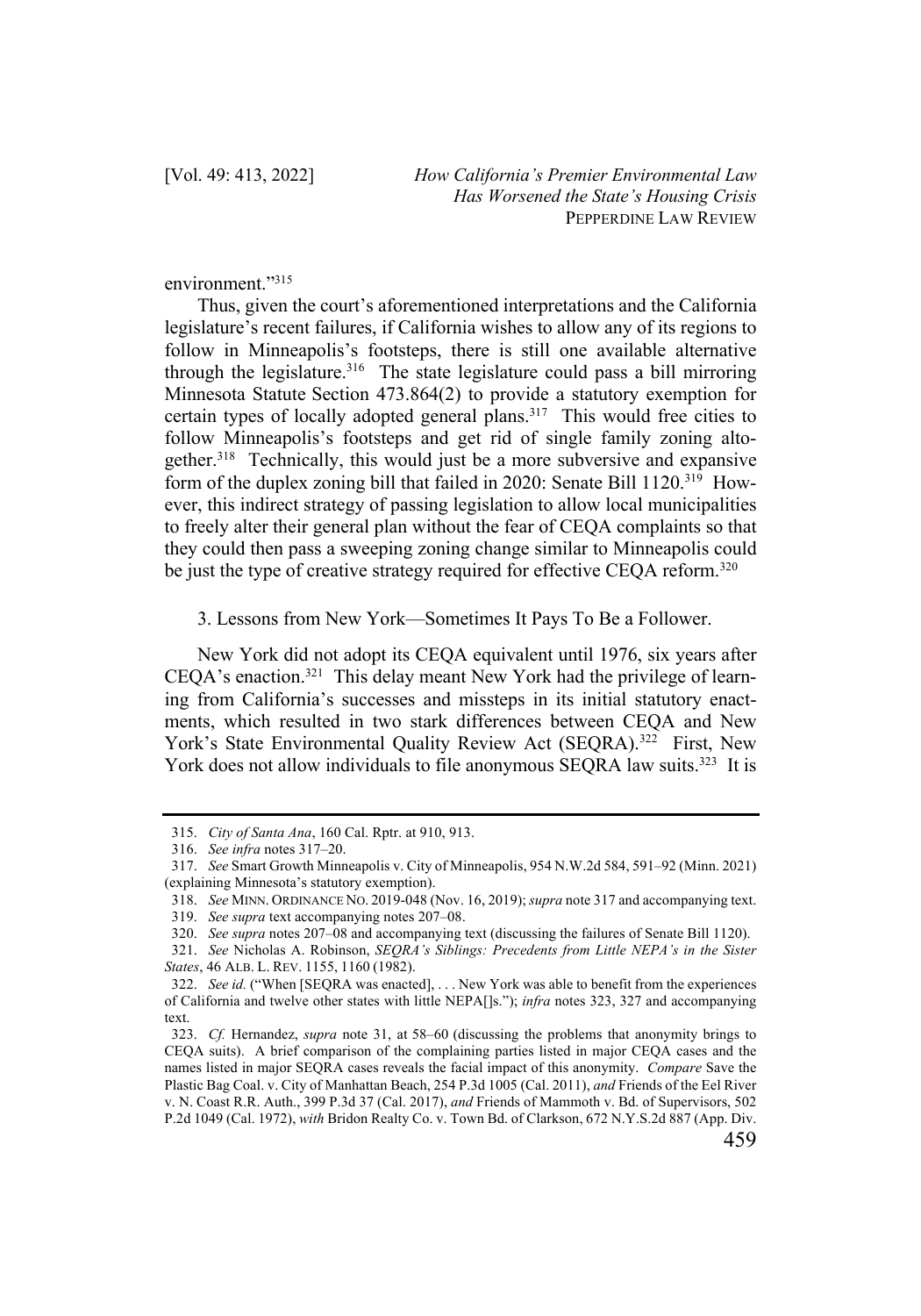possible that New York simply believed that SEQRA-filer anonymity was a redundant protection since SEQRA filers were already protected from any retaliatory lawsuits from angry developers through New York's anti-SLAPP statute.<sup>324</sup> Generally, states enact anti-SLAPP statutes in order to "discourage" claims against persons who exercise their 'right of petition under the [C]onstitution of the United States or of the Commonwealth.'"325 In practice, New York's anti-SLAPP statute has served as a strong protection for complainants because most retaliatory "suits of this sort have been dismissed."<sup>326</sup> Second, SEQRA carries stricter standing requirements than CEQA does.<sup>327</sup> To have standing under SEQRA, "the petitioner must make a showing that the action complained of will have a harmful effect on it or that it has suffered an injury in fact and that the interest asserted is arguably within the zone of interest protected by the SEQRA."328

Similar to New York, California also has a fairly broad sweeping anti-SLAPP statute that provides sufficient protection to CEQA claimants.<sup>329</sup> Therefore, if one of the primary justifications for CEQA's filer anonymity is to protect plaintiffs from developer retaliation suits, then legislators must recognize that the anonymity protection is redundant because such retaliation is already prevented by the state's anti-SLAPP protections.<sup>330</sup> Under the current anti-SLAPP statute, CEQA complainants are already "entitled to treble damages if improperly targeted by a [retaliatory] lawsuit."<sup>331</sup> Thus, California legislators can remove the shield of anonymity from CEQA suits without any legitimate fear of adversely impacting meritorious CEQA claimants.<sup>332</sup>

Regarding SEQRA's standing threshold, unlike New York, not only does

<sup>1998);</sup> Collier Realty LLC v. Bloomberg, 877 N.Y.S.2d 866 (2009), *and* Long Island Contractors' Ass'n v. Town of Riverhead, 793 N.Y.S.2d 494 (App. Div. 2005).

<sup>324.</sup> *See* Michael B. Gerrard, *Judicial Review Under SEQRA: A Statistical Study*, 65 ALB. L. REV. 365, 378 (2001) (citing N.Y. CIV. RIGHTS LAW § 76-a (McKinney 2001)).

<sup>325.</sup> 37 JOSEPH R. NOLAN & LAURIE J. SARTORIO, MASSACHUSETTS PRACTICE SERIES § 6.6 (3d ed. 2020).

<sup>326.</sup> *See* Gerrard, *supra* note 324.

<sup>327.</sup> *See infra* note 328 and accompanying text; *see also supra* notes 115–22 and accompanying text (discussing California's CEQA standing requirements in detail).

<sup>328.</sup> 1 ALEXA ASHWORTH ET AL., 24B CARMODY-WAIT 2D NEW YORK PRACTICE WITH FORMS § 145:1377 (2021).

<sup>329.</sup> *See* CAL. CIV. PROC. CODE § 425.16 (West 2015).

<sup>330.</sup> *Id.*

<sup>331.</sup> Hernandez, *supra* note 31, at 43.

<sup>332.</sup> *See supra* notes 329–31 and accompanying text.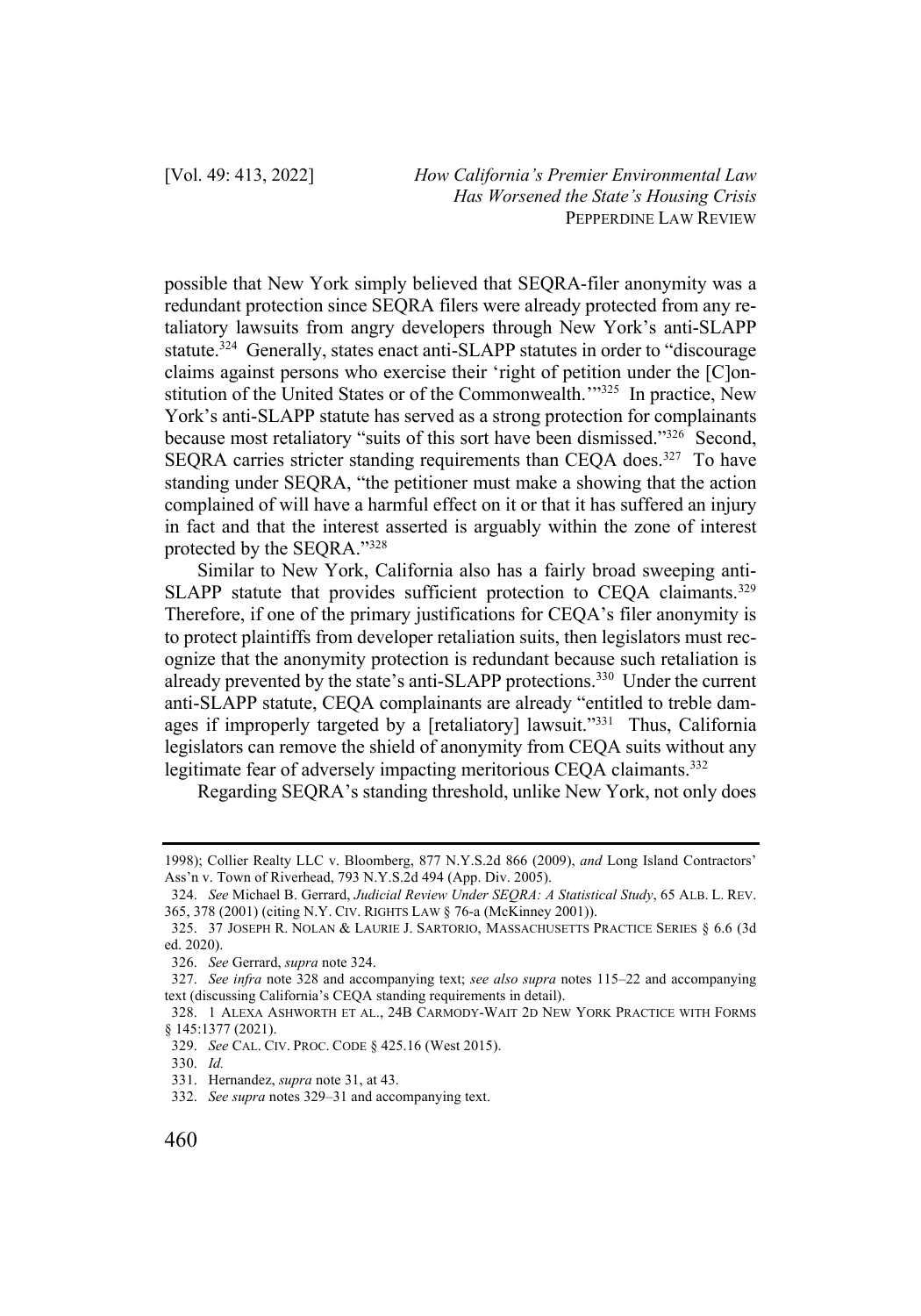CEQA's lower standing threshold make it easier for NIMBYs or economically interested parties to file frivolous CEQA suits,<sup>333</sup> but it also allows interested parties to file CEQA suits simply because they do not like the government's environmental action.334 These increased complaints prevent California from ever effectively streamlining the CEQA process because the courts' dockets are too preoccupied with cases brought by anonymous individuals with weak standing.<sup>335</sup>

So far, the California legislature has never expressed interest in amending CEQA's statute to raise the threshold for standing requirements.<sup>336</sup> However, state courts have left the door open to restrict public interest standing, and the courts may prove to be the best avenue through which to address CEQA's standing issues.<sup>337</sup> For example, this door to denying public interest standing claims was left open in *Save the Plastic Bag Coalition v. City of Manhattan Beach*, where the court indicated that the "public interest [standing] exception 'may be outweighed in a proper case by competing considerations of a more urgent nature."<sup>338</sup> Despite this precedent, few courts have chosen to use their authority to deny public interest standing to even the most self-interested petitioners.339 Instead, courts have only exercised the precedent from *Save the Plastic Bag Coalition* to expand and strengthen public interest standing and have not used the precedent to reject standing due to the weight of any competing considerations.<sup>340</sup> In practice, this means that for the state court to restrict public interest standing so it can more closely mirror the standing requirements of SEQRA, California courts must finally exercise a decade-old

<sup>333.</sup> *See generally* LATHAM & WATKINS LLP, CEQA CASE REPORT 1–145 (2018), https://www.lw.com/thoughtLeadership/ceqa-case-report-understanding-judicial-landscape-for-development (analyzing the fifty-seven CEQA cases brought before California courts in 2018).

<sup>334.</sup> *See, e.g.*, Save the Plastic Bag Coal. v. City of Manhattan Beach, 254 P.3d 1005, 1008 (Cal. 2011) (holding that plastic bag manufacturers did have public interest standing to challenge a city's plastic bag ban ordinance, even though such an action was intended as an environmental protection). 335. *See supra* notes 115–22 and accompanying text.

<sup>336.</sup> *See supra* notes 333–35 and accompanying text (explaining the possible benefits of raising the minimum threshold to bring a CEQA claim).

<sup>337.</sup> *See infra* note 338 and accompanying text.

<sup>338.</sup> 254 P.3d at 1013 (quoting Green v. Obledo, 624 P.2d 256, 267 (Cal. 1981)); *see also* Rialto Citizens for Responsible Growth v. City of Rialto, 146 Cal. Rptr. 3d 12, 24 (Dist. Ct. App. 2012) ("[N]o party may proceed with a mandamus petition 'as a matter of right' under the public interest exception." (quoting *Save the Plastic Bag Coal.*, 254 P.3d at 1013)).

<sup>339.</sup> *See* Diaz, *supra* note 117, at 630 (discussing courts' reluctance to deny petitioners' claims of public interest standing).

<sup>340.</sup> *See supra* note 338 and accompanying text; *see* Diaz, *supra* note 117, at 630.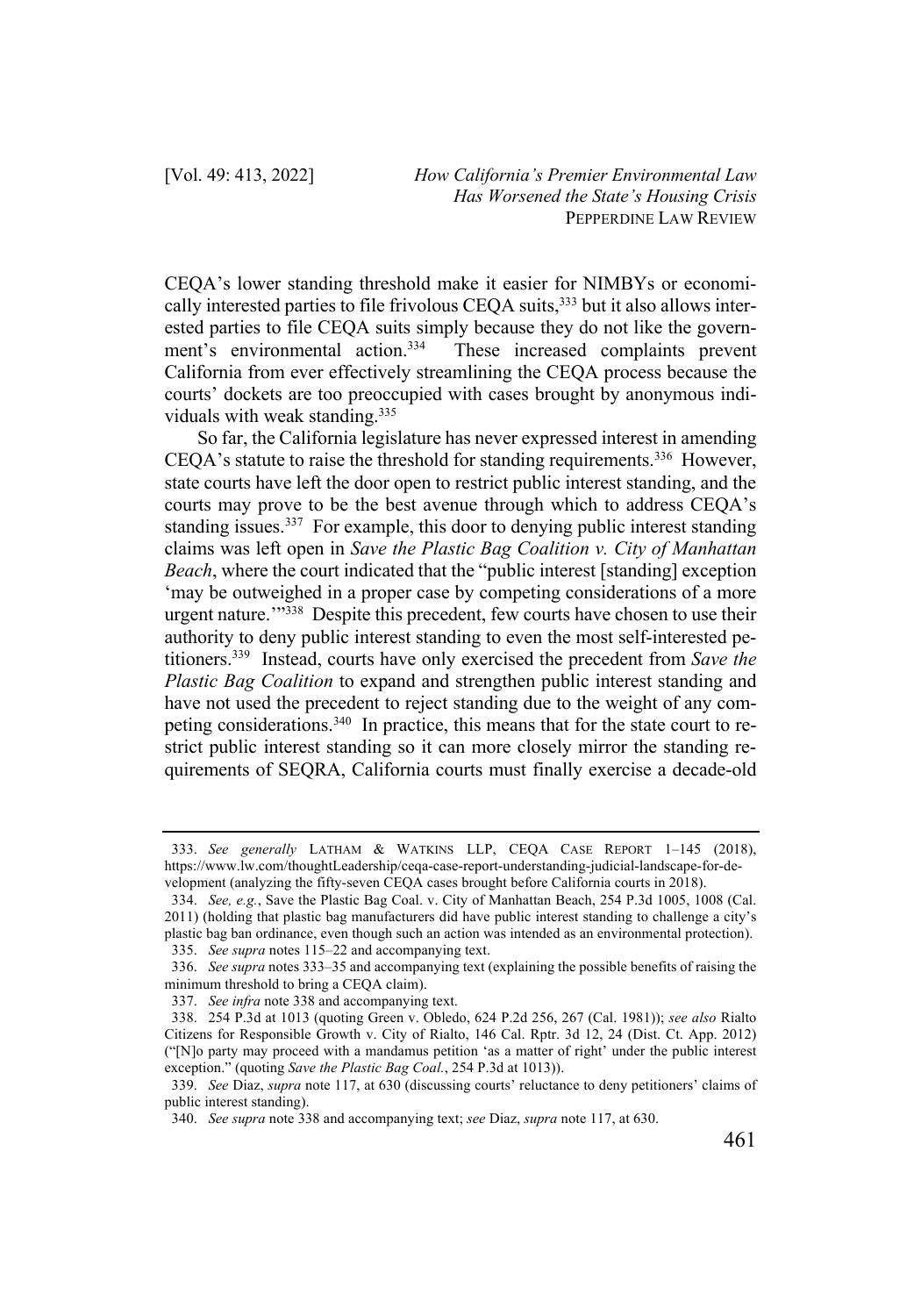exception to public interest standing.<sup>341</sup>

The final unique way in which New York navigates SEQRA compared to CEQA is that it empowers the state's largest city, New York City, to create its own codified process for SEQRA implementation called the City Environmental Quality Review (CEQR).<sup>342</sup> New York State explicitly allows for municipalities to create such agency procedures in order to clarify and streamline their region's SEQRA process, so long as these measures are "no less protective of environmental values, public participation, and agency and judicial review than the [mandated] procedures."343 CEQR allows New York to provide guidance and requirements that are necessary due to "the special circumstances of New York City."344 The main differences that CEQR provides from SEQRA are in "provid[ing] guidance on selection of a lead agency, add[ing] scoping requirements, and promot[ing] the use of the City's CEQR Technical Manual in conducting environmental reviews."<sup>345</sup>

In California, given that a majority of the CEQA cases are brought against projects in California's urban centers such as Los Angeles and San Francisco, California's legislature should consider implementing something similar to New York Environmental Conservation Law § 8-0113.<sup>346</sup> Similar to New York, California's urban centers each have their own city-specific challenges, and even though city-specific implementation plans for CEQA would not make it any harder or easier for NIMBYs to bring frivolous CEQA claims, they could provide cities with more streamlined procedures that work best for that city.347 After all, given the vast differences between some of California's largest and smallest cities, it is only appropriate that individual cities address CEQA claims in the manner best suited for them.348

<sup>341.</sup> *See supra* note 340 and accompanying text.

<sup>342.</sup> N.Y.C., N.Y., RULES tit. 62, § 5 (2021).

<sup>343.</sup> N.Y. ENV'T CONSERV. LAW § 8-0113 (McKinney 2014). According to the statute, any city in New York could create its own codified city-specific SEQRA implementation rules; however, New York City is the only city to have done so thus far. *See* RULES, tit. 62, § 5.

<sup>344.</sup> *CEQR FAQs–General*, NYC MAYOR'S OFF. ENV'T COORDINATION, https://www1.nyc.gov/site/oec/environmental-quality-review/ceqr-faqs-general.page (last visited Nov. 6, 2021).

<sup>345.</sup> *See id.*

<sup>346.</sup> *See* ENV'T CONSERV. § 8-0113; RULES, tit. 62, § 5.

<sup>347.</sup> *See* N.Y.C., N.Y., RULES tit. 62, § 5–01 (2021) (allowing New York City to create its own city-specific SEQRA procedures).

<sup>348.</sup> *See supra* notes 346–47 and accompanying text. California arguably has more densely populated cities than any state in the United States. *See* CDC, 500 LARGEST CITIES, BY STATE AND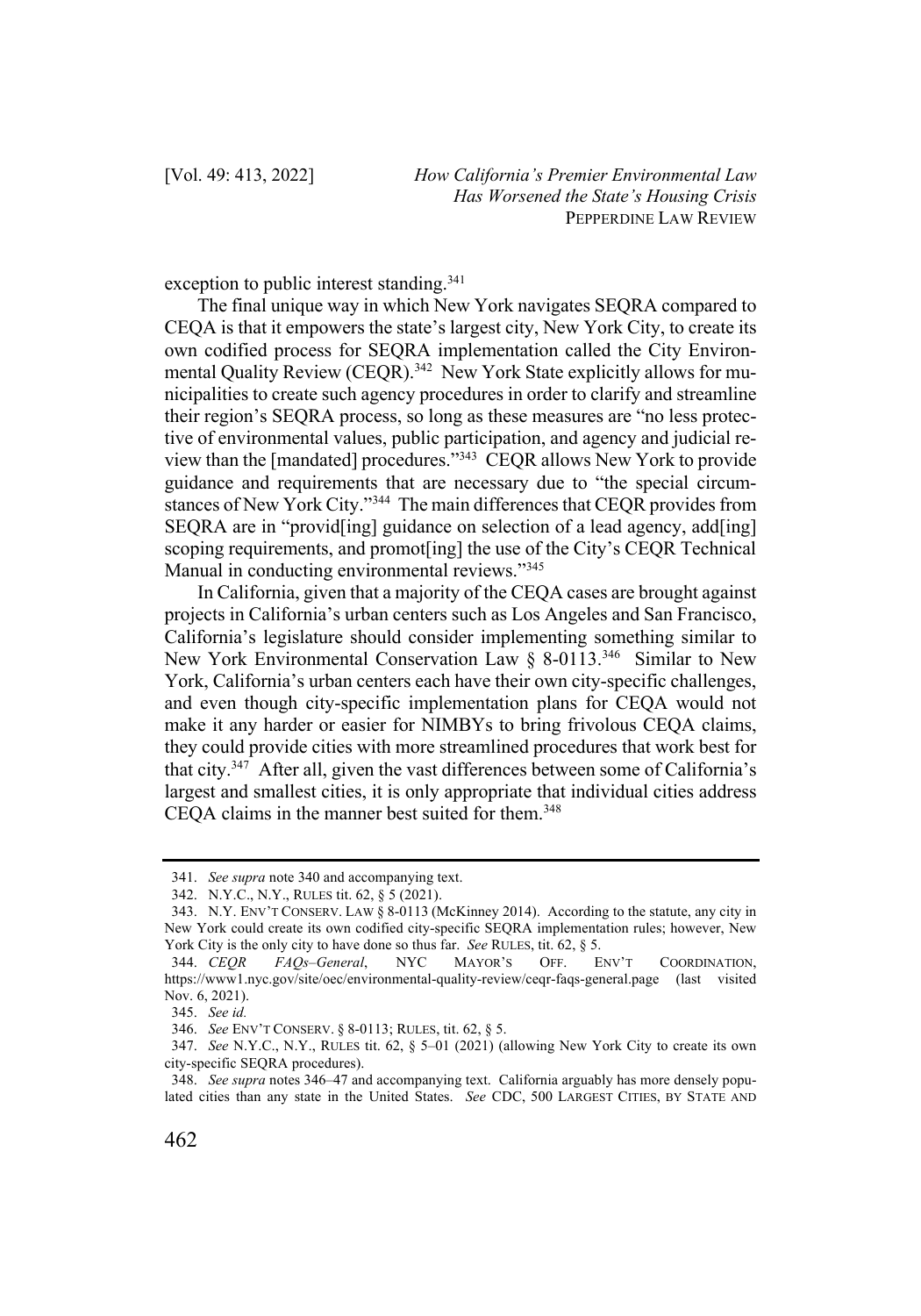Overall, no one state currently provides California with a "one size fits all" solution for CEQA reform; however, Massachusetts, Minnesota, and New York do provide a piece of the puzzle for CEQA reform.<sup>349</sup> Massachusetts, through its objective expedition process of Chapter 40B, provides a means for California to set clearer objective goals for housing and a means to expedite enforcement.350 Minnesota provides a creative strategy that, if adopted in California, could empower cities to rid themselves of single-family zoning.<sup>351</sup> And New York provides an example of what it could look like for California to get rid of anonymous CEQA suits and to allow cities to craft their own cityspecific CEQA rules.<sup>352</sup>

*B. A Change in Perspective.*

*"Preservation of our [e]nvironment is not a liberal or conservative challenge; it's common sense."* –President Ronald Reagan (former Governor of California)<sup>353</sup>

Considering California's struggle to find effective CEQA reform, perhaps a perspective shift is required.<sup>354</sup> Currently, most of the CEQA reform efforts focus almost solely on providing CEQA reform to low- to mid-income housing developments,<sup>355</sup> and only a few focus specifically on multifamily housing.356 However, shifting the focus from solely low- to mid-income housing could more quickly create a positive impact in California's housing

POPULATION 1–13 (2010), https://www.cdc.gov/places/about/500-cities-2016-2019/pdfs/500-citiesby-state.pdf. According to the 2010 United States Census, of the nation's 500 most populous cities, California alone is home to nearly one quarter of them. *See id.* at 1–4.

<sup>349.</sup> *See supra* Section IV.A.

<sup>350.</sup> See *supra* Section IV.A.1.

<sup>351.</sup> *See supra* Section IV.A.2.

<sup>352.</sup> *See supra* Section IV.A.3.

<sup>353.</sup> Ronald Reagan, President of the U.S., State of the Union Address (Jan. 25, 1984).

<sup>354.</sup> *See infra* note 357 and accompanying text (describing the necessary perspective shift).

<sup>355.</sup> *See, e.g.*, A.B. 2345, 2019–2020 Gen. Sess. (Cal. 2020) (expanding California's density bonus provisions); S.B. 35, 2017–2018 Gen. Sess. (Cal. 2017) (stating that communities that fail to approve sufficient housing for the poor automatically forfeit the privilege to deny qualifying infill projects until they rectify such a deficit); A.B. 73, 2017–2018 Gen. Sess. (Cal. 2017) (creating incentivized program for housing and more concerned with preserving affordable housing than creating more housing).

<sup>356.</sup> *See, e.g.*, A.B. 725, 2019–2020 Gen. Sess. (Cal. 2020) (providing large unzoning opportunities for middle-income apartments); S.B. 1085, 2019–2020 Gen. Sess. (Cal. 2020) (expanding Density Bonus Law to include qualifying moderate-income rental projects and student housing projects).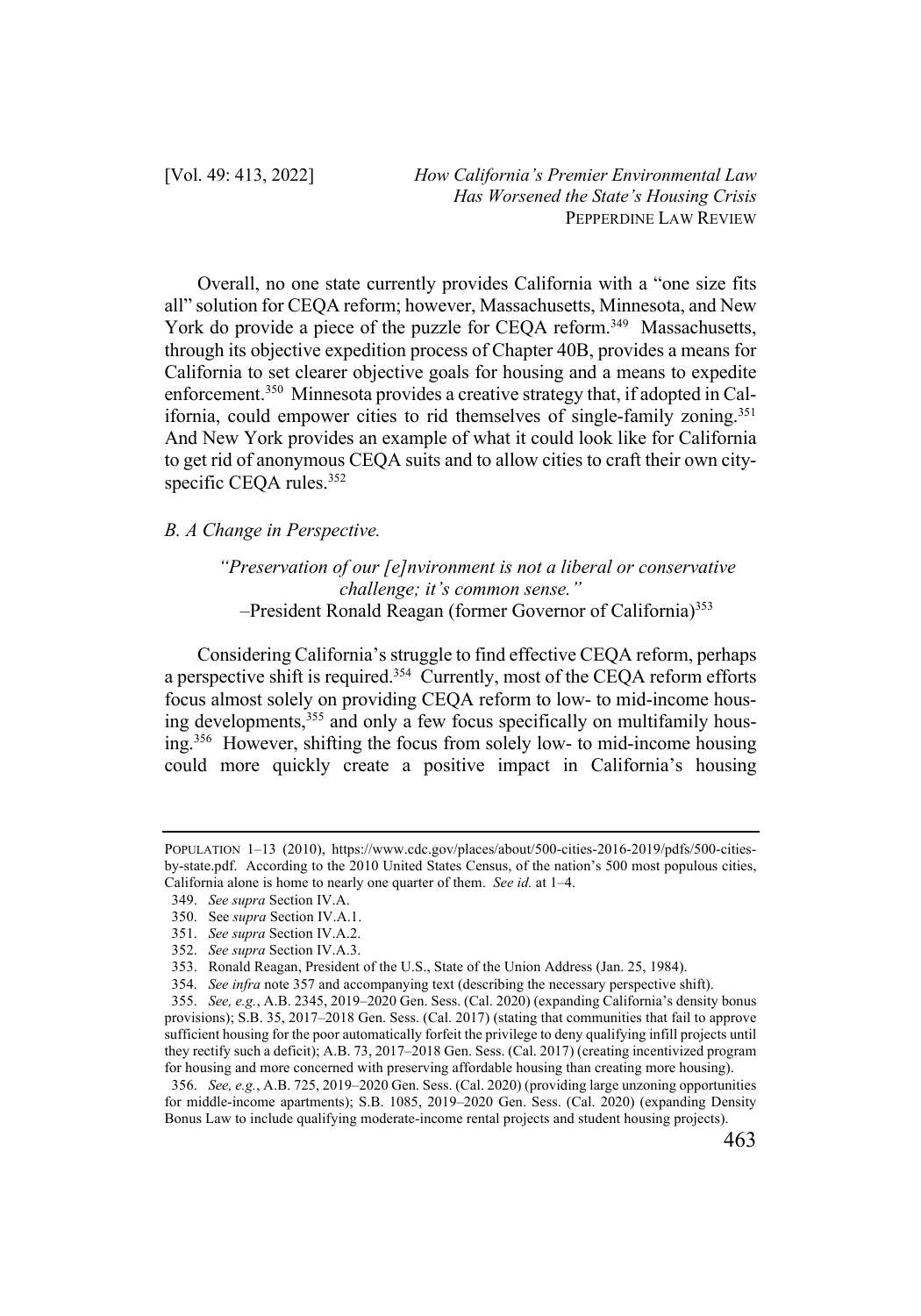shortage.<sup>357</sup> This indirect approach to increasing stock for affordable housing could be much more appealing for developers and NIMBYs alike.<sup>358</sup> Thus far, no CEQA-specific reform efforts have applied in a blanket manner to all forms of multifamily housing, but sufficient economic research shows that the old maxim is indeed true that all housing is good housing.359

This radical perspective shift might seem bold; however, it is supported by multiple recent economic studies measuring the effect that an increase in housing stock has on nearby existing housing.<sup>360</sup> First, in 2016, a report from the White House showed that "[h]ousing regulation that allows [for] supply to respond elastically to demand helps cities protect homeowners and home values."<sup>361</sup> Thus, building more units of any kind should theoretically drive down the price of all housing units in the aggregate.<sup>362</sup> A second report shows that regardless of whether the new housing is high or low end, "for every 10% increase in the housing stock within a 500-foot buffer, residential rents decrease by 1%."363 The report further showed that the rent reduction does not occur until after the new housing is fully completed and move-in ready.364 Third, a 2019 study showed that generally, "new buildings decrease nearby rents by 4.9 percent" for buildings that are within a 250-meter radius of the new development.<sup>365</sup> Given that the rent prices are shown to drop in the buildings surrounding the new development, it makes sense that the study also showed that new buildings "increase in-migration from low-income areas" into the newly developed area.<sup>366</sup> Together, these studies show that, in the

<sup>357.</sup> *See infra* notes 361–68 and accompanying text.

<sup>358.</sup> *See infra* notes 369–72 and accompanying text.

<sup>359</sup>*. See infra* notes 361, 363–65 and accompanying text.

<sup>360.</sup> *See infra* notes 361–65 and accompanying text.

<sup>361.</sup> WHITE HOUSE, *supra* note 145, at 3.

<sup>362.</sup> *See id.*

<sup>363.</sup> XIAODI LI, DO NEW HOUSING UNITS IN YOUR BACKYARD RAISE YOUR RENTS? 2 (2019), https://blocksandlots.com/wp-content/uploads/2020/02/Do-New-Housing-Units-in-Your-Backyard-

Raise-Your-Rents-Xiaodi-Li.pdf. This same study also found that "[r]esidential property sales prices . . . decrease when new high-rises within 500 feet are completed." *Id.*

<sup>364.</sup> *Id.* (stating that "rent reduction is caused by the completion of new high-rises, rather than [by] their approval").

<sup>365.</sup> Brian J. Asquith, Evan Mast & Davin Reed, *Supply Shock Versus Demand Shock: The Local Effects of New Housing in Low-Income Areas* 16 (W.E. Upjohn Inst. for Emp. Rsch., Working Paper No. 19-316, 2019), https://research.upjohn.org/cgi/viewcontent.cgi?article=1334&context=up\_workingpapers.

<sup>366.</sup> *Id.* at 1. Considering that NIMBYs often complain that new developments will increase congestion and bring outsiders into their community, this study did affirm that *new* development often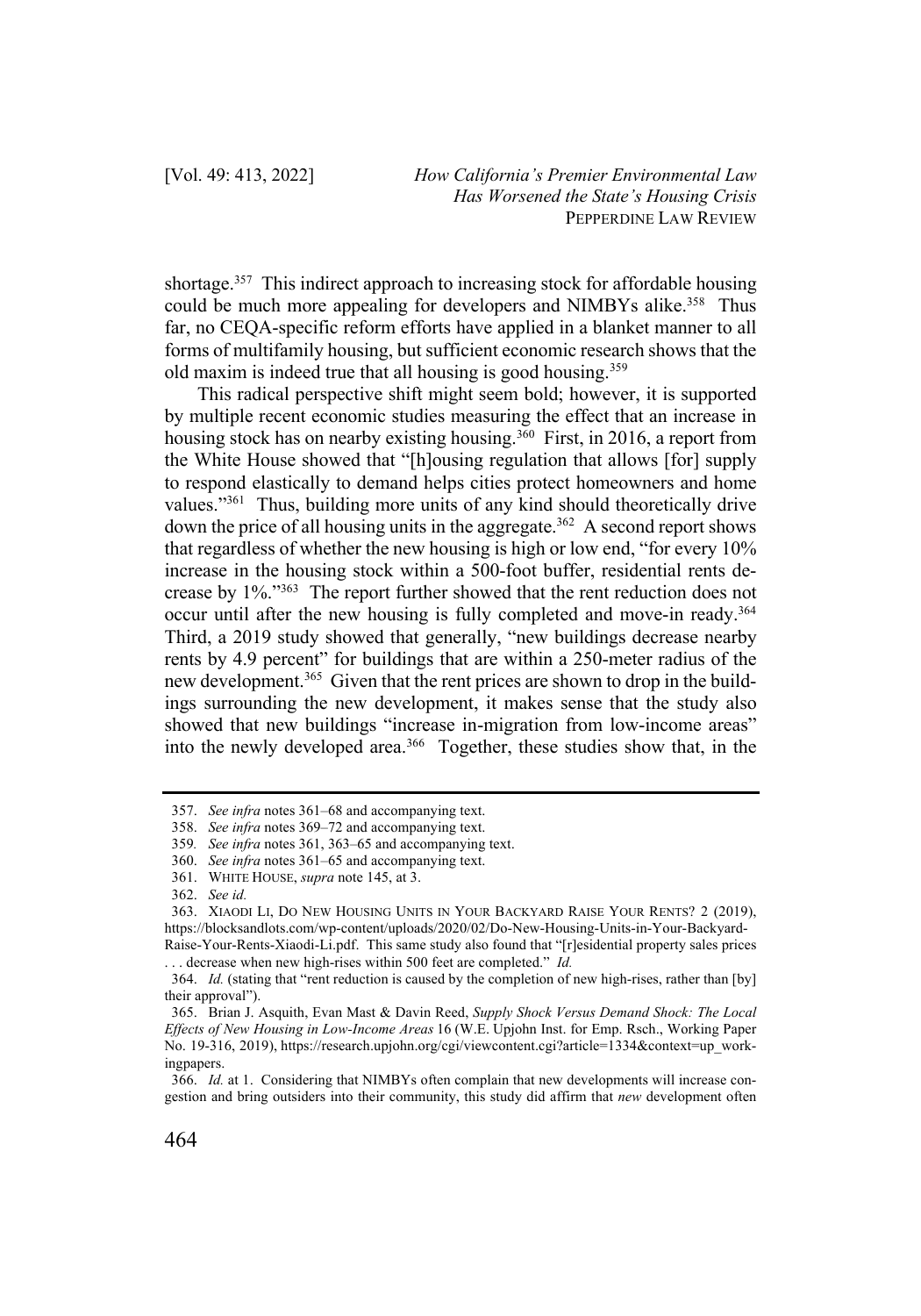short-term, the addition of high-end housing is likely to drive down the rents in nearby apartments, whether they are high or low end.<sup>367</sup> Furthermore, "[o]ver the long[] run, increases in supply at the medium or higher end of the market should also increase supply in lower priced markets as older units that are now less valuable work their way down to lower priced sub-markets."368

It seems clear that streamlining CEQA approval for all forms of multifamily housing makes sense on paper, but it is also worth noting that this strategy would likely be easier to pass into legislation than some of the other recently failed reform efforts.<sup>369</sup> One reason this strategy is practical is because higher end housing is much more attractive to real estate developers given its higher profit margins.<sup>370</sup> These increased margins mean that even if legislators find themselves unable to pass a CEQA exemption without including a prevailing wage requirement, this is less likely to have a negative impact.<sup>371</sup> Another reason this strategy deserves optimism is because its bill passage is less likely to face NIMBY opposition than a bill specifically looking to increase low- to mid-income housing.372

Lastly, through the recent passage of the Housing Crisis Act of 2019, California legislators have shown that perhaps this perspective shift has already gained momentum; it is just not broad enough yet in its reach. $373$  The Act recently amended existing legislation to prevent local governments from creating additional ordinances, policies, or standards that would delay a housing development project that *already* has preliminary approval.<sup>374</sup> It also

means *new* people. *See* discussion *supra* Section II.D.3.

<sup>367.</sup> *See supra* text accompanying notes 361–66. There is a group that opposes the aforementioned form of thinking, commonly referred to as "supply skeptics," who argue that if you build more there will just be more outsiders who then move into your area. *See* BEEN ET AL., *supra* note 110, at 6.

<sup>368.</sup> BEEN ET AL., *supra* note 110, at 6.

<sup>369.</sup> *See infra* notes 370–72 and accompanying text.

<sup>370.</sup> *See The Cost of Affordable Housing*, *supra* note 136 (discussing a developer's profit margins for building new multifamily housing).

<sup>371.</sup> *See supra* notes 232–35 and accompanying text (discussing the impact that mandated prevailing wages have on a development's profit margins).

<sup>372.</sup> *See* discussion *supra* Section II.D.3. NIMBY opposition could arise from homeowners and landlords concerned that the overall value of their property might decrease. *See* LI, *supra* note 363, at 30 (discussing how, after the completion of a multifamily structure, "[t]he sales prices gradually decline right after nearby").

<sup>373.</sup> *See* CAL. GOV'T CODE § 65589.5 (West 2020).

<sup>374.</sup> *See* GOV'T § 65589.5(o)(1)–(2); *see* 7 KARL E. GEIER & SEAN R. MARCINIAK, MILLER & STARR CALIFORNIA REAL ESTATE § 21.13 (4th ed. 2021) (providing a more in-depth discussion of the recent changes to Section 65905.5). The reason that the Housing Crisis Act of 2019 is not included in Part III.A's discussion on the current state of the law is because the Act explicitly does not apply to CEQA. *See infra* text accompanying notes 379–81.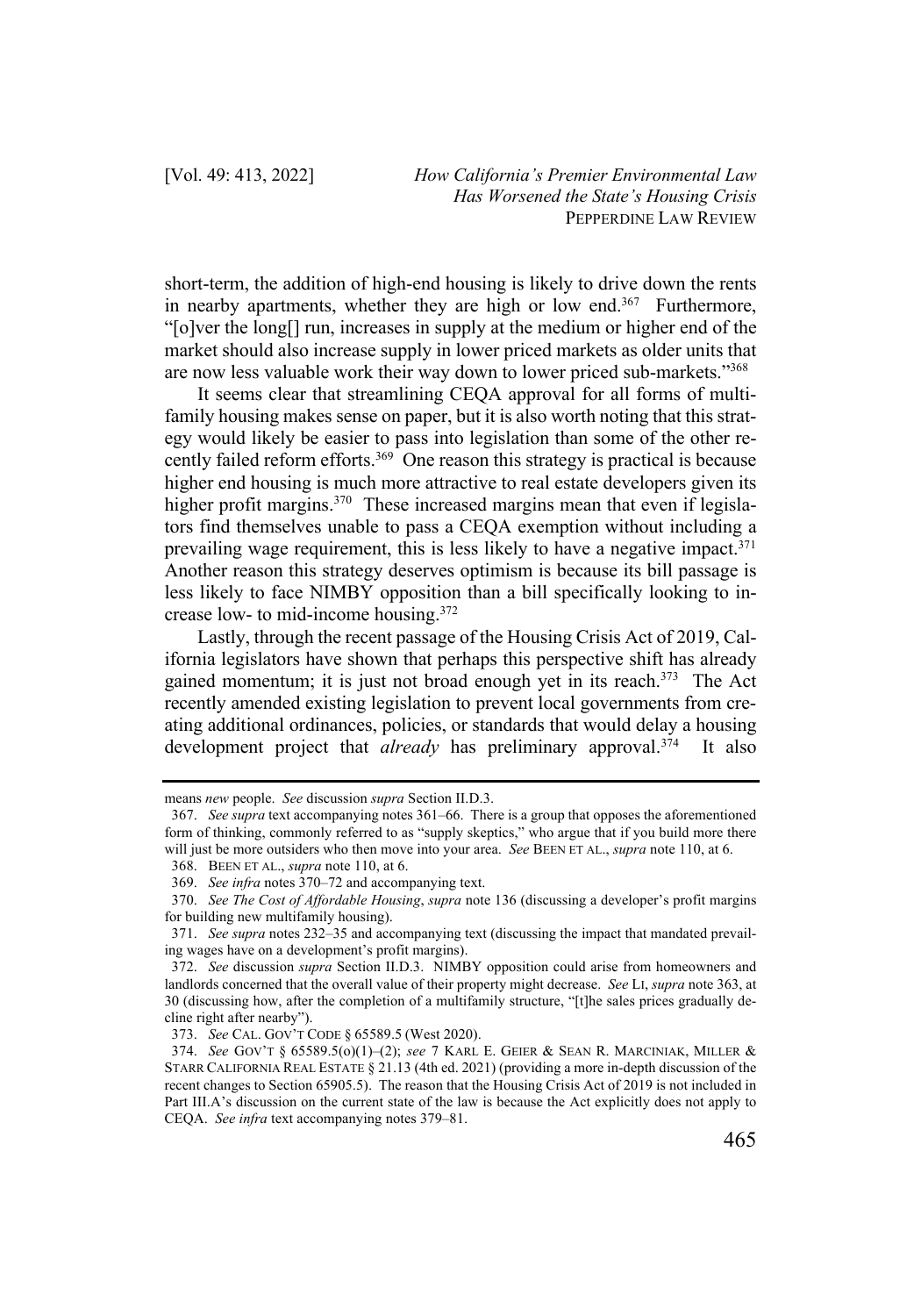expedited the public agency approval process by limiting the number of public hearings that could be held relating to a development project to five.<sup>375</sup> While such restrictions were previously in place for large affordable multifamily projects, the 2019 amendments expanded the statute's reach to *all* "housing development project[s]."376 Likely part of the reason why legislators expanded the impact of the statute was because, as stated in the bill itself: "California has a housing supply and affordability crisis of historic proportions" and requires "statutes intended to significantly increase the approval, development, and affordability of housing for *all income levels*."377

Unfortunately, the protections provided by The Housing Crisis Act of 2019 explicitly do not apply to  $CEQA$ .<sup>378</sup> The statute states that its provisions do not lessen the burdens imposed by CEQA.<sup>379</sup> The Act only seems to prevent *municipalities* from creating new roadblocks for housing that have preliminary approval and does not restrict a citizen's ability to bring a CEQA claim based on potential environmental impacts—frivolous or not.380 But the Housing Crisis Act shows that the state legislators do see the need to remove developmental hurdles for *all* forms of housing and are taking active steps to do so; however, the act fails thus far to address a major developmental roadblock: CEQA.381 Given the economic and legislative feasibility of increasing *all* levels of housing stock in California, subsequent CEQA reforms must apply to all forms of housing similar to the Housing Crisis Act.382

<sup>375.</sup> *See* CAL. GOV'T CODE § 65905.5(a) (West 2020) ("[I]f a proposed housing development project complies with the applicable, objective general plan and zoning standards in effect at the time an application is deemed complete, after the application is deemed complete, a city, county, or city and county shall not conduct more than five hearings pursuant to Section 65905, or any other law, ordinance, or regulation requiring a public hearing in connection with the approval of that housing development project.").

<sup>376.</sup> GOV'T § 65589.5(h)(2)(A)–(C).

<sup>377.</sup> GOV'T § 65589.5(a)(2) (emphasis added).

<sup>378.</sup> *See infra* note 380 and accompanying text.

<sup>379.</sup> GOV'T § 65589.5(e); *see* Schellinger Bros. v. City of Sebastapol, 102 Cal. Rptr. 3d 394, 396, 405 (Dist. Ct. App. 2009) (stating that Government Code Section 65589.5 "cannot be used to halt the decision-making process specified by CEQA that is still on-going" since "there is no indication the [l]egislature meant to modify or accelerate CEQA's procedures").

<sup>380.</sup> *See* GOV'T § 65589.5(e); GOV'T § 65589.5(o).

<sup>381.</sup> *See supra* text accompanying notes 377–79.

<sup>382.</sup> *See supra* Section IV.B.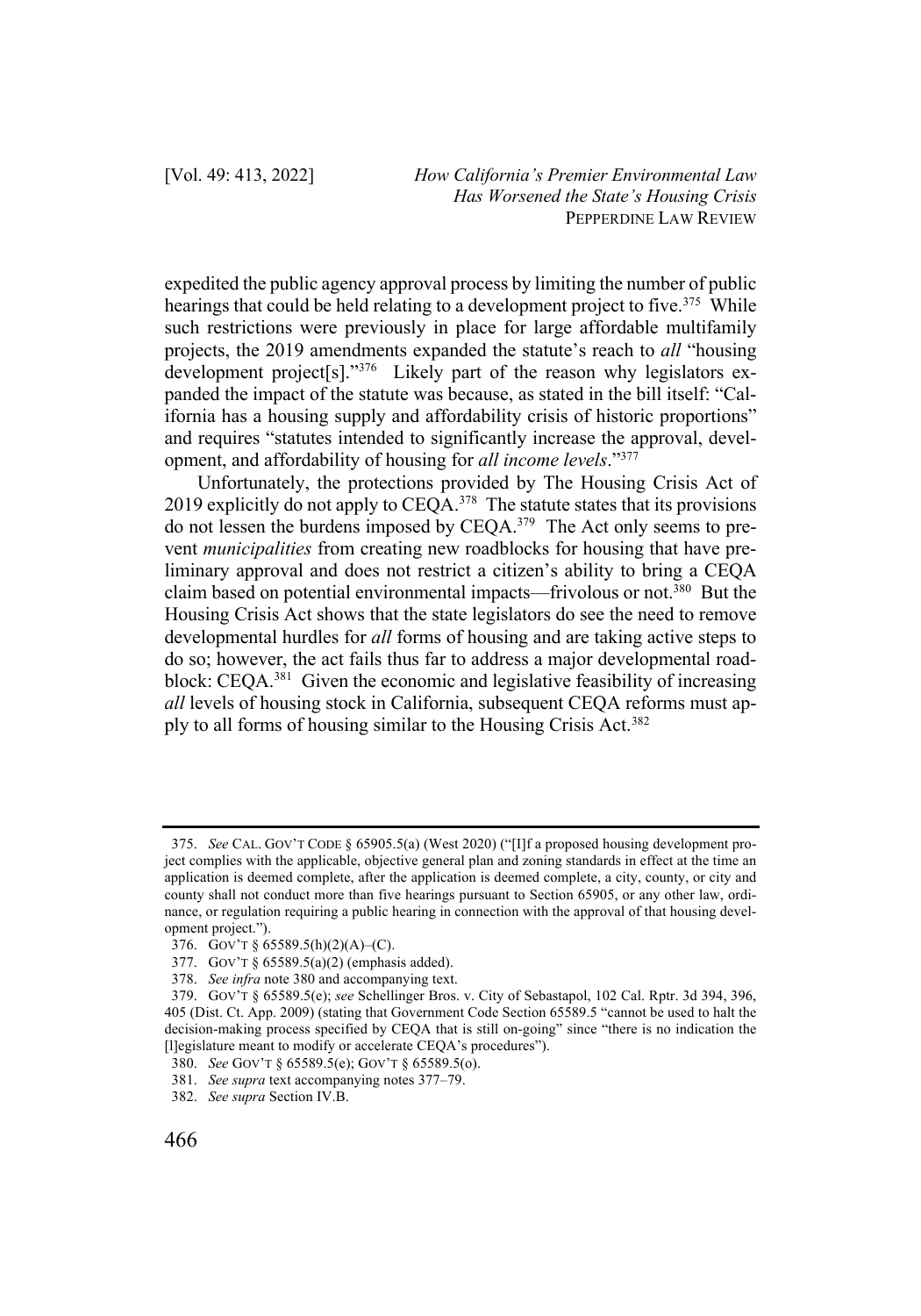#### V. CONCLUSION

When California enacted CEQA over fifty years ago, the law was the first of its kind, and California was a pioneer on the environmental preservation stage.<sup>383</sup> At its inception, CEQA was undoubtably altruistic: seeking to empower citizens to partake in policing and ensuring the state's environmental quality for future generations.<sup>384</sup> Unfortunately, CEQA has not aged well, as the wrong people have discovered the right ways to make CEQA serve their own interests—interests that demote the environment to a secondary concern.385 These suspect uses of CEQA have only exacerbated California's housing crisis and served as a subversive tool to keep minorities out of wealthy, affluent neighborhoods.<sup>386</sup>

Even in its current state, however, CEQA is not a lost cause.<sup>387</sup> With the correct legislative and judicial reforms, CEQA can actually work alongside efforts to increase California's housing stock and get back to one of its original purposes: "providing a decent home and satisfying living environment for every Californian."388 First, California's current means of telling cities how much housing they must build—the Regional Housing Needs Allocation tool—is complex and results in what many cities consider unrealistic goals.<sup>389</sup> By looking at Massachusetts's successes with Chapter 40B, California should implement a more objective form of measurement and a streamlined form of enforcement like the Housing Appeals Commission.<sup>390</sup> Second, California should pass legislation that exempts a city's general plan amendments from CEQA review, which would then allow cities to amend their general plans and end single-family zoning as Minnesota has done.<sup>391</sup> Third, similar to New York, California should not allow anonymous CEQA lawsuits and should instead rely on its anti-SLAPP laws to protects CEQA filers.<sup>392</sup> Also similar to

<sup>383.</sup> *See supra* notes 54–58 and accompanying text.

<sup>384.</sup> *See supra* text accompanying notes 54–60.

<sup>385.</sup> *See* discussion *supra* Section II.D.

<sup>386.</sup> *See supra* text accompanying notes 26–29 (discussing how some CEQA suits can slow the development of housing); *supra* notes 144–49 and accompanying text (discussing the subversive racially motivated CEQA uses).

<sup>387.</sup> *See infra* text accompanying notes 388–96.

<sup>388.</sup> CAL. PUB. RES. CODE § 21000 (West 2021); *see also supra* Parts III, IV (discussing potential CEQA reform efforts).

<sup>389.</sup> *See supra* note 288 and accompanying text.

<sup>390.</sup> *See supra* Section IV.A.1.

<sup>391.</sup> *See supra* Section IV.A.2.

<sup>392.</sup> *See supra* Section IV.A.3.